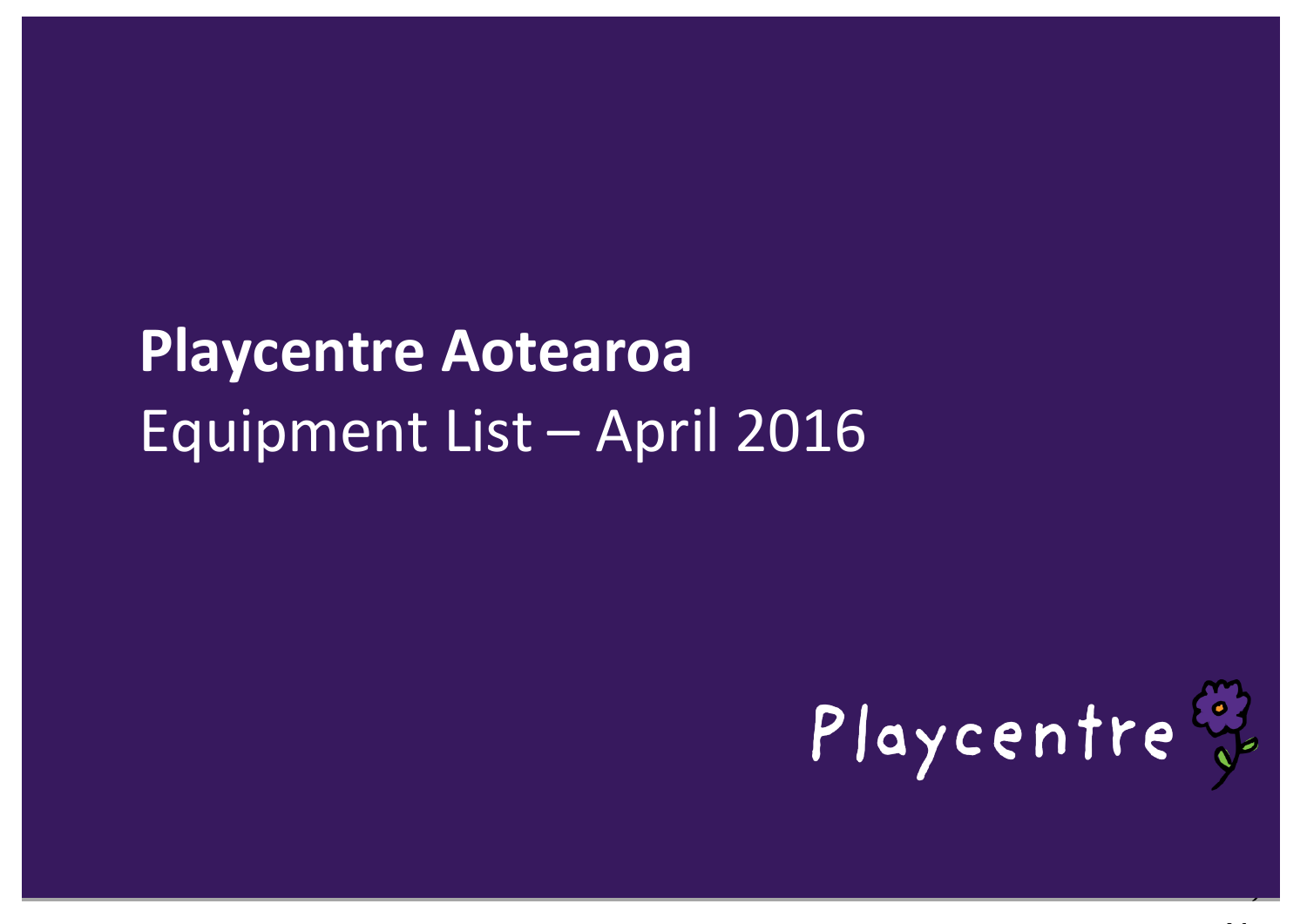## **Te Whāriki**

The Principles of Te Whāriki provide the foundation for all that we do in Playcentre. When providing an environment for children, we must ensure that the Principles and the strands of Te Whāriki are the basis of our equipment planning.

For further information refer to Te Whāriki document available in your Centre library. ISBN 0-908609-50-7

"Te Whāriki Mat is reproduced by permission of the publishers Learning Media Limited, on behalf of the Ministry of Education, PO Box 3293, Wellington, New Zealand, ©Crown, 1996."



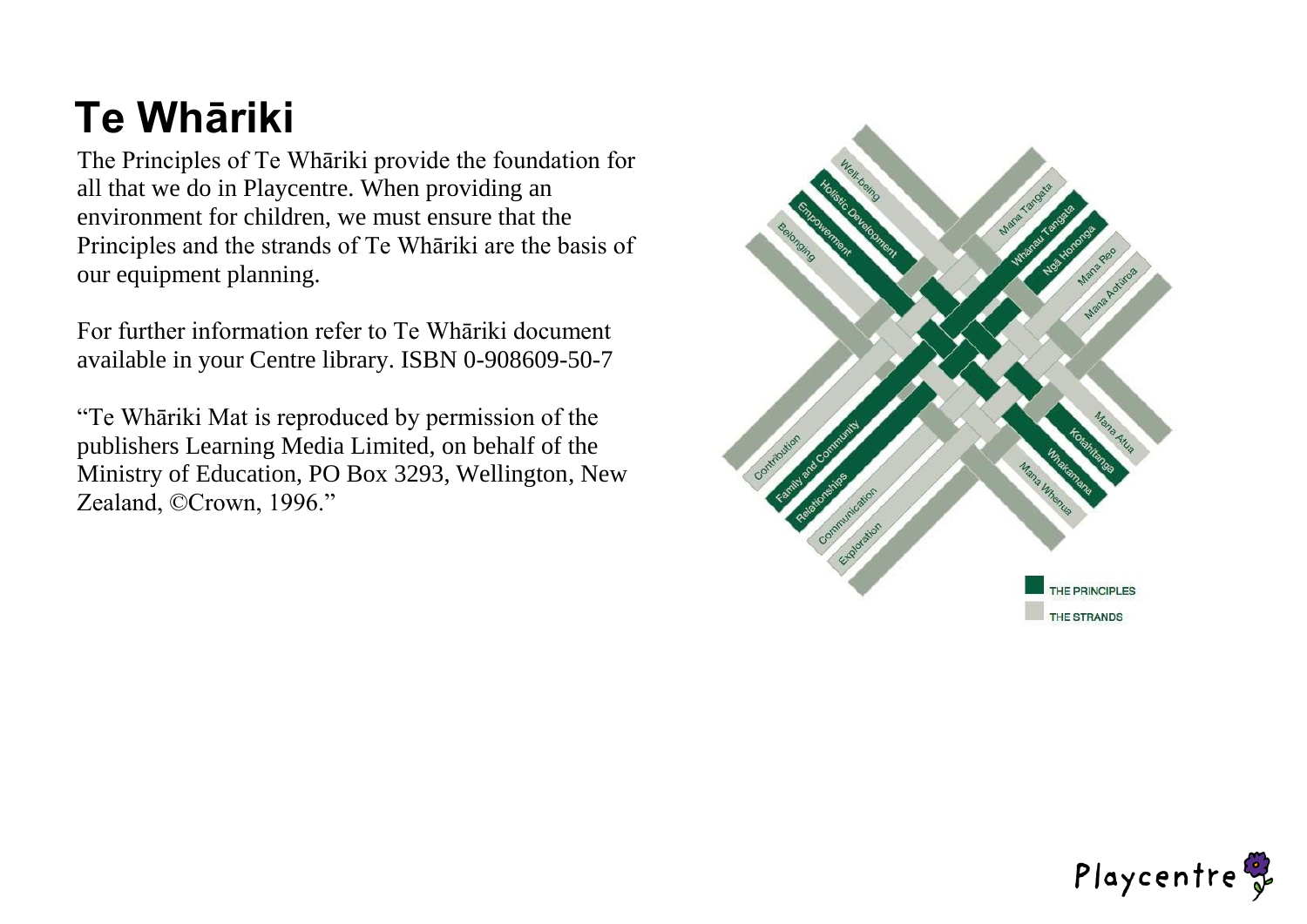|          | F |
|----------|---|
| Contents | Ŀ |
|          | C |
|          | N |
|          | N |
|          | P |
|          | P |
|          | P |
|          | S |
|          | V |
|          | F |
|          | F |
|          | I |
|          | Ŋ |
|          | F |
|          | Ŋ |
|          | S |
|          | А |
|          | C |
|          | А |
|          | Ί |
|          | Ŋ |
|          |   |
|          |   |

|                                                   | Not Negotiable Items  |
|---------------------------------------------------|-----------------------|
|                                                   | High supervision iten |
|                                                   |                       |
|                                                   |                       |
|                                                   |                       |
|                                                   |                       |
|                                                   |                       |
|                                                   |                       |
|                                                   |                       |
|                                                   |                       |
|                                                   |                       |
|                                                   |                       |
|                                                   |                       |
|                                                   |                       |
|                                                   |                       |
|                                                   |                       |
|                                                   |                       |
| Additional information for equipment37            |                       |
| Civil Defence emergency preparedness checklist 37 |                       |
|                                                   |                       |
|                                                   |                       |
|                                                   |                       |
|                                                   |                       |

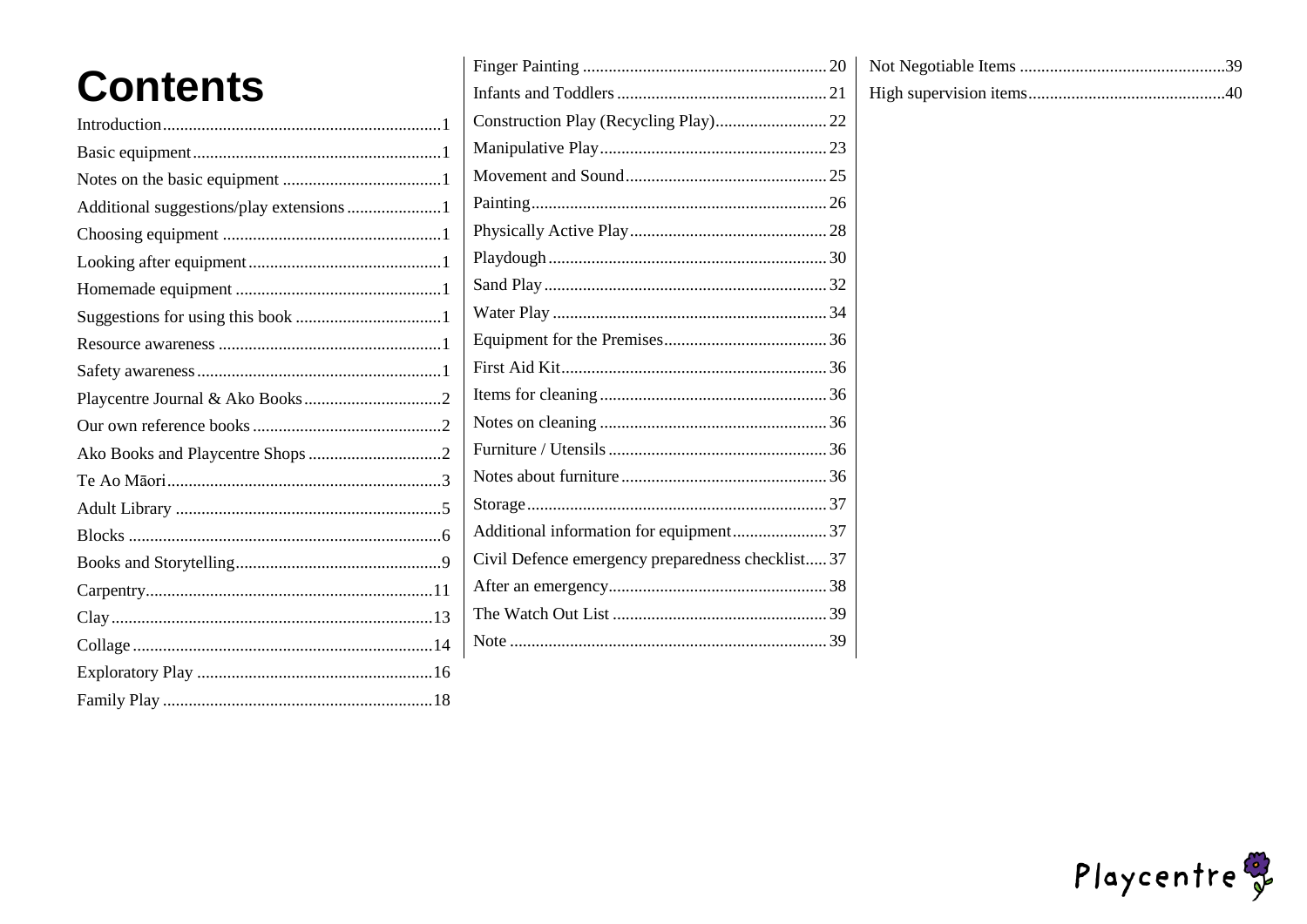## <span id="page-3-0"></span>**Introduction**

### <span id="page-3-1"></span>**Basic equipment**

The **Playcentre Basic List** is what is required by the Playcentre Federation as the MANDATORY MINIMUM STANDARD for a good basic play session. These items must be available for use at every session – not necessarily put out each time – but can be alternated with another activity. Equipment for the activity should be within easy reach of adults and children if needed. Centres and Associations should work from these lists when checking their equipment.

### <span id="page-3-2"></span>**Notes on the basic equipment**

This describes in detail items listed in the first column. It gives, where applicable, siting requirements, ideas for storage and display, suggested measurements and materials, and suitable examples.

## <span id="page-3-3"></span>**Additional suggestions/play extensions**

This information is intended for use as Centres become established. It gives ideas on extra equipment and materials, ways of extending children's play in the area, and suggestions for presentation.

## <span id="page-3-4"></span>**Choosing equipment**

This Basic Equipment List does not have every item that you will require, so add to your equipment where necessary. Think first of the children, the numbers, their age range and their particular needs. For example how many children have open fires in their homes? The basic list makes only passing reference to 'fire play', so providing opportunities to play with fire may be as important in your Centre as having water play.

If you have to pack away your equipment, this will influence to some extent what you choose. The cost of items and what equipment is available will be other factors to consider. Think about the seasonal changes and the climate in your area. It is helpful to visit other Playcentres and, if possible, your nearest Playcentre shop. Discuss ideas and difficulties with your Association Equipment Convenor, Liaison or Field Officer.

Note for new centres: one of the first steps should be to set up your adult library area so that reference material on play and equipment is available.

Add wisely to your equipment, but remember too much can be confusing. 'Have a selection – not a collection.'

### <span id="page-3-5"></span>**Looking after equipment**

Keep equipment clean, tidy, attractive and in good order. Don't be afraid to throw away pieces damaged beyond repair. Note if something is not being used – find out why.

Maintenance of equipment will cost less in the long run

### <span id="page-3-6"></span>**Homemade equipment**

It is important that the Centres make some of their own equipment. If you do, it means you can provide for your own special needs, giving an individual flavour and a sense of place to your Centre and reflecting the special work interests and materials of your neighbourhood - for example by making a logging truck or using chunky pine logs in a forestry area. Parents who make equipment themselves will understand the possibilities of the items better and so use them more effectively with the children.

Remember to check for safety aspects of homemade equipment.

## <span id="page-3-7"></span>**Suggestions for using this book**

Appropriate pages may be distributed to the parents who are responsible for maintaining and extending particular areas of play. Photocopy the pages as you wish. Centres and Associations: can insert your own 'additional suggestions'.

### <span id="page-3-8"></span>**Resource awareness**

We recommend that you use the booklet Whānau Tupu Ngātahi (Report to NZ Playcentre Federation from the Working Party on cultural issues) which is available from Ako Books.

Specifically:–

Areas of Play Page 29 Food Page 37

In general we would like all Playcentre people to think about resource conservation when gathering materials for your Centre. Make sure you take only what you need, carefully, so as not to destroy the resource for others who may want to use it. Dispose of your natural materials carefully returning whatever possible to the earth, if in doubt consult with your local iwi.

### <span id="page-3-9"></span>**Safety awareness**

Supervision is one of the most important keys to children having fun and learning through play. Through proper supervision children can be exposed to a broader range of medium, thus expanding their understandings of the environment around them.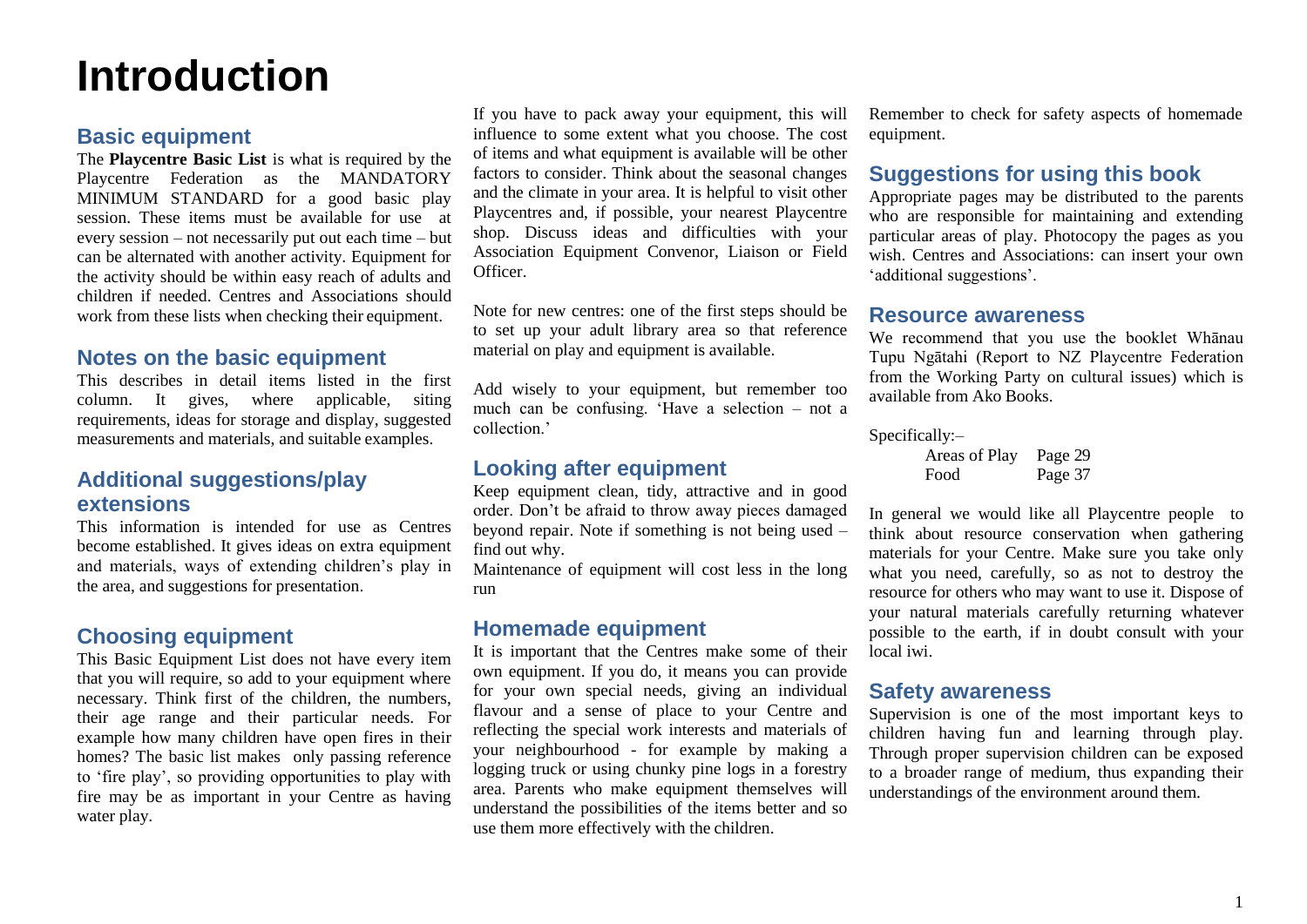It is vital that all children are supervised in any area of play, regardless of the type of equipment they may be interacting with.

Any of these items could be dangerous:

- brittle plastic
- detergent
- eggshells
- plastic bags should be knotted in the middle
- face paint is preferred to lipstick for making-up faces. It's unhygienic to pass lipstick from mouth to mouth
- "real" appliances used to play with at Playcentre could be dangerous if used in the same way at home
- all cleaning items, linseed oil (for blocks) is not recommended due to toxicity and combustibility of cloths
- polystyrene and toilet roll inners should not be used at all
- gladwrap
- polycell wallpaper paste
- bread bag tags
- glass
- $\sin$  foil possible sharp edges

A useful toxic plants poster, Poisonous Plants in NZ by H E Connor. Information on toxic plants can be found at this website:

<http://www.landcareresearch.co.nz/publications/factsh> eets/poisonous-plants

## <span id="page-4-0"></span>**Playcentre Journal & Ako Books**

Playcentre Journals are also an excellent source of information. Journal No.66, 1986 includes an index for numbers 37-64.

There are many useful books from Ako Books. Discuss books with your Association Librarian, Education Trainer, Liaison or Field Officer. Playcentre Journals have children's and adult book reviews in each edition.

### <span id="page-4-1"></span>**Our own reference books**

These should be ordered through your local Playcentre Association, Ako Books or nearest Playcentre shop and each Centre should have at least one copy of each book.

**Challenges For Children**, Barbara Jordan

**Creative Collage**, Shelley Hancock

**Dance Upon a Time**, Book and CD, Tanya Batt

**Earthen Treasures**, Shelley Hancock

**Food for Funky Families**

**Good, Clean Fun**, NZ's Playcentre Movement, Sue Stover

**Imagined Worlds**, Book and CD, Tanya Batt

**Learning Together**, Ailsa Densem

**Look Who's Cooking**, Shelley Hancock

**Magic Places**, Pennie Brownlee

**Recipes for Messy Play**

**Take Another Look**, Pat Penrose

**The Story Sack**, Book and CD, Tanya Batt

**Whānau Tupu Ngātahi:** Report to the NZ Playcentre Federation from the Working Party on Cultural Issues

**Woodwork Wizardry**, Nic van Onselen

**Work and Play**, Gwen Somerset

<span id="page-4-2"></span>**Working in a Group**, Tess Conran-Liew

### **Ako Books and Playcentre Shops Ako Books**

[www.akobooks.co.nz](http://www.akobooks.co.nz/)

Telephone: 09 8278655 or 0800 Akobooks **Canterbury Playcentre Shop**  [www.playcentreshop.co.nz/](http://www.playcentreshop.co.nz/)

Telephone: 03 377 4354

Opening Hours: Monday, Tuesday, Thursday, Friday: 9.00am to 2.00pm Wednesday: 9.00am to 4.00pm Saturday: 9.00am to 2.00pm We are open during the school term only.

**Taranaki Playcentre Shop** [tpashop@orcon.net.nz](mailto:tpashop@orcon.net.nz)

Telephone: 06 756 7570

Opening Hours: Monday: 1.00pm to 5.00pm Wednesday, Friday: 10.00am to 2.00pm

**Tairawhiti Playcentre Shop** [taiplay@xtra.co.nz](mailto:taiplay@xtra.co.nz)

Telephone: 06 867 0010

Opening Hours: Monday to Friday: 8.30am to 1.30pm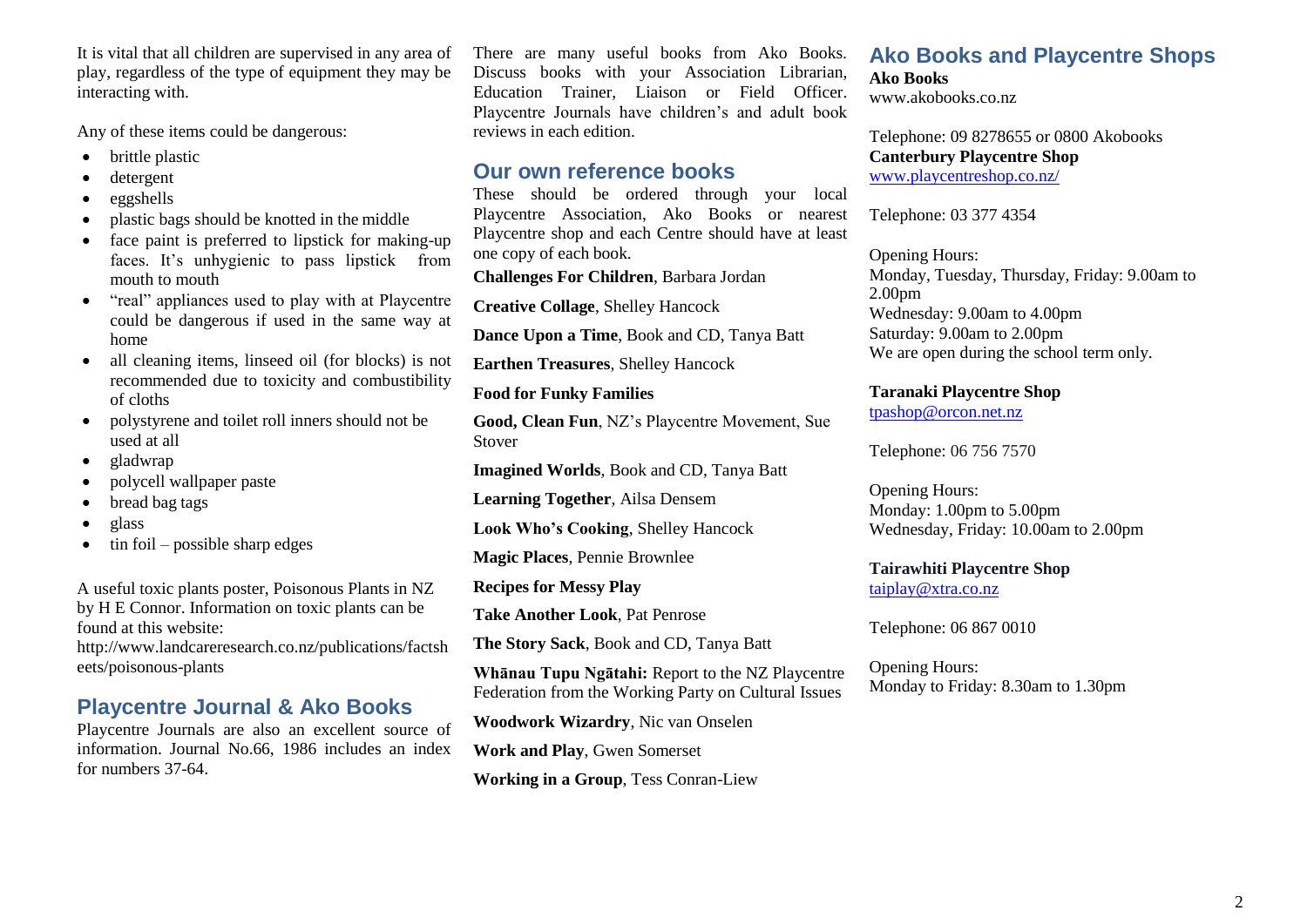## <span id="page-5-0"></span>**Te Ao Māori**

## **Basic equipment**

| <b>Basic List</b>                           |                                            |                |  |
|---------------------------------------------|--------------------------------------------|----------------|--|
| Number of children on session               | Up to 20 Over 21                           |                |  |
| <b>Family Play:</b>                         |                                            |                |  |
| Dolls depicting Māori babies/toddler        | 1                                          | 2              |  |
|                                             |                                            |                |  |
| Boys                                        |                                            |                |  |
| Piupiu                                      |                                            | 4              |  |
| Headband                                    | $\begin{array}{c} 2 \\ 2 \\ 2 \end{array}$ | 4              |  |
| Sash                                        |                                            | $\overline{4}$ |  |
| <b>Girls</b>                                |                                            |                |  |
| Piupiu                                      |                                            | 4              |  |
| Headband                                    | $\begin{array}{c} 2 \\ 2 \\ 2 \end{array}$ | $\overline{4}$ |  |
| <b>Bodice</b>                               |                                            | $\overline{4}$ |  |
| Korowai for poroporoaki (farewells),        |                                            |                |  |
| huritau (birthdays) or special occasions    | 1                                          |                |  |
| <b>Manipulative Play:</b>                   |                                            |                |  |
| Depicting Te Ao Māori - colours, food,      |                                            |                |  |
| numbers, life cycles, birds, elements,      |                                            |                |  |
| plant life, designs etc                     | 5                                          |                |  |
| Kei a Wai games                             | a selection                                |                |  |
|                                             |                                            |                |  |
| <b>Movement and Sound:</b>                  |                                            |                |  |
| Māori waiata/chant/haka CD                  | a selection                                |                |  |
| Waiata ō Aotearoa/Taranaki Association CD 1 |                                            |                |  |
| Ngā waiata ō te Taniwha/Hataitai            |                                            |                |  |
| Playcentre CD                               | 1                                          |                |  |
| Booklet/poster of waiata/haka               | 1                                          |                |  |
| Te Reo Kori volumes1 & 2                    | 1                                          |                |  |
| Ti Rākau                                    | 10                                         | 20             |  |

Poi short 10 20

| <b>Basic List</b><br>Up to 20 Over 21<br>Number of children on session<br><b>Books and Storytelling:</b><br><b>Family Play:</b><br>Māori language posters/charts -<br>a selection<br>$\overline{2}$<br>Dolls depicting Māori babies/toddler<br>- 1<br>Alphabet, songs, numbers, colours, seasons, vehicles,<br>pronunciation, kaimoana, Matariki or posters unique<br><b>Boys</b><br>to the celebration of your area. Days of the week<br>Piupiu<br>$\overline{\mathbf{c}}$<br>$\overline{4}$<br>(depicting transliteration/traditional). Months of the<br>$\overline{c}$<br>Headband<br>$\overline{\mathcal{A}}$<br>year (depicting transliteration/traditional)<br>$\overline{2}$<br>$\overline{4}$<br>Sash<br><b>Girls</b><br>Māori Version of the Tiriti o Waitangi<br>$\overline{c}$<br>Piupiu<br>4<br>Local Iwi Myths and Legends<br>a selection<br>$\overline{c}$<br>$\overline{4}$<br>Headband<br><b>Traditional Myths and Legends</b><br>a selection<br>$\overline{2}$<br>Bodice<br>4<br>Stories/images of Māori reflected positively |  |  | Māori sponge shapes | 1 set       |
|------------------------------------------------------------------------------------------------------------------------------------------------------------------------------------------------------------------------------------------------------------------------------------------------------------------------------------------------------------------------------------------------------------------------------------------------------------------------------------------------------------------------------------------------------------------------------------------------------------------------------------------------------------------------------------------------------------------------------------------------------------------------------------------------------------------------------------------------------------------------------------------------------------------------------------------------------------------------------------------------------------------------------------------------|--|--|---------------------|-------------|
|                                                                                                                                                                                                                                                                                                                                                                                                                                                                                                                                                                                                                                                                                                                                                                                                                                                                                                                                                                                                                                                |  |  |                     |             |
|                                                                                                                                                                                                                                                                                                                                                                                                                                                                                                                                                                                                                                                                                                                                                                                                                                                                                                                                                                                                                                                |  |  |                     |             |
|                                                                                                                                                                                                                                                                                                                                                                                                                                                                                                                                                                                                                                                                                                                                                                                                                                                                                                                                                                                                                                                |  |  |                     |             |
|                                                                                                                                                                                                                                                                                                                                                                                                                                                                                                                                                                                                                                                                                                                                                                                                                                                                                                                                                                                                                                                |  |  |                     |             |
|                                                                                                                                                                                                                                                                                                                                                                                                                                                                                                                                                                                                                                                                                                                                                                                                                                                                                                                                                                                                                                                |  |  |                     |             |
|                                                                                                                                                                                                                                                                                                                                                                                                                                                                                                                                                                                                                                                                                                                                                                                                                                                                                                                                                                                                                                                |  |  |                     |             |
|                                                                                                                                                                                                                                                                                                                                                                                                                                                                                                                                                                                                                                                                                                                                                                                                                                                                                                                                                                                                                                                |  |  |                     |             |
|                                                                                                                                                                                                                                                                                                                                                                                                                                                                                                                                                                                                                                                                                                                                                                                                                                                                                                                                                                                                                                                |  |  |                     |             |
|                                                                                                                                                                                                                                                                                                                                                                                                                                                                                                                                                                                                                                                                                                                                                                                                                                                                                                                                                                                                                                                |  |  |                     |             |
|                                                                                                                                                                                                                                                                                                                                                                                                                                                                                                                                                                                                                                                                                                                                                                                                                                                                                                                                                                                                                                                |  |  |                     |             |
|                                                                                                                                                                                                                                                                                                                                                                                                                                                                                                                                                                                                                                                                                                                                                                                                                                                                                                                                                                                                                                                |  |  |                     |             |
|                                                                                                                                                                                                                                                                                                                                                                                                                                                                                                                                                                                                                                                                                                                                                                                                                                                                                                                                                                                                                                                |  |  |                     |             |
|                                                                                                                                                                                                                                                                                                                                                                                                                                                                                                                                                                                                                                                                                                                                                                                                                                                                                                                                                                                                                                                |  |  |                     |             |
| in NZ society (both genders)                                                                                                                                                                                                                                                                                                                                                                                                                                                                                                                                                                                                                                                                                                                                                                                                                                                                                                                                                                                                                   |  |  |                     | a selection |
| Korowai for poroporoaki (farewells),<br>Images of whanau/tamariki in cultural                                                                                                                                                                                                                                                                                                                                                                                                                                                                                                                                                                                                                                                                                                                                                                                                                                                                                                                                                                  |  |  |                     |             |
| huritau (birthdays) or special occasions<br>1<br>setting                                                                                                                                                                                                                                                                                                                                                                                                                                                                                                                                                                                                                                                                                                                                                                                                                                                                                                                                                                                       |  |  |                     | a selection |
| Books written in Māori                                                                                                                                                                                                                                                                                                                                                                                                                                                                                                                                                                                                                                                                                                                                                                                                                                                                                                                                                                                                                         |  |  |                     | a selection |
| <b>Manipulative Play:</b>                                                                                                                                                                                                                                                                                                                                                                                                                                                                                                                                                                                                                                                                                                                                                                                                                                                                                                                                                                                                                      |  |  |                     |             |
| Depicting Te Ao Māori - colours, food,<br><b>Magnetic Stories</b><br>1                                                                                                                                                                                                                                                                                                                                                                                                                                                                                                                                                                                                                                                                                                                                                                                                                                                                                                                                                                         |  |  |                     |             |
| numbers, life cycles, birds, elements,                                                                                                                                                                                                                                                                                                                                                                                                                                                                                                                                                                                                                                                                                                                                                                                                                                                                                                                                                                                                         |  |  |                     |             |
| 5<br>plant life, designs etc<br><b>Hand Puppets</b>                                                                                                                                                                                                                                                                                                                                                                                                                                                                                                                                                                                                                                                                                                                                                                                                                                                                                                                                                                                            |  |  |                     |             |
| a selection<br>Kei a Wai games<br>Weta, Pukeko, Pungawerawera (spider), Kiwi or                                                                                                                                                                                                                                                                                                                                                                                                                                                                                                                                                                                                                                                                                                                                                                                                                                                                                                                                                                |  |  |                     |             |
| native to Aotearoa                                                                                                                                                                                                                                                                                                                                                                                                                                                                                                                                                                                                                                                                                                                                                                                                                                                                                                                                                                                                                             |  |  |                     | a selection |
| <b>Movement and Sound:</b>                                                                                                                                                                                                                                                                                                                                                                                                                                                                                                                                                                                                                                                                                                                                                                                                                                                                                                                                                                                                                     |  |  |                     |             |
| Māori waiata/chant/haka CD<br>a selection<br>Naming cards for curriculum areas of play.                                                                                                                                                                                                                                                                                                                                                                                                                                                                                                                                                                                                                                                                                                                                                                                                                                                                                                                                                        |  |  |                     |             |
| Waiata ō Aotearoa/Taranaki Association CD 1<br>Naming cards for common parts of the whare.                                                                                                                                                                                                                                                                                                                                                                                                                                                                                                                                                                                                                                                                                                                                                                                                                                                                                                                                                     |  |  |                     |             |
| Ngā waiata ō te Taniwha/Hataitai                                                                                                                                                                                                                                                                                                                                                                                                                                                                                                                                                                                                                                                                                                                                                                                                                                                                                                                                                                                                               |  |  |                     |             |
| Playcentre CD<br>$\mathbf{1}$<br><b>Collage:</b>                                                                                                                                                                                                                                                                                                                                                                                                                                                                                                                                                                                                                                                                                                                                                                                                                                                                                                                                                                                               |  |  |                     |             |
| Booklet/poster of waiata/haka<br>1<br><b>Natural materials</b>                                                                                                                                                                                                                                                                                                                                                                                                                                                                                                                                                                                                                                                                                                                                                                                                                                                                                                                                                                                 |  |  |                     |             |
| $\mathbf{1}$<br>Te Reo Kori volumes1 & 2<br>Muka, raupo, flax seed, different types of shells,                                                                                                                                                                                                                                                                                                                                                                                                                                                                                                                                                                                                                                                                                                                                                                                                                                                                                                                                                 |  |  |                     |             |
| Ti Rākau<br>10<br>20<br>riverstones, pumice, flowers, sheep wool, feathers,                                                                                                                                                                                                                                                                                                                                                                                                                                                                                                                                                                                                                                                                                                                                                                                                                                                                                                                                                                    |  |  |                     |             |
| $\overline{2}$<br>Poi long<br>$\overline{4}$<br>acorns, leaves, driftwood, items common in your area                                                                                                                                                                                                                                                                                                                                                                                                                                                                                                                                                                                                                                                                                                                                                                                                                                                                                                                                           |  |  |                     |             |

**Painting:**

### <span id="page-5-1"></span>**Adult Library:**

| Māori Dictionary -                                                                             |                |
|------------------------------------------------------------------------------------------------|----------------|
| for reference                                                                                  | 1              |
| for loan                                                                                       | 1              |
| Marae Protocol                                                                                 | 1              |
| Flax Weaving                                                                                   | 1              |
| Fun with Flax                                                                                  | 1              |
| Māori Games and Waiata                                                                         | $\overline{c}$ |
| Karakia                                                                                        | a collection   |
| Whānau Tupu Ngātahi: Report to NZ Playcentre                                                   |                |
| Federation from the Working Party on Cultural Issues                                           |                |
|                                                                                                | 2              |
| <b>Structural Analysis Working Party Findings</b>                                              | 1              |
| Māori Pedagogies by Whareuia Hemara                                                            |                |
| Association Rōpū/Pūriri/Whānau group                                                           |                |
| poster/noticeboard                                                                             | 1              |
| Make resources available giving parents the<br>opportunity to further increase their knowledge |                |

- **and participation within the wider community**:
	- **The Reo Maori Courses**
	- **Performing Art Events**
	- **Local Marae Activities**
	- **Local History of Area**

## **Equipment for the premises**

### **Items for cleaning:**

- Separate equipment for toilet use only
- **→** Separate equipment for general and kitchen use
- Separate buckets for children's play.
- Separate cleaning cloths for designated areas

a selection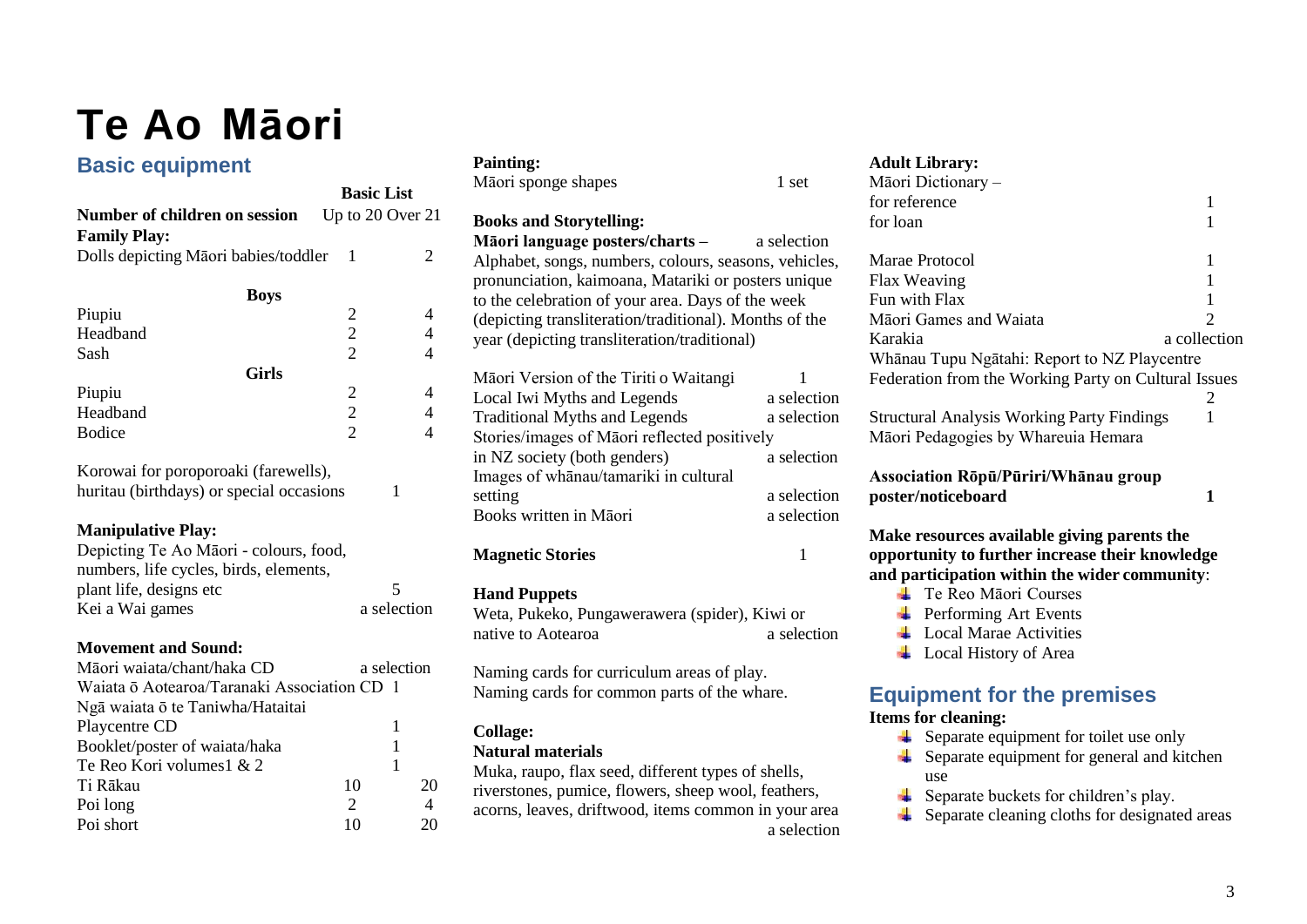### **Suggested colours for cleaning only.**

Toilet (red) - Prevent the spread General (green) - Keep it clean Children (yellow) - For those below to let it flow.

Suggestion: Use paper hand towels when cleaning toilet walls, sink and seat. These can easily be disposed of.

## **Suggested sources**

- Te Reo Kori 1 & 2: Kimihia Resource Centre
- $\text{Phone}/\text{Fax } 09\,620\text{-}8924$
- **W**āori Pedagogies an ECE pukapuka: [www.nzcer.org.nz](http://www.nzcer.org.nz/)
- Playcentre Shops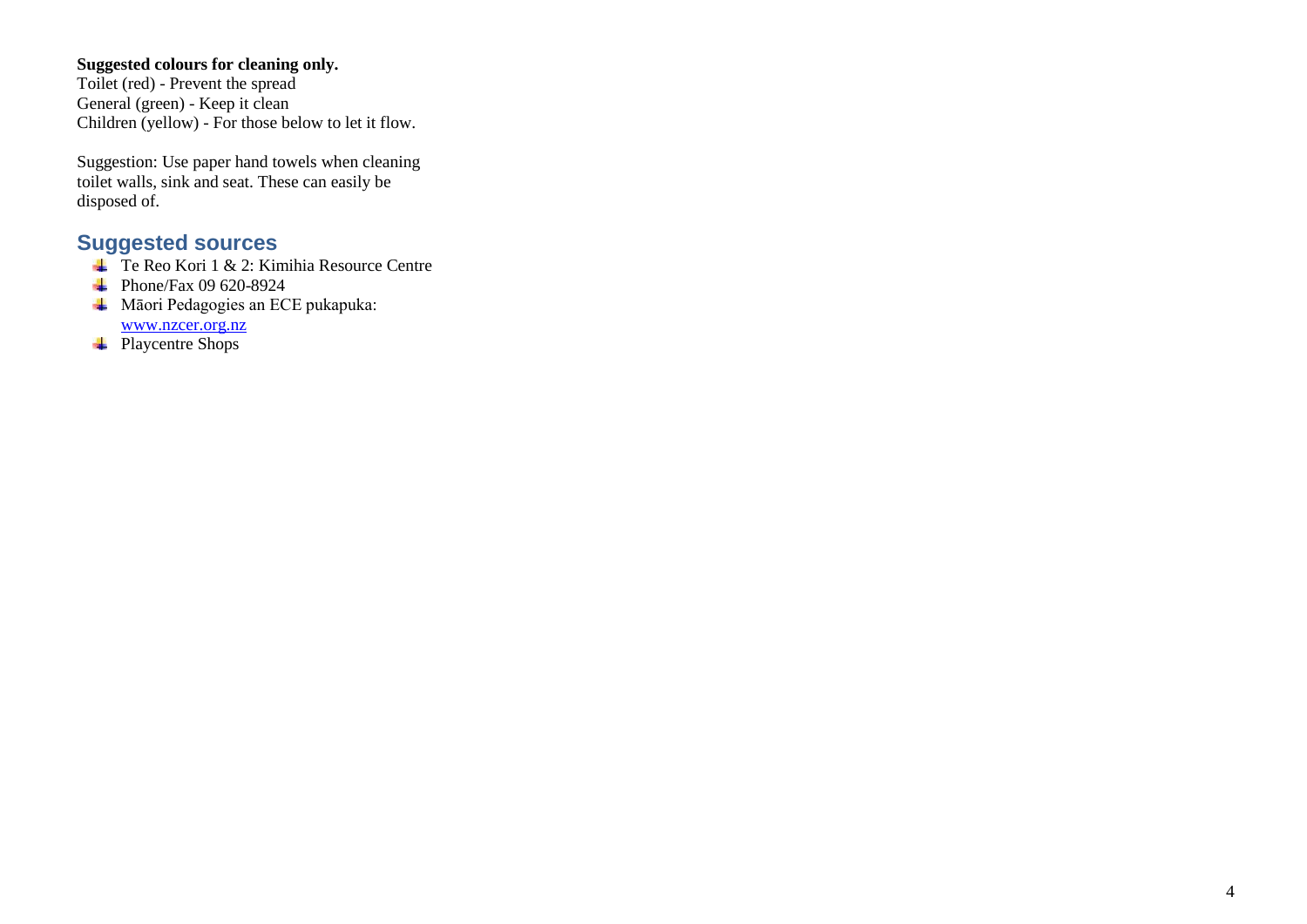## **Adult Library**

## **Basic equipment**

Storage and display area As appropriate Association parent education Programme/material As appropriate Reference books

## **Basic List**

A selection

## **Notes on the basic equipment**

**Display**  – the parent library needs to be well displayed and to look inviting for parents who want to browse.

**Storage and display area**  – some suggestions are a narrow display book case, shelves, table top and notice board. Display copies of Playcentre Journals , and other reports, newsletters and pamphlets. Remove all out -of -date material to prevent clutter.

**Parent education programme material** – as recommended by the local Association. All Centres should hold all Playcentre Publications, available from Ako Books, which are the most recentr editions, and replace them if they go missing.

**Reference material**  – include books that give ideas for extending play (e.g.) nature, science, music, finger plays, art activities, creativity, etc.). After training needs have been met, include a selection from the following general areas:

- Child development
- Children's play
- Body awareness and sexual abuse
- Family/whānau relationships
- Discipline
- NZ family life and education
- Personal growth
- Leadership and group skill
- Special needs
- Self esteem
- Cultural diversity
- Health
- Treaty awareness
- Related resource material referred to in any of your Centre's policies and any other material of interest to parents.

**Remember** that many of the above reference books may be provided by your Playcentre Association library, or public Library. This makes a more varied selection possible.

## **Additional suggestions**

**Seating**  – provide comfortable chairs/cushions. Review a new book at each monthly meeting and in your Centre's newsletter. Provide back -up material for TV programmes or current issues to use in discussion groups (e.g. sex education in schools, TV series on children's play, etc.). Visit libraries and booksellers to keep up with new books.

**Titles**  – for suggested titles, refer to your Association's adult library booklist. The Playcentre Journal is also a great source of play ideas. Your Centre should retain one of each issue for Centre parents to read on session.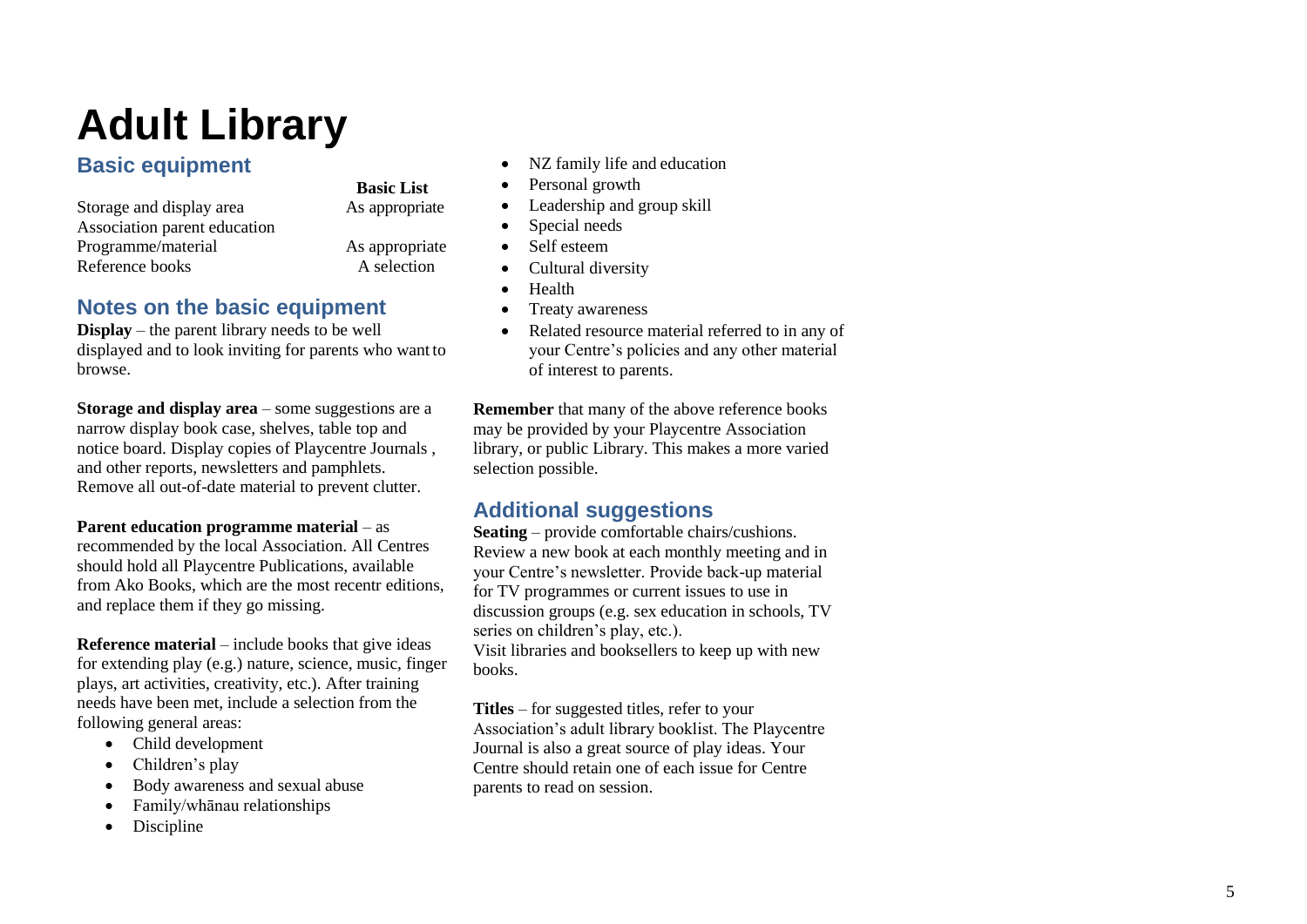## <span id="page-8-0"></span>**Blocks**

**Basic set**

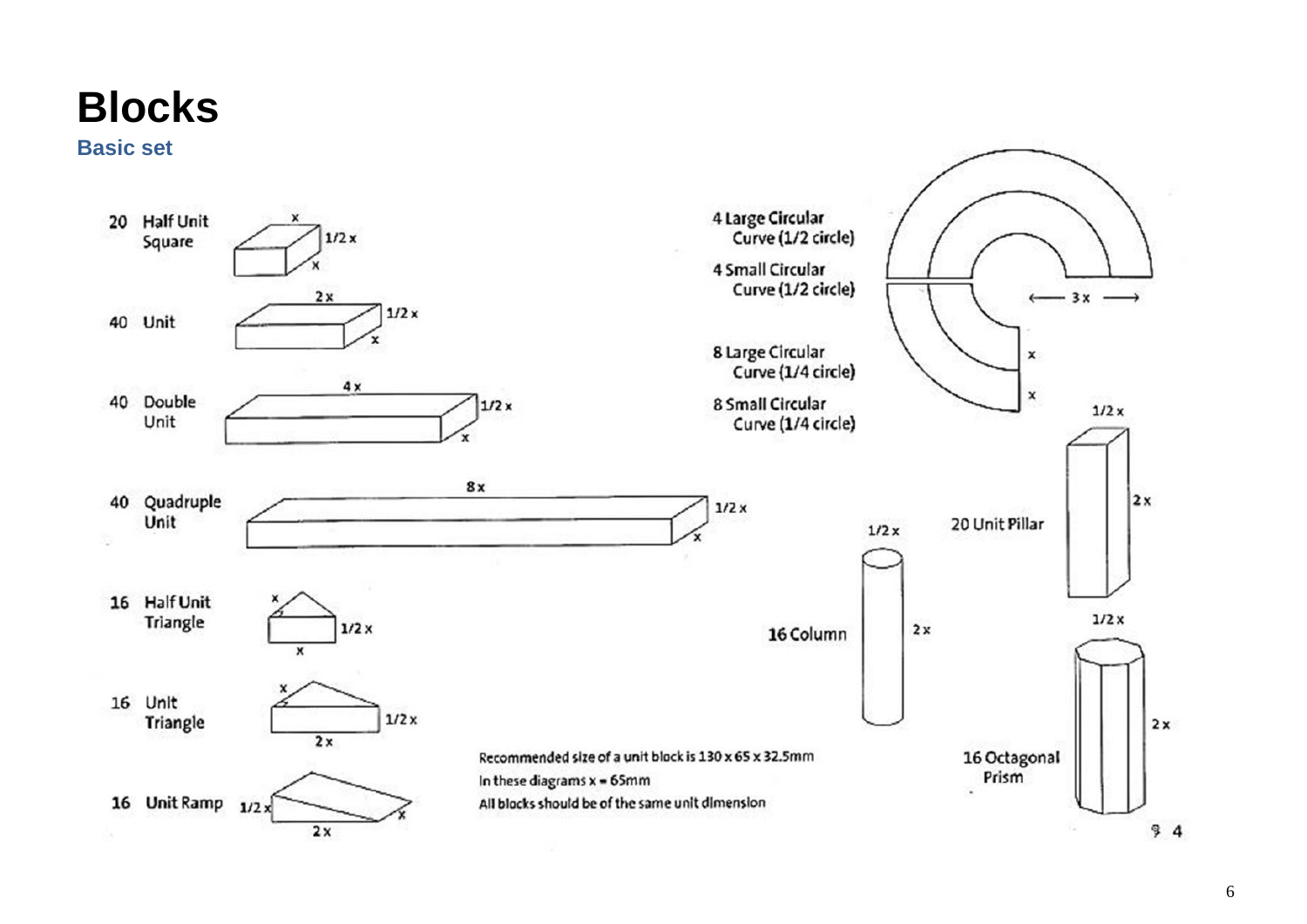## **Basic equipment**

|                                                | <b>Basic List</b> |                             |
|------------------------------------------------|-------------------|-----------------------------|
| Number of children on session Up to 20 Over 21 |                   |                             |
| Shelving or block cabinet                      |                   | As appropriate              |
| Large smooth mat or piece of carpet 11         |                   |                             |
| Multiple unit blocks                           | 1 Basic 1 Basic   |                             |
|                                                | Set               | Set                         |
| Smaller plain or coloured blocks               | 24                | 24                          |
| Interlocking set (without wheels)              | 1                 | $\mathcal{D}_{\mathcal{L}}$ |

#### **Some types of interlocking set connections**



| Wheeled vehicles                  |                       |       |
|-----------------------------------|-----------------------|-------|
| (1 large enough for large blocks) | $\mathcal{D}_{\cdot}$ | 4     |
| Small vehicles                    | 6                     | 10    |
| Animal shapes                     | 1 set                 | 1 set |
| People shapes                     | 1 set                 | 1 set |
| Other accessories                 | A selection           |       |

### **Notes on the basic equipment**

**Area placement** – do not isolate block play but place away from main traffic ways. Ample space is essential for the development of block play.

**Shelving or block cabinet(s)**  $-$  it is important to construct these in such a way as to display blocks side

on, thus showing their respective lengths. It is a good idea to indicate where blocks go by appropriate shadow drawings.

If blocks need to be moved, several small cabinets are easier to handle than one large unit. Have a low wheeled trolley to take the cabinets, or fit each one with good quality heavy duty castors. Make sure cabinets have a wide base for stability. If low enough, tops can be used as surfaces for building. A separate unit, box or bin is useful for accessories.

**Multiple Unit blocks**  $-1$  basic set  $= 264$  blocks. They must have smooth surfaces and be accurately made, all based on the same unit dimension. Play with these blocks provides experiences which assist concepts of number, size, space, shape, etc., as well as judgement and manipulative skills.

**Smaller plain or coloured blocks** – a smaller set of blocks could be based on a different module, e.g. a 60mm cube. Blocks can be coloured by using food colouring or non-toxic dyes. Smooth uniform homemade blocks are acceptable.

**Interlocking set** – this set is to be flat bottomed (no wheels) in order that the children's imagination can go further than just vehicles e.g. as a train, boat, tractor and trailer, etc. Ideally, some of the pieces should be able to be filled with small blocks or built on. Lego/Duplo type blocks are not interlocking sets.

**Wheeled vehicles** – need to be solid, one of which should be capable of carrying the largest blocks. Examples include medium-sized indoor trucks (preferably with tray that tips), medium-sized wagons, crane, etc. Try to keep vehicles for inside use. A second set could be allocated for outside use.

**Small vehicles** – a variety needs to be provided, to be used on block road, etc., e.g. planes, motorbikes, cars, trucks, trailers, fire engines.

**Animal and people shapes** – must stand alone, the people shapes must positively reflect the group they portray e.g. family, occupations, special needs, etc. People shapes could cover varieties of ages, gender, ethnicity and ability.

**Other accessories**- cotton reels, flat dressed boards, hardboard pieces, to provide variety in types of material available. These are useful for roofs, ramps and taller constructions.

### **Play extensions**

**Extra set of multiple unit blocks** – 264 blocks.

**XYC set of multiple unit blocks** – gives added variety, 16 pieces.

**Large hollow blocks** – 1 set. Light enough for a child to move, but sturdy enough to sit and stand on.

**Set of table blocks** – these are smaller and chunkier than full size multiple unit blocks. The set will often include interesting geometric shapes, such as cubes, cones and pyramids.

Large construction sets which interlock and which can lead into dramatic play.

**Additional accessories** – could include authentic traffic signs and signals such as railway crossing arms, also:

| Dolls                |
|----------------------|
| Large balance scales |
| Fences               |
| Plastic animals      |
|                      |
|                      |

Always have on hand materiel as suitable for making tunnels, rivers, garages, and so on, e.g. cardboard boxes and rolls, (no toilet rolls), pieces of cardboard,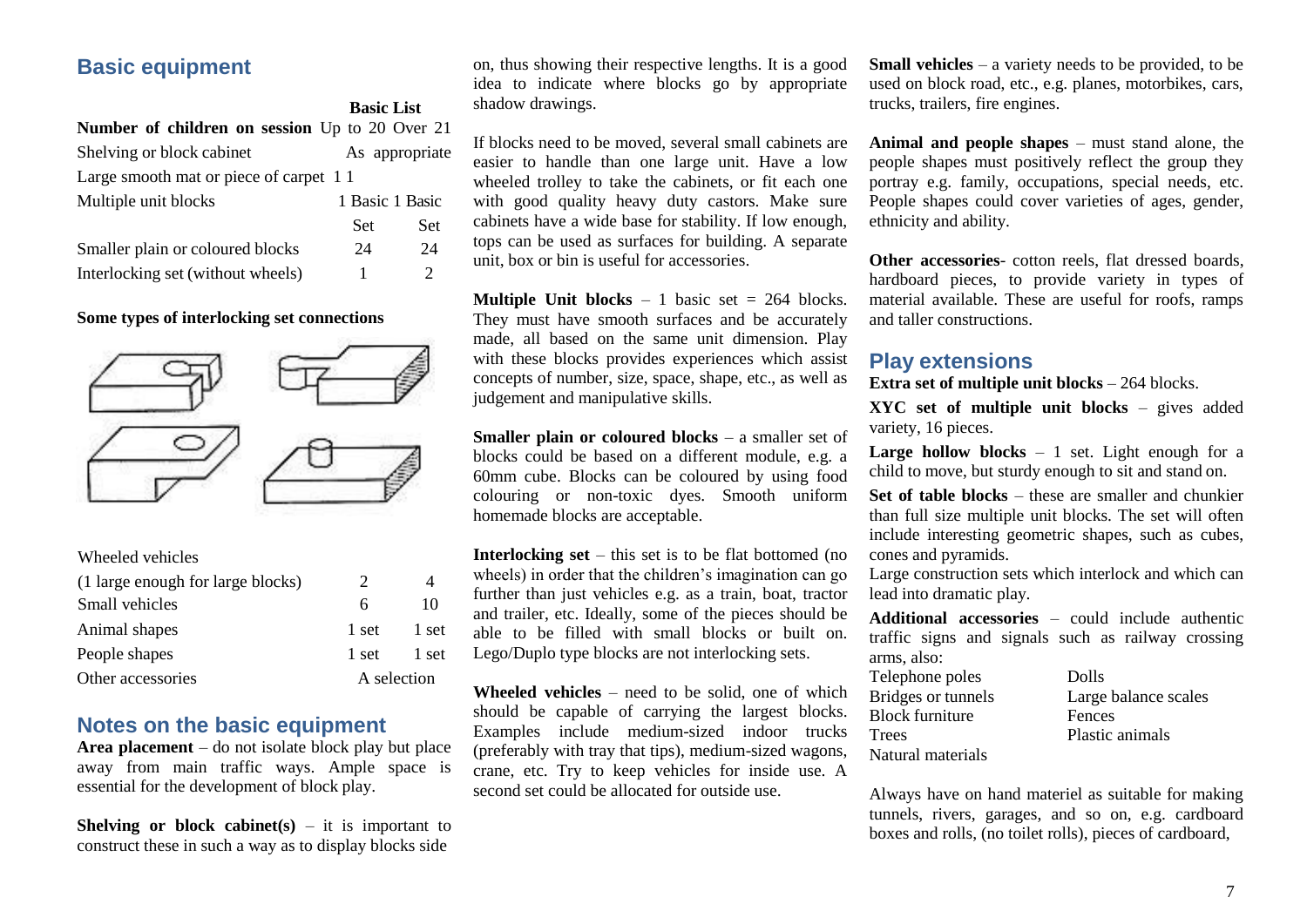large pieces of blue, green or brown material such as carpet or lino off cuts, black polythene, tin foil.

**Visit** – a construction site, a farm, ride on public transport, etc.

## **Additional suggestions**

- ❖ Work and Play
- ❖ Whānau Tupu Ngātahi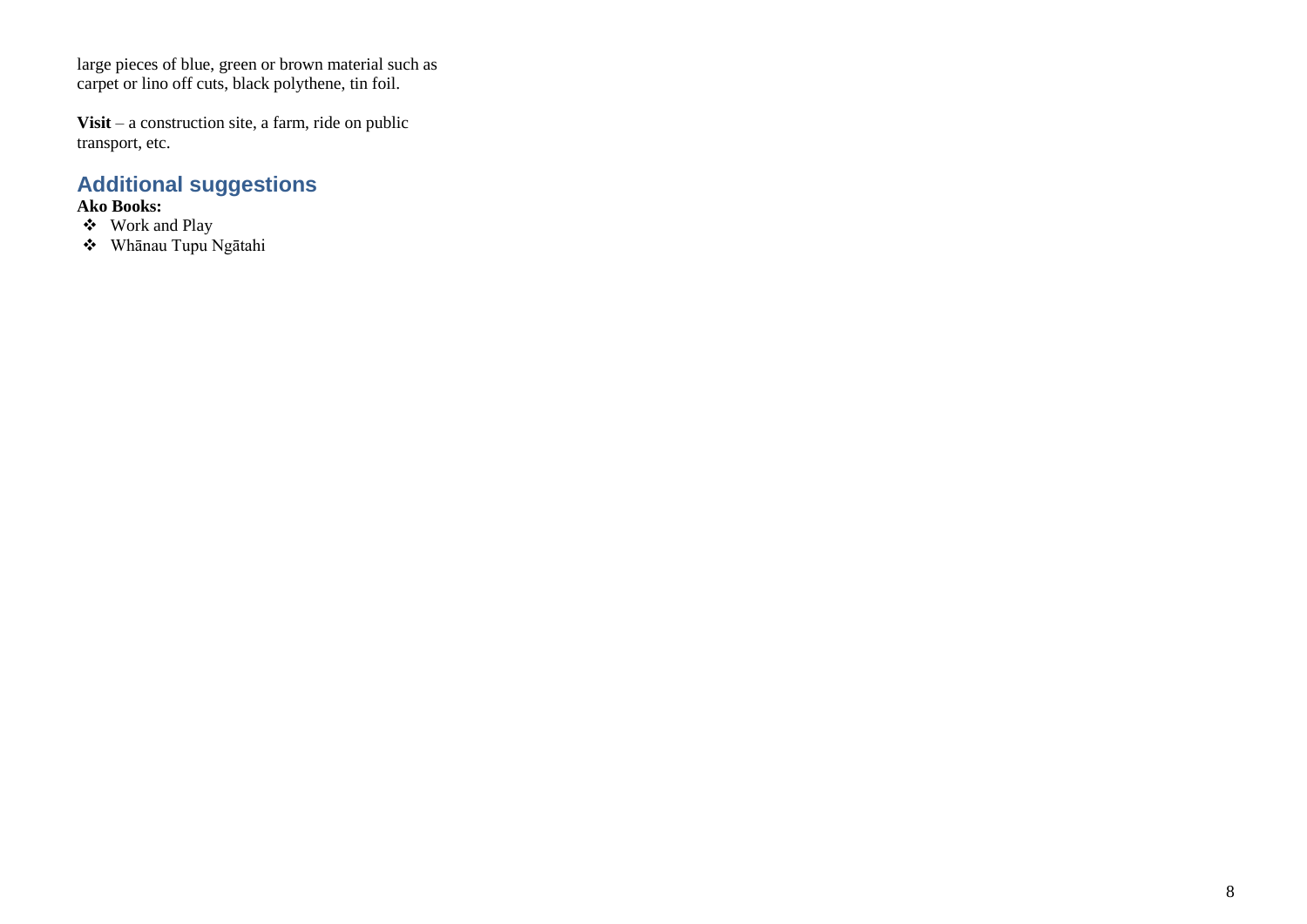## <span id="page-11-0"></span>**Books and Storytelling**

## **Basic equipment**

|                                                        | <b>Basic List</b> |                |  |
|--------------------------------------------------------|-------------------|----------------|--|
| <b>Number of children on session</b> Up to 20 Over 21  |                   |                |  |
| Low Shelving                                           |                   | As appropriate |  |
| Mat                                                    | 1                 |                |  |
| Picture story books                                    | 50                | 75             |  |
| Hand puppets                                           | 6                 | 6              |  |
| Magnetic or flannel graph story board with a selection |                   |                |  |
| of pieces for stories                                  |                   |                |  |
| Maori language poster/chart                            |                   |                |  |

### **Notes on basic equipment**

**Area placement** – needs to be secluded, warm and inviting with good light. Preferably away from noisy areas. Shelving can be used to screen from other areas.

**Shelving** – must be low so that children can see and select their own books. Shelves could be sloping with a lip; or narrow with curtain wire stretched across allowing books to stand up; or in the form of a hinged folding cabinet – use the outside for picture and poster displays.

**Māori language poster/chart** – should be a variety of alphabet, songs, numbers, colours, books, etc.

**Books** – Playcentre offers a birth-school age programme; therefore the Centre library should have adequate books for babies, toddlers and older children books within a Centre library should reflect Playcentre's commitment to biculturalism, gender equity, sensitivity to special needs and other cultures.

To supplement and vary your library borrow from public libraries, or enquire if your Association lends children's books from its library.

**Story and reference books** - the selection should foster a love of storytelling and books. Have a variety of the following, choosing books that reflect different cultures and languages:

- ❖ traditional stories
- ❖ rhymes
- ❖ poetry and songs
- ❖ make believe, humorous, nonsense
- ❖ Māori myths and legends
- ❖ stories of Māori reflected positively in NZ society (both genders)
- $\triangleleft$  books on ethnic groups
- $\bullet$  stories of people in real life situations (e.g. adult's work, children's play)
- ❖ New Zealand stories and tales from other lands
- ❖ stories of children growing up, the things they do, the problems/fears they face, their feelings, children with special needs
- ❖ different kinds of families solo, divorced, ethnic differences
- ❖ adventure, outer space
- ❖ areas of play
- $\bullet$  stories of the forces around us wind, rain, fire, energy, power, machines
- $\triangle$  scientific and maths concepts colour, weight, movement, numbers
- $\bullet$  stories of nature animals, birds, fish, and insects – include non-fiction, reference books
- ❖ appropriate age related content
- ❖ books written in Māori and other relevant ethnic languages

Look for varied writing styles e.g. repetitive, cumulative, humorous, rhyming or especially rhythmical; also varied styles of illustration.

The pictures should extend and clarify the text which needs to be brief and simple. If necessary seek advice from experienced people such as Association or public librarians.

**Puppets** – those used by adults need to be simply made, washable and friendly (not threatening) – keep one in your pocket to use at appropriate moments. Those used by children need to be smaller and easily manipulated, with fingers and thumb action. Many puppets may be made on the spot by both adults and children from materials such as paper bags, socks, small cartons, cardboard rolls, etc. A finger puppet can have features painted straight onto fingers or glove fingers.

**Magnetic boards** – metal trays (tin or stainless steel) make good magnetic boards. Attach small pieces of magnetic tape to the back of cardboard shapes or pictures. Covering with clear adhesive film allows them to be washed and be more durable.

**Flannel graphs** – make a good sized board covered with flannel, felt or any material with nap. Simple picture shapes to illustrate a story or event may be made from good quality felt, suitable vinyl cloth or cardboard. Back picture with felt, flannel or sandpaper so they adhere.

### **Additional suggestions**

If the area permits, have a small table and chairs or a comfortable seat – covered foam cushions scattered on the mat will look inviting, and reduce noise.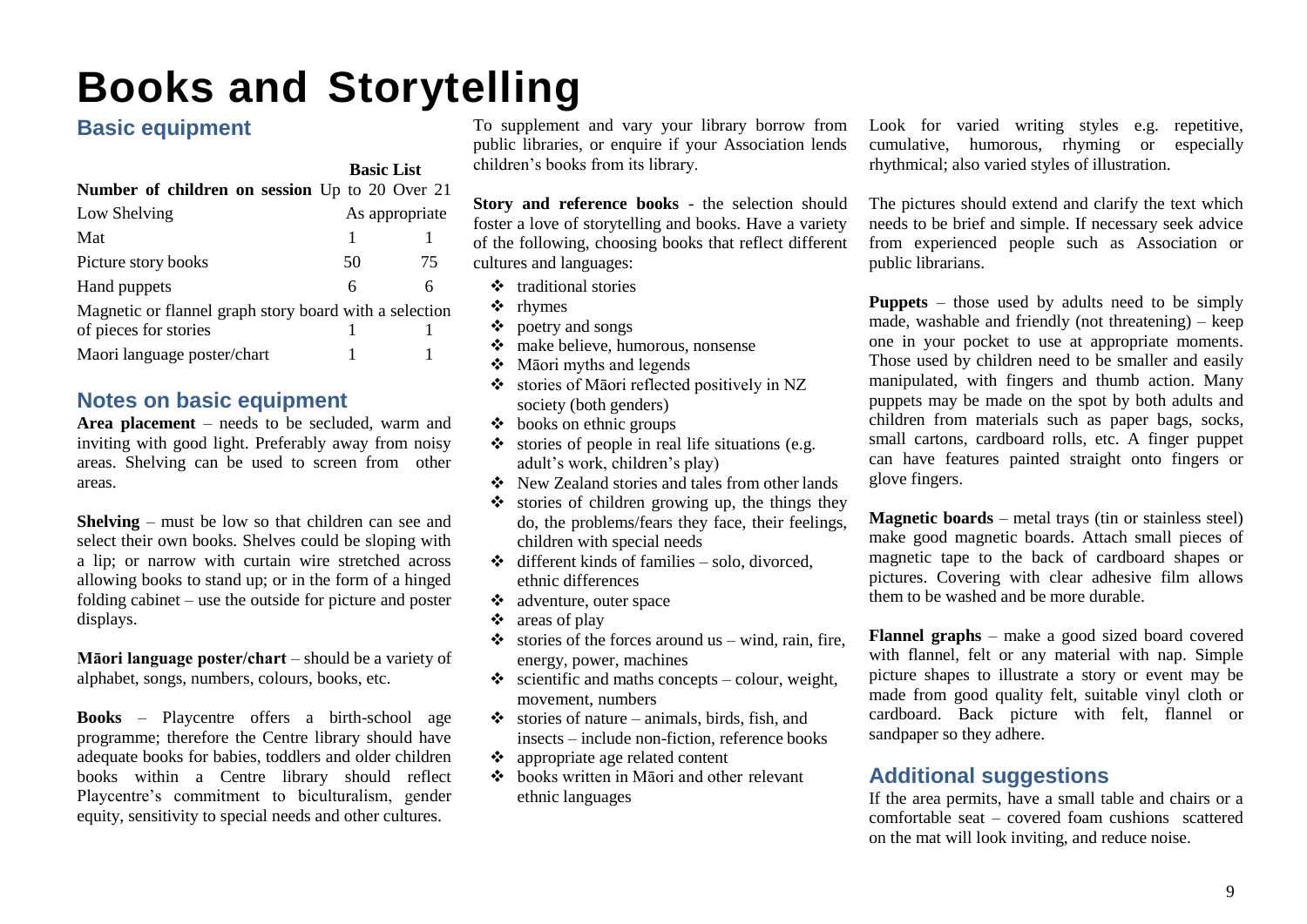Books belong in many places in the Centre e.g. in the family play area, with nature displays, in a quiet sunny corner for reading alone, etc. Have an extra rug or mat to spread outside on warm days.

**Covering for books**  – a clear cover is best. It should be PVC. Cover the dust cover and attach this to inside of book covers at top and bottom. If original cover needs replacing make a new cover attractive with an appropriate picture. Mend or replace all torn books. Use book mending tape.

The National Library Service 0800 LIB LINE (0800 542 5463) gives advice on covering and repairing books – they also have a video on repairing books available. Remove books that are beyond repair or out of date.

A wide range of books should be available from simple concept picture books through to more detailed books. Some Association libraries will lend books to Centres.

### **Topics for home -made books:**

- ❖ Centre visits and activities, person 'finds'
- $\triangleleft$  baby and family photos
- ❖ group Centre photos
- ❖ books of animals, insects, machines, etc
- ❖ books of everyday objects
- ❖ a book of shapes, a 'red' book, a 'texture' book
- ❖ children's art

### **Other ideas to encourage language development and storytelling:**

- 1. PowerPoint or pictures of interest to the children can be projected onto a wall to stimulate discussion.
- 2. Large pictures, poetry cards, posters, jumbo books.
- 3. Do remember that storytelling does not necessarily need books or props. Use imagination in inventing stories, e.g. about children's own experiences; or tell an impromptu story so that not even a book comes between you the storyteller and your audience.
- 4. Listen to, and encourage children to tell their own stories, dreams and imaginings; use nature, e.g. clouds.
- 5. There is a place for touch and feel books they are made very easily and can be related to everyday things around us.
- 6. Story tapes or CD's can be used with or without books. Individual headphones are an optional extra.

- ❖ Work and Play
- ❖ Whānau Tupu Ngātahi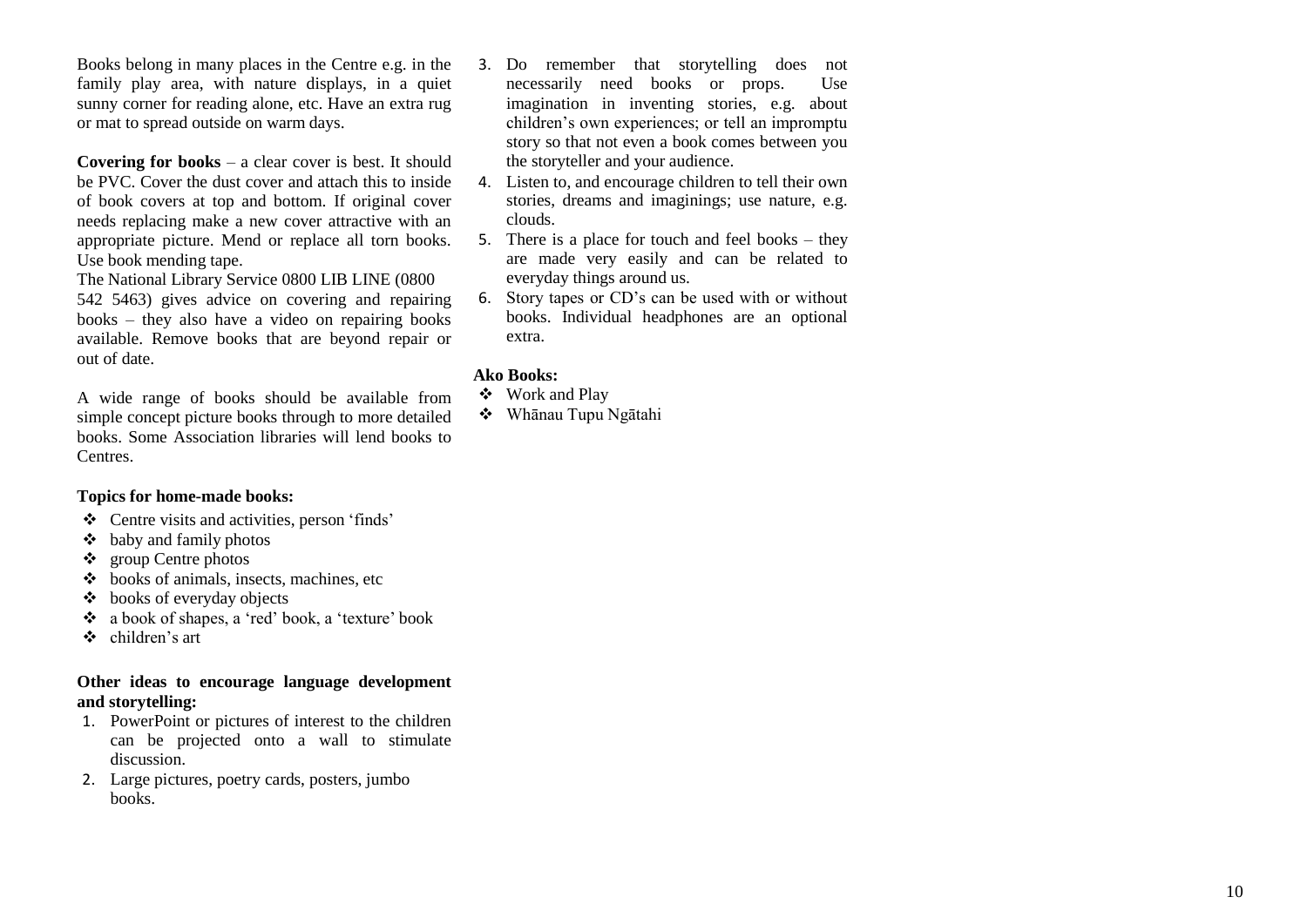## <span id="page-13-0"></span>**Carpentry**

## **Basic equipment**

|                                                    | <b>Basic List</b> |                |  |
|----------------------------------------------------|-------------------|----------------|--|
| Number of children on session                      | Up to 20 Over 21  |                |  |
| Sturdy carpentry table – to accommodate 4 children |                   |                |  |
| Sturdy saw bench                                   | 1                 | 1              |  |
| Storage: for wood                                  |                   | As appropriate |  |
| for tools                                          |                   | As appropriate |  |
| for nails                                          |                   | As appropriate |  |
| Suitable wood                                      |                   | Adequate       |  |
| Hammers – claw                                     | 4                 | 6              |  |
| <b>Saws</b>                                        | 2                 | 3              |  |
| Hand drills and bits                               | 2                 | 3              |  |
| Drill bits                                         |                   | As appropriate |  |
| Screwdrivers and screws                            |                   |                |  |
| (flat head and Phillips)                           |                   | As appropriate |  |
| Pliers                                             |                   | As appropriate |  |
| Vices (1 could be a G-Clamp)                       | 2                 | 3              |  |
| Nails – recommended Bright Zinc A                  |                   | A selection    |  |
| PVA glue (wood strength)                           |                   | As appropriate |  |

**Shoes should be worn at all times in the carpentry area**

### **Notes on basic equipment**

**Carpentry Table** – height up to 560mm. Could be a manufactured carpentry bench or a sturdy wooden table with legs shortened.

Other work surfaces could include a packing case or other firm surface. All surfaces should be level and at least 1 for under 2's.

**Storage** – all materials should be displayed for easy selection. A trolley to hold all accessories is convenient and keeps workbench free of clutter. A shadow board is another good idea for tools. Nail boxes should have several compartments.

**Suitable wood** – pine and other soft timbers. Have a variety of shapes and sizes from timber yards, building sites, joinery factories, etc. Discard used wood with nails in, after every session. Only untreated wood should be provided for use. Avoid recycled wood from homes, etc.

**Refer to** Whānau Tupu Ngātahi page 29, for more information about wood.

**Hammers** – all tools must be small sized adult tools, not toy ones. Hammers from 225-350 grams.

**Saws** – could include panel, tenon and coping saws. Check once a term, sharpen and oil as required. A sharp saw is safer than a blunt saw. Saws should have at least 10 teeth to each 25mm.

**Screwdriver** – short, stubby kind is easiest to use (have a selection of appropriate screws).

**Pliers** – at least one pair for this area; ensure that they are child size, which make them easier to use, and become safer.

**Vices** – attach close to right hand end of table or bench (and left hand end for left handed children). Swivelling vices allow for flexibility of use.

**G-Clamps** – to use in the joining and handling process.

**Nails** – assorted sizes up to 75mm. Larger sized nails have special uses, e.g. masts for ships, legs for animals, etc. Thin nails are less likely to split wood. Flat head nails are easier to hit. A horseshoe magnet in this area is great for picking up nails of allsizes.

**PVA. glue and paint** – should be available (use wood strength PVA). At a table nearby, due to the safety of glue and paint on handles of tools and being slippery during use.

#### **Play extensions Tools:**

- ❖ brace and bit
- ❖ surform planes
- ❖ sanding block
- $\triangleleft$  scissors all-purpose cutters
- ❖ set square, ruler
- ❖ carpenter's pencil
- $\bullet$  magnet good for picking up nails, etc
- $\triangleleft$  Blutak for holding nails
- ❖ Cordless drill

**Sawbench** – a sturdy low work area approximately 380mm high. Could be a sawhorse with a 230mm wide top.

**Safety Awareness** -Safety glasses/goggles, earmuffs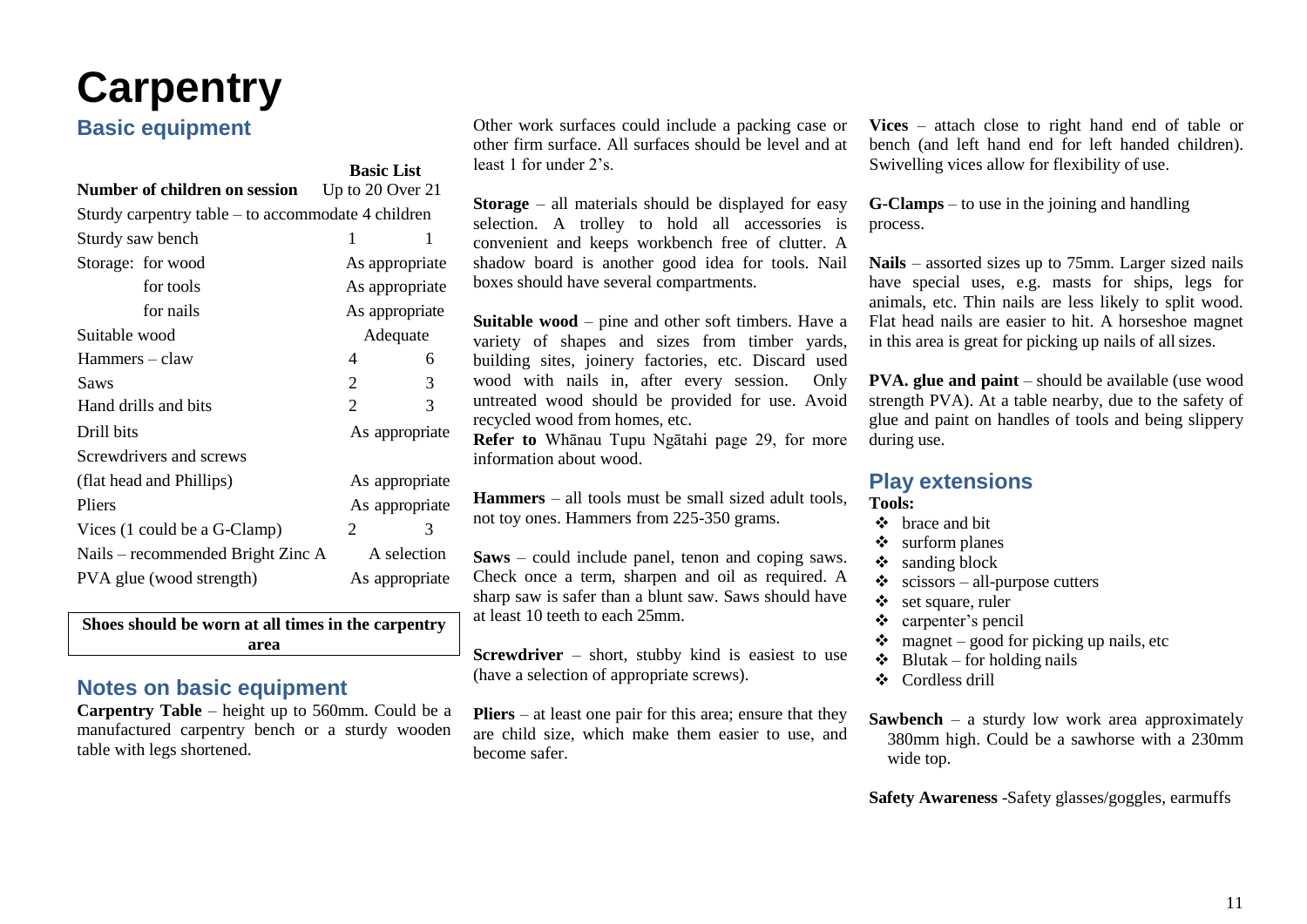### **Joining Materials:**

- ❖ stapler and staples
- ❖ sellotape or coloured insulation tape
- ❖ glue, e.g. PVA.
- $\ddot{\bullet}$  string and twine, paper clips
- ❖ soft wire, plastic coated wire
- $\triangleleft$  leather or vinyl
- $\bullet$  sand and flour concrete mix equal parts with water to thick paste
- Decoration Materials paint, natural dyes, non-toxic printer's ink, food colouring, crayons.
- **Accessories**  include cup hooks, screw eyes, hinges, door catches, nuts and bolts, furniture glides, wire staples, seconds from factories, cork, cardboard, leaves, cotton reels, lids, bottle tops, straws, toothpicks, buttons, etc.

### **Toolboxes, Carpenter's Aprons, Overalls**

**Logs**  – large logs set firmly in the ground can be used by all children for sawing and hammering. **Visit**  – a local hardware shop, watch a house being built, take saws to saw doctor.

- ❖ Work and Play
- ❖ Whānau Tupu Ngātahi
- ❖ Woodwork Wizardry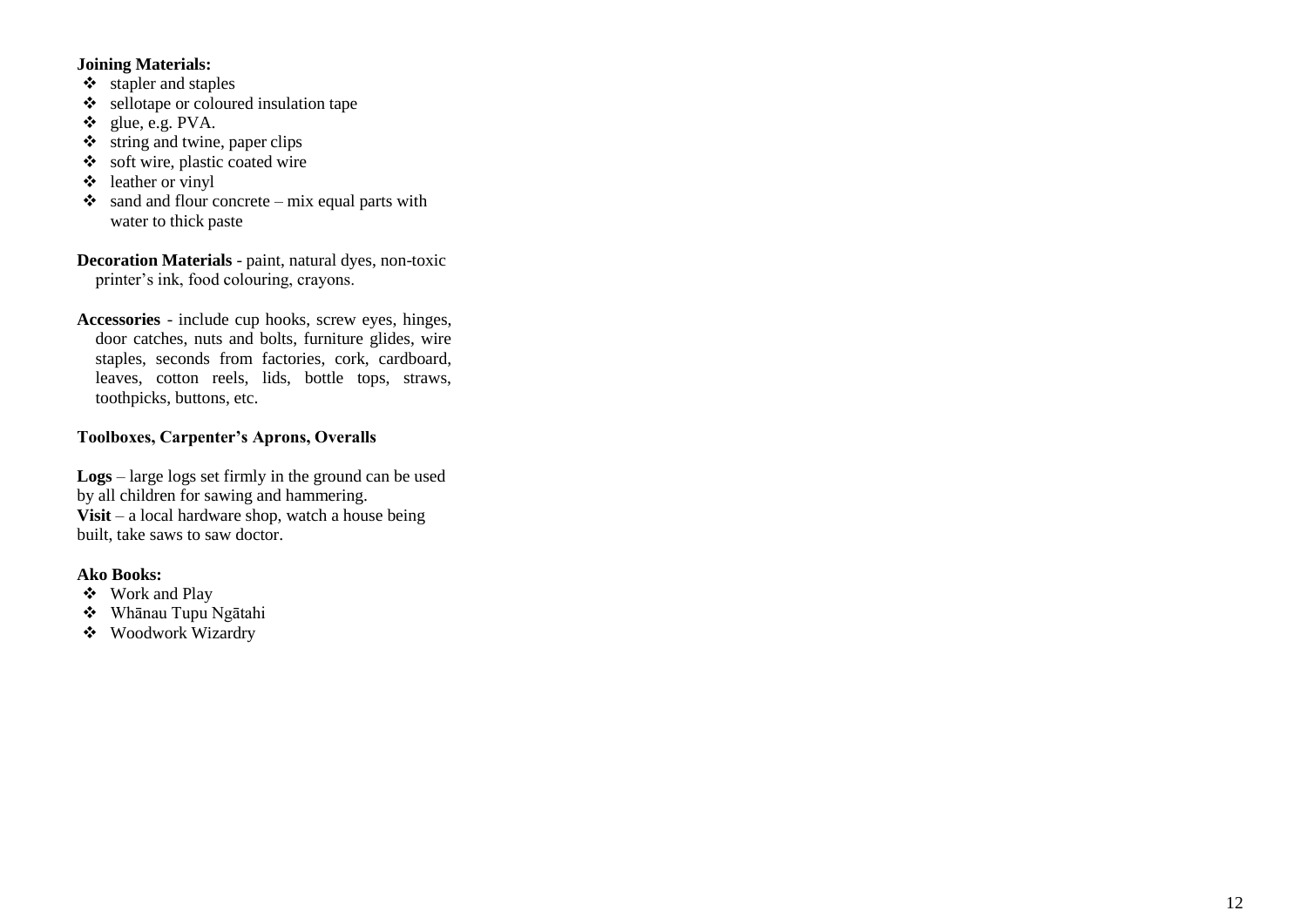## <span id="page-15-0"></span>**Clay Basic equipment**

### **Basic List**

**Number of children on session** Up to 20 Over 21

| 4 chn 4 chn |
|-------------|
| As required |
|             |
| Sufficient  |
| A selection |
|             |
|             |

### **Notes on basic equipment**

**Working surface** – needs to be firm and level. Some ideas for surfaces include a canvas or hessian covered board to fit over the top of a table, a sheet of vinyl or polythene on the floor, a trough or individual tray. Replace hessian as necessary.

**Storage** – store either in wet Hessian in a bucket, or in an airtight container, to prevent drying out.

**The clay** – have an ample supply which must be in first class condition. The texture needs to be consistent with the intended use, allowing children to experience it in all kinds of ways. Remove all foreign substances after use if the clay is going to be returned back to the container. If it is a child's creation, then allow them to take it...

**To reconstitute clay** – if it has become too hard, enclose in a piece of muslin, immerse in a bucket of water, leave until quite soft, and then work up again,

children will enjoy helping. For clay that has dried out only a little, form into balls, make a hole with thumb, fill with water and plug with clay. Store as above.

**Natural accessories** – have a selection, such as leaves, twigs, seeds, pebbles, shells, rocks, bamboo. Bamboo ends can be notched in a variety of patterns to make imprints. Roll patterns into clay with pine cones, Norfolk Pine branchlets, bottlebrush seeds, etc.

**Tools** – a selection of wooden/wire tools for cutting/ patterning the clay. Be aware of sharp edges, points and durability. Water squeezed onto clay can keep it soft and workable. Make sure that you have tools that are allocated to the clay area, as well as playdough. Although they can be used for both, it is sometimes easier to have a set for each.

**Cleaning** – clay tools and surfaces must be cleaned thoroughly afterwards, just like any other area of play. It is easier to clean wet clay than it is dried!

### **Resource awareness**

Clay is a natural resource, and should be treated with the same respect as other natural resources.

When gathering clay, take only what you need, and leave the environment as you found it. To dispose of unwanted clay, return it to the earth.

## **Play extensions**

**Clay cutter** – a length of nylon fishing line tied at each end to pieces of dowelling or buttons.

**Clays of differing textures and colours** – try clay from a roadside bank or a thermal area, as well as commercial clays – add oxides for colour variation.

### **Presentation ideas:**

- ❖ try textured surfaces to work on such as corrugated cardboard, hessian, vinyl, metal
- ❖ try discs of drier clay for incising patterns
- ❖ put out a huge mound of clay for pounding and cutting
- ❖ have sticky clay to squelch with hands and feet
- ❖ add more water to make fingerpaint/body paint (can be mixed with tempera paint)

Adults should not put the idea of making say a pot or a basket into children's minds. Encourage them to make whatever they want to and enjoy the feel of the clay. The doing is more important than the product.

**Trips** – dig clay from a bank, visit a potter at work, see a kiln; your local secondary school may have a sawdust firing to observe.

### **Have a display of pottery**

- ❖ Magic Places
- ❖ Work and Play
- ❖ Recipes for Play
- ❖ Earthern Treasures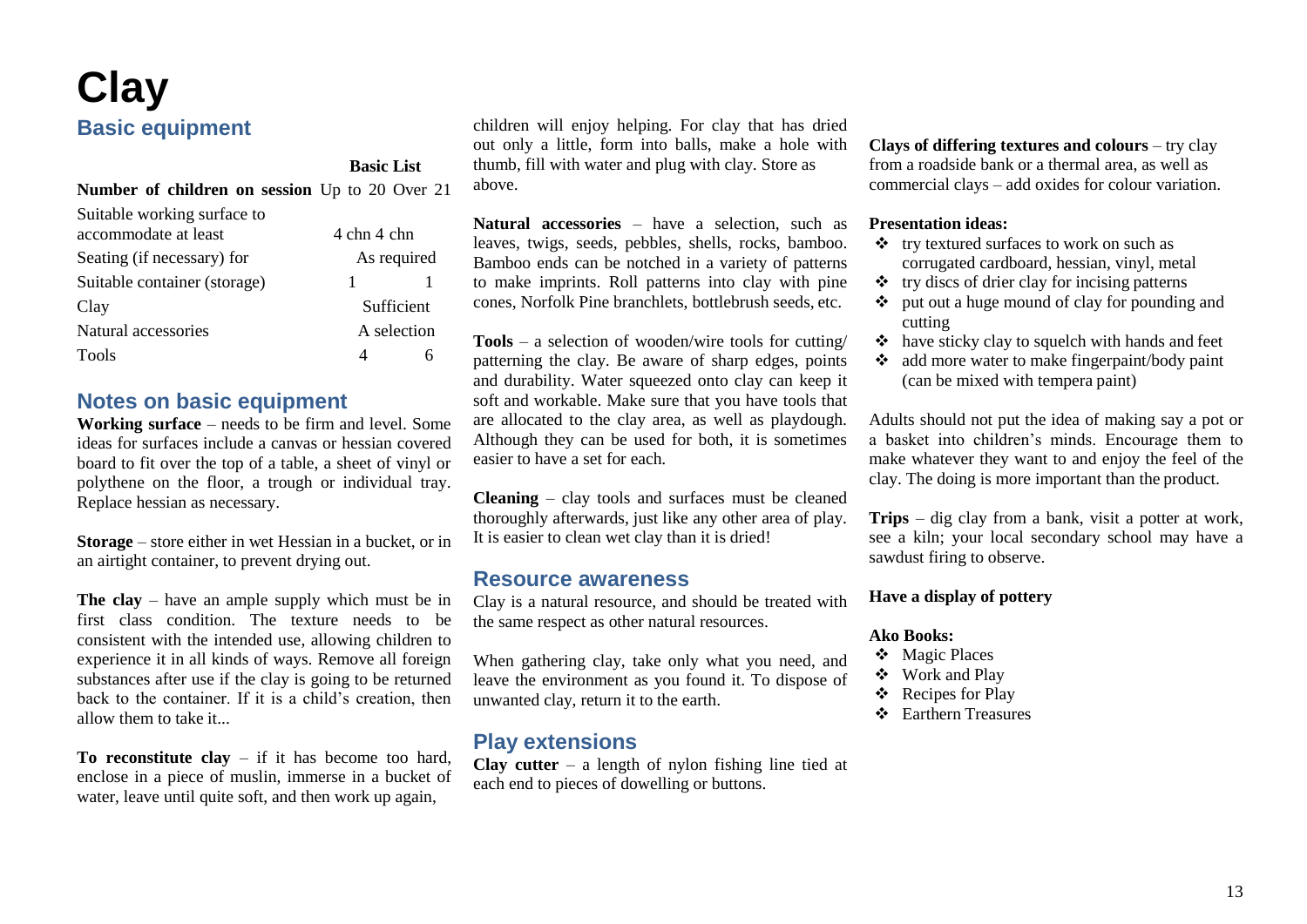# <span id="page-16-0"></span>**Collage**

## **Basic equipment**

|                                                       | <b>Basic List</b> |                |  |
|-------------------------------------------------------|-------------------|----------------|--|
| Number of children on session<br>Up to $20$ Over $21$ |                   |                |  |
| Suitable working surface to accommodate at            |                   |                |  |
| least                                                 | 4 chn             | 6 chn          |  |
| Seating                                               |                   | As appropriate |  |
| Storage                                               |                   | As appropriate |  |
| Childrens scissors                                    | 4                 | 6              |  |
| Adults scissors                                       |                   | As necessary   |  |
| Left handed scissors                                  | 2                 | 3              |  |
| Paste and/or PVA glue                                 |                   | Adequate       |  |
| Paste containers                                      | 4                 | 6              |  |
| Paste brushes                                         | 4                 | 6              |  |
| Sellotape                                             | 2 roll            | 4 roll         |  |
| Sellotape dispenser                                   | 2                 | 3              |  |
| Stapler                                               | $\mathfrak{D}$    | 4              |  |
| <b>Staples</b>                                        |                   | Adequate       |  |
| Crayons                                               |                   | A selection    |  |
| Pencils – lead (HB or 6B sketching)                   |                   | 10             |  |
| Pencils - coloured                                    |                   | A selection    |  |
| Pencil sharpener                                      |                   | Adequate       |  |
| Natural materials                                     |                   | A selection    |  |
| Small junk                                            |                   | A selection    |  |
| Paper punch                                           | 1                 | 1              |  |

## **Notes on the basic equipment**

**Use of food substances in play is unacceptable**

**Storage** – needs to be low enough for children to see and select from an assorted range of materials and

tools. It should be adjacent to the working surface. Could be low shelving; a unit with pull out trays; small boxes or bins; a trolley with lift out compartments. Keep sorted and tidy.

**Scissors** – a variety, of good quality, and kept sharp. Suitable for all ages. Left handed scissors have blade reversed.

**Pencils** – having a selection of both pencils for writing and coloured pencils for creating provides children the option of choice, depending on their needs. Keeping pencils sharpened is important, as children may get frustrated with broken or blunt pencils. Have some triangle shaped and chunky pencils too.

**Paste** – wallpaper or cellulose paste powder is recommended. Ensure paste contents contain no fungicides. Mix with water to make a thick paste.

PVA can be added to the mixed Polycell (try half and half) or, for very strong adhesion, should be used alone. Remember not to dispose of PVA down the sink.

**Paste containers** – so that they do not tip, have shallow containers with wide bases. Small squeeze bottles with a nozzle make good PVA containers. Try no spill paint pots.

**Paste brushes** – a variety of brushes and paste brushes could be used. All brushes need to be washed in warm, soapy water after use. Try paste spreaders as an alternative.

**Stapler and Punch** – need to be good quality. Craft shape punches e.g. circle, triangle, heart, square, etc.

**Crayons** – large (between 10-15mm) in diameter) crayons are recommended as they are easily handled. Good quality crayons are the best value for money. Crayons left in the sun will soften, so store well. A selection of at least eight colours per set is recommended, and depending on child numbers, 2-3 sets could be an appropriate amount.

**Natural materials and junk** – for tearing, cutting, pasting, joining and constructing. Remembering not to use or collect toilet rolls, polystyrene or plastic wrap.

### **Suggestions include:**

#### **1. Bases:**

- $\triangleleft$  cardboard boxes, cartons, rolls, corrugated, coloured
- $\triangleleft$  strong paper wallpaper, cartridge, black
- ❖ calendars, paper plates
- ❖ clay or plasticine, plaster of paris, sand
- ❖ plastic, e.g. margarine or yoghurt cartons, plastic trays
- $\triangleleft$  fabric large pieces of various kinds
- ❖ very large wooden boxes as part of adventure play
- $\div$  tree trimmings, etc. to make mobiles

### **2. Other materials:**

- ❖ cellophane, tissue, wrapping, crepe paper
- $\bullet$  silver and chocolate papers, magazine for mosaics or paper tearing
- ❖ coloured, and gummed paper
- **3. Materials to encourage 3-dimensional constructions** – corks, copper wire, bamboo cane, paper clips, craft ice block sticks, craft coloured matchsticks, rubber bands, blunt wooden skewers,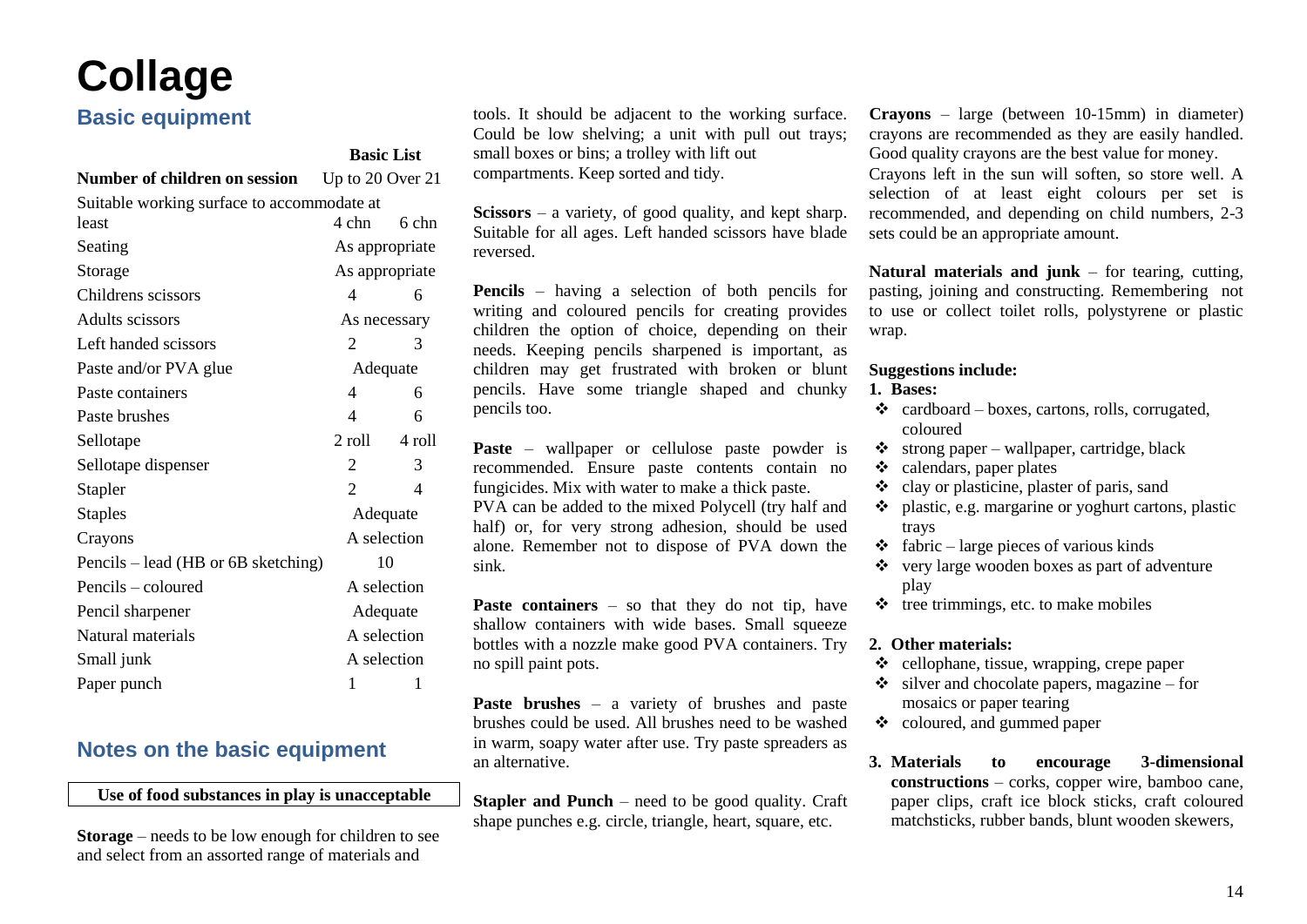pipe cleaners, string, raffia, masking tape or insulation tape, small boxes, etc.

- **4. Natural materials**  leaves, dried ferns, flowers, feathers, shells, pebbles, etc (be aware of choking), these materials cost nothing and are usually freely available. Take only what you need so as not to waste the resource or deplete the materials available to others. Collection, use and disposal of natural materials can be found in Whānau Tupu Ngātahi. Protocol of flax collecting and using can also be found in Whānau Tupu Ngātahi.
- **5. Fabrics**  fur, silk, velvet, leather, carpet, felt, trimmings, net, vinyl, striped, spotted and floral cottons.
- **6. Other**  sequins, feathers, confetti, cotton wool, sheep's wool, buttons, untreated wood shavings, sawdust, bottle tops, glitter.

### **Play extensions**

**The aim** in this activity is to allow the children to carry out their own ideas. Adults provide materials, stimulation and techniques, e.g. how to use scissors. Add to basic list when necessary, especially extra scissors and brushes.

### **Ways to display completed work:**

- ❖ use a display board.
- ❖ place flat on forms or chairs along wall
- ❖ hang on line or clothes rack
- ❖ set a tree branch in a bucket of sand for hanging mobiles and 3-dimensional construction
- ❖ display some collage work by children

**Some types of collage** – plaster of paris, paper mosaics, fabric collage, flower or seed collage, a collage of the same colour e.g. blue.

**Allied activities** – using similar materials

### **1. Drawing –**

- ❖ coloured felt tipped water-based pens
- ❖ pastels, metallic crayons
- ❖ blackboards and chalk
- ❖ charcoal
- ❖ good lead pencils, e.g. HB or 6B sketching pencil

### **2. Printing –**

- $\div$  Stamping with pieces of cork, rolls of paper, pieces of sponge, bottle tops, hands and feet and other small objects.
- $\div$  Fold over prints use smooth paper and paint which is not as thick as for brush painting. Paint half the paper, fold and press.
- $\div$  String prints dip string in paint and arrange on piece of paper. Place another piece on top and press under something heavy.
- $\div$  Templates e.g. Christmas, Easter, etc.
- ❖ Texture rubbings thin paper, leaves, paper doilies, embossed wallpapers, bark, fabrics, coins, pieces of wood, etc. Rub with crayon held sideways, or rollers.
- $\bullet$  Impressed prints use clay, dough or plasticine.
- ❖ Small tools for patterning, thick paint, paper.
- **3. Weaving**  To make simple small weaving frames from a piece of cardboard, cut evenly-spaced slots (V-shaped) in two opposite ends. Thread wool or string back and forth around slots, pulling tight, until cardboard is curved. For weaving, use wool, dried grasses, leaves, strips of material, wire fences, branches, etc.
- **4. Simple sewing**  use hessian, large blunt needles, thick brightly-coloured rug wools, large buttons, short lengths of coloured straws, coloured pipe cleaners, dacron filling (for animals, dolls, cushions), etc.
- **5. Mask making**  use thin cardboard, paper bags which will fit over head, or whole body, (help children position eye and arm holes). Have on hand elastic, safety pins, string, etc. to fit masks onto children.
- **6. Instant hats**  have materials ready to add to dramatic play, e.g. newspaper for cocked hats, feathers for Indian head-dress.

### **7. Pressed flowers and plants.**

### **8. Plaster of Paris**

### **9. Papier maché**

**10. Glue gun** – useful for some activities. Must be used with adult supervision.

**Refer to your local iwi as to the appropriateness and protocols of certain activities such as flax weaving etc. Remember to respect all cultures when creating things such as hats, headdresses, masks, etc.**

- ❖ Whānau Tupu Ngātahi
- ❖ Magic Places
- ❖ Creative Collage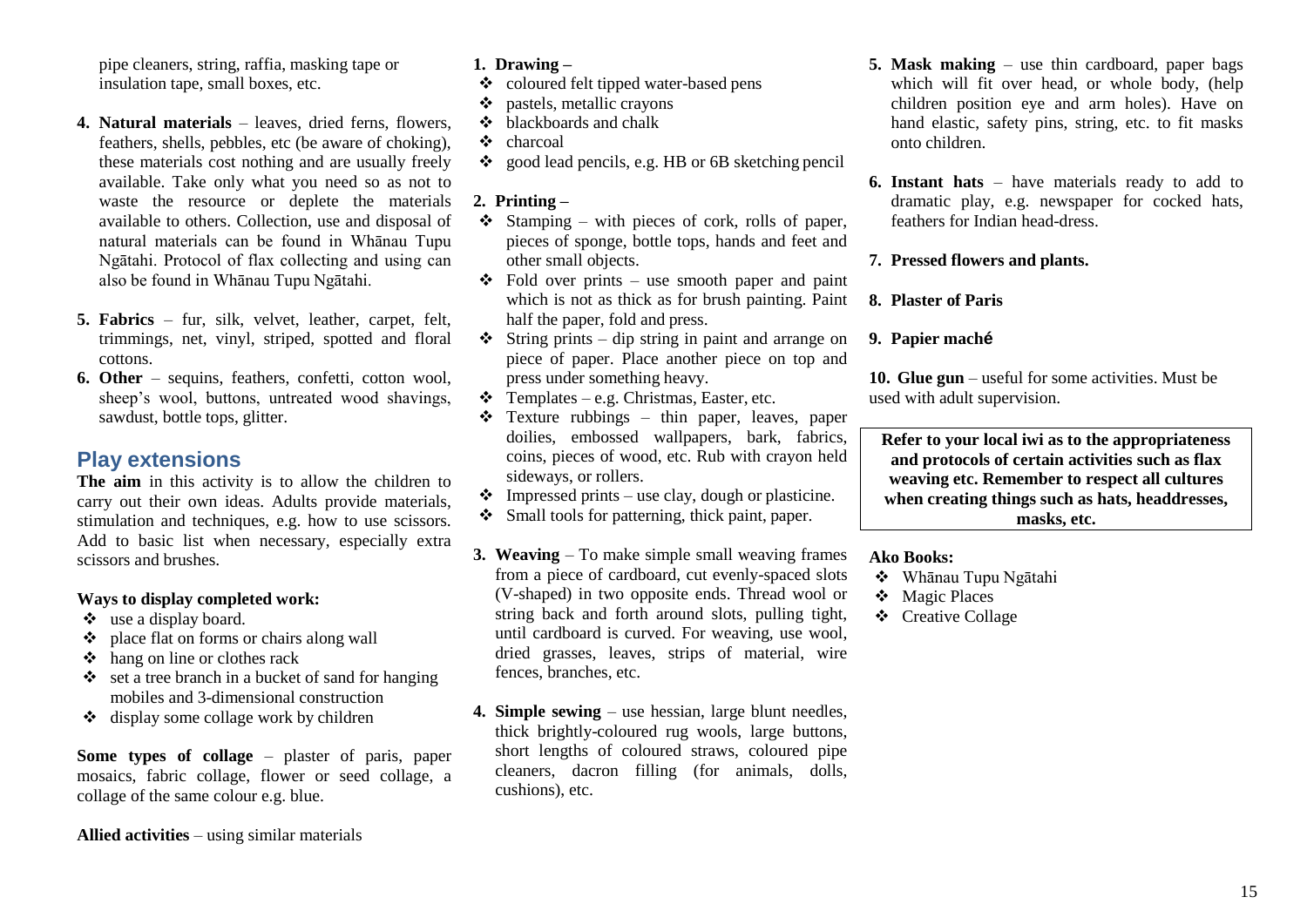## <span id="page-18-0"></span>**Exploratory Play**

## **Basic equipment**

|                               | <b>Basic List</b> |                      |
|-------------------------------|-------------------|----------------------|
| Number of children on session |                   | Up to $20$ Over $21$ |
| Table or display space        |                   |                      |
| Containers (as needed)        |                   | As appropriate       |
| Insect box                    |                   |                      |
| (or plastic jars)             |                   |                      |

Natural and man-made materials which stimulate and reward children's curiosity about their social and physical worlds and the world of nature A selection Reference books (a selection) 6 10 Magnifying glasses 2 2 2 Prisms 1 1 1 Magnets (horseshoe type) 2 2 2 Magnifying bug jar (any size)  $1$  1

Fish tank (or clear container suitable for frogs, fish, insects, A selection of materials – usually equipment familiar to etc). Safety Glass, Plastic or laminated glass, fitted to earthquake standard 1 1 1

**Any creatures collected for viewing should be returned carefully to their habitat.**

## **Notes on the basic equipment**

**'Our job is to shape up the environment round a child so that he or she does have stimulation; we also structure the situation carefully in order that each experience links on to previous learning.'**

**G. Somerset,** *Work and Play***.**

**Display space** – this could be a table or shelving at a height scientific and maths concepts – colour, weight, for children to see and touch while sitting comfortably. The movement; stories of nature – animals, birds, fish, area could include a display board. All items need to be insects, etc. displayed at eye level, e.g. fish tank. Keep the 'interest'

table or surface clean and attractive. Change displays frequently and discard items no longer of interest. A few items related to the children's current interests are better than a meaningless clutter. Glass fish tanks should have safety film on the sides.

**Containers** – trays, box lids, plastic containers, or plastic jars, glass jars with adult supervision. Label items brought by children saying 'who brought it', 'where found', 'what it is', etc.

**Insect box** – this should have at least one clear side. A good place for observation is close to the morning tea table. Insect boxes or jars can look very attractive with appropriate natural materials, e.g. leaf mould and fungi with snails. Keep a moist pad of cotton wool in containers holding live insects to ensure adequate humidity.

children, who, with adult guidance, come to a wider understanding of people and things through exploration and discovery.

**Magnets** – horseshoe and bar magnets. Always store with a magnet keeper.

**Magnifying glasses** – it is very useful for adults to keep one in their pocket for instant use.

**Magnifying bug jar** – for insects and small objects.

**Reference books** – a selection of titles, good photos or illustrations, simple language stories of the forces around us – wind, rain, fire, energy, power, machines, etc;

## **Play extensions**

Discover with children and share their sense of wonder.

### **Some ideas for interest or discovery areas**

These activities can be anywhere in the Centre, not only at an 'interest table'. Use a wooden packing case outside for exploring iron sand with a magnet, grow a real garden, explore the effect of heat on food in the kitchen. These activities should focus ideas and complement children's experiences elsewhere, e.g. the 4-year-old who has just learned to unlock a door might be fascinated by being able to see, and perhaps dismantle, the mechanism of a lock and key.

**Try things that work** – switches, coils and springs, ball bearings, pulleys, levers, wheels, cogs, hinges, bicycle bell and other bells, tin opener, egg beater, hand mincer, thermometer, magnet with a variety of objects for testing – bottle tops, nails, plastic, brass screws, aluminium, copper, lead, sand.

**Or things to take apart** – old engines, telephone, clock, camera, seed heads, etc. need tools appropriate for the job. If the pieces cannot be put back together they should be disposed of. Supervision necessary with small pieces.

**Explore science/maths concepts** - torches for light and shadows.

**Battery light and buzzer** – can be set up on a board for more permanent use.

Large balance scales – use with blocks, large buckets of sand, etc.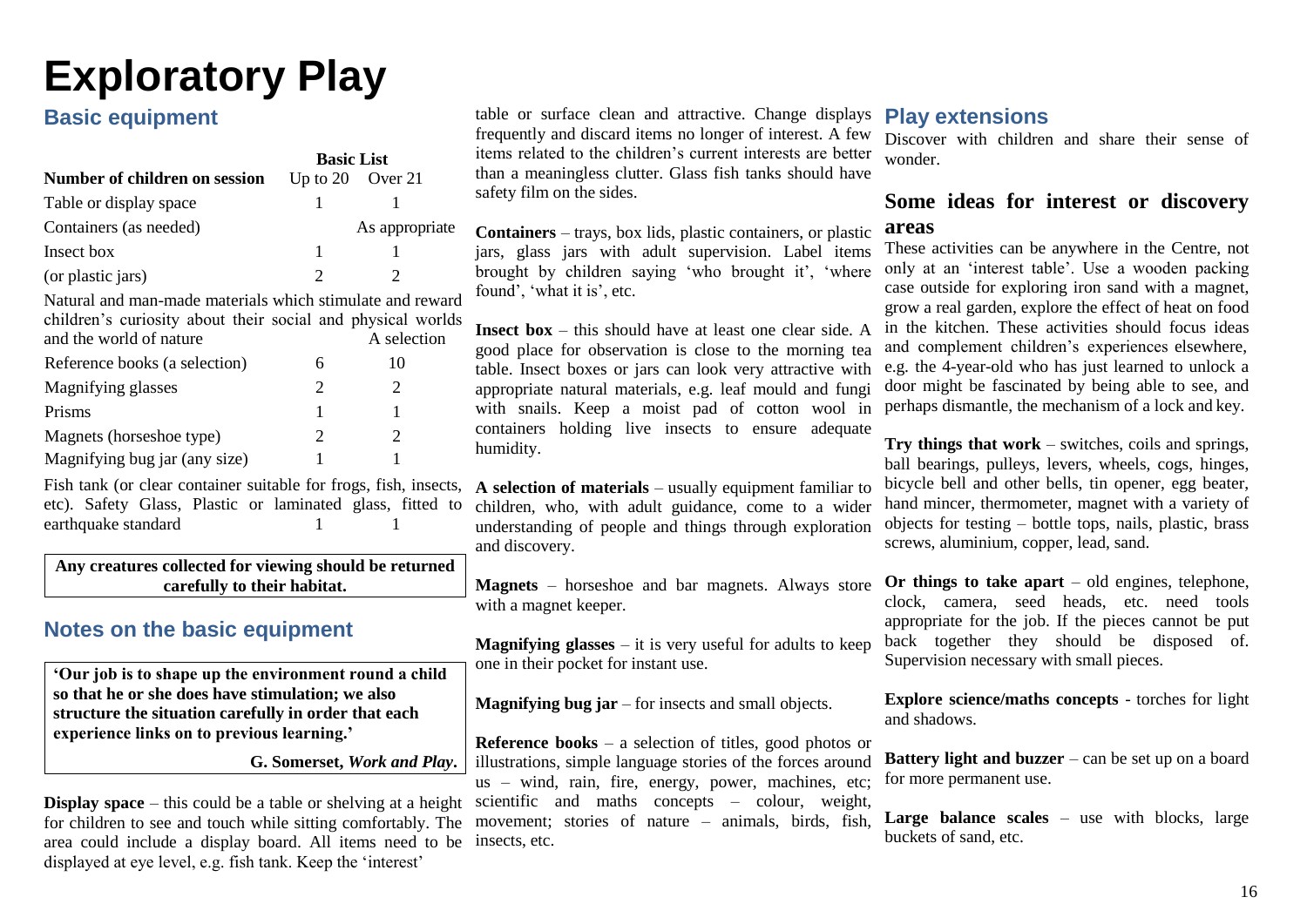Pulleys – set up a system of single and/or double pulleys two arms and two sleeves; one head, one hat; have all Space – climb over a log, through a tunnel; things from one area to another, e.g. from tower platform to kinds of dolls to identify with including both boy and girl sandpit.

**Make nature collections** – from the children's own findings – pebbles, stones, rocks, leaves, shells, bark, seeds, nuts, sand cakes (have a box for a stove and some old cooking feathers, wildflowers, etc.

**Have some growing things** – a carrot top in a dish, sprouting wheat or beans, different mosses and lichens kept **Air** – blow bubbles; fly kites; listen to the wind in the damp in a dish, sweetcorn, radishes in a garden, coal telegraph wires; watch a bird fly; 'huff and puff and blow flowers, etc.

**Cooking** – try also gingerbread dough, yeast dough for senses. bread, cake making. Wrap scone dough round end of a stick and cook over a fire or barbecue. Keep record of food **Water** – one of the most enjoyable and valuable of prepared and eaten at session for reference purposes should a activities. child/adult feel unwell following e.g. an allergic reaction, upset digestive system.

**Real baking facilities** – electric fry pan, stove or microwave boil; freeze an ice block mixture. What is happening? at the Centre or visit a child's home for a special baking activity. Use separate utensils. A trip could be to the sausage or kumara? Note the clothes we wear on a chilly grocer's to buy the ingredients, or to a bakery.

**Illustrate social relationships** – pictures, drawings, posters about families, extended families, animal families, **Light and darkness** – compare a collection which occupations, recreation, photos of the children on a recent includes a torch, kerosene lamp, carbide lamp, electric Playcentre trip.

### **Some ideas for exploring the physical world**

Talk with children about their environment to enable them to understand and interpret what they see and experience. Relate what you say and do to each child's experience by using familiar things and examples.

**The human body** – "me and what I am" – you could use two full-length mirrors facing one another so that children between them could see unlimited reflections of themselves; draw around the child's shadow; dressing-up clothes for bodily awareness – the child notices relationship between

dolls.

**Earth** – dig for clay in a clay bank; make mud pies or utensils); dig for treasure and find roots, stones, pebbles, fossils, worms (have a magnifying glass handy).

the house down'; use a pump to blow up a car tyre; note the weather and seasons, not with a chart but through the

**Heat, warmth and cold** – watch the sun melt the ice on a puddle or hold a piece of ice in your hands; watch a kettle Build a fire for a barbecue; how does heat change the day. If we're too cold we shiver. Experiment with fire (supervision necessary).

light bulbs, matches and a candle, the sun; tell stories about the sun, the moon and the stars; place coloured cellophane on a window for children to gaze through; make shadows on a wall; jump on each other's shadows on the ground.

**Time** – clock time is sometimes difficult for young children to understand - read a story about it. Read a story about night time and day time; explain that tomorrow is after child's long night time sleep; dinner time is after bath time. Morning, afternoon, work time, play time. Make a sand timer.

which are far away look tiny; the parts of a puzzle fit together.

> **Care should be taken when setting up experiments to avoid using foodstuffs.**

### **Visits and trips**

These are a means of exploring outside home and Playcentre into the neighbourhood. A simple visit (to see Mark's family of puppies) is often more successful than a complex one (to the zoo) which may be confusing and even frightening to some children. In the same way, small groups of, say, four or five children are generally preferable to a large group. Refer Association Policy re. excursions/trips. Conversely visitors to the centre can bring the community to the children, e.g. visit by a fire engine.

### **Books to read with children**

Most story books contain nature or science concepts or ideas involving people and what they do. Be aware of these aspects when reading or telling stories.

### **Ako Books:**

- ❖ Challenges for Children
- ❖ Recipes for Play
- ❖ Food for Funky Families
- ❖ Look who's Cooking
- ❖ Cookin' Good Recipes

### **[www.allergy.org.nz](http://www.allergy.org.nz/)**

### **The language of science and maths:**

Below/above, under/over, big/small, hot/cold, wide/narrow, long/short, inside/outside.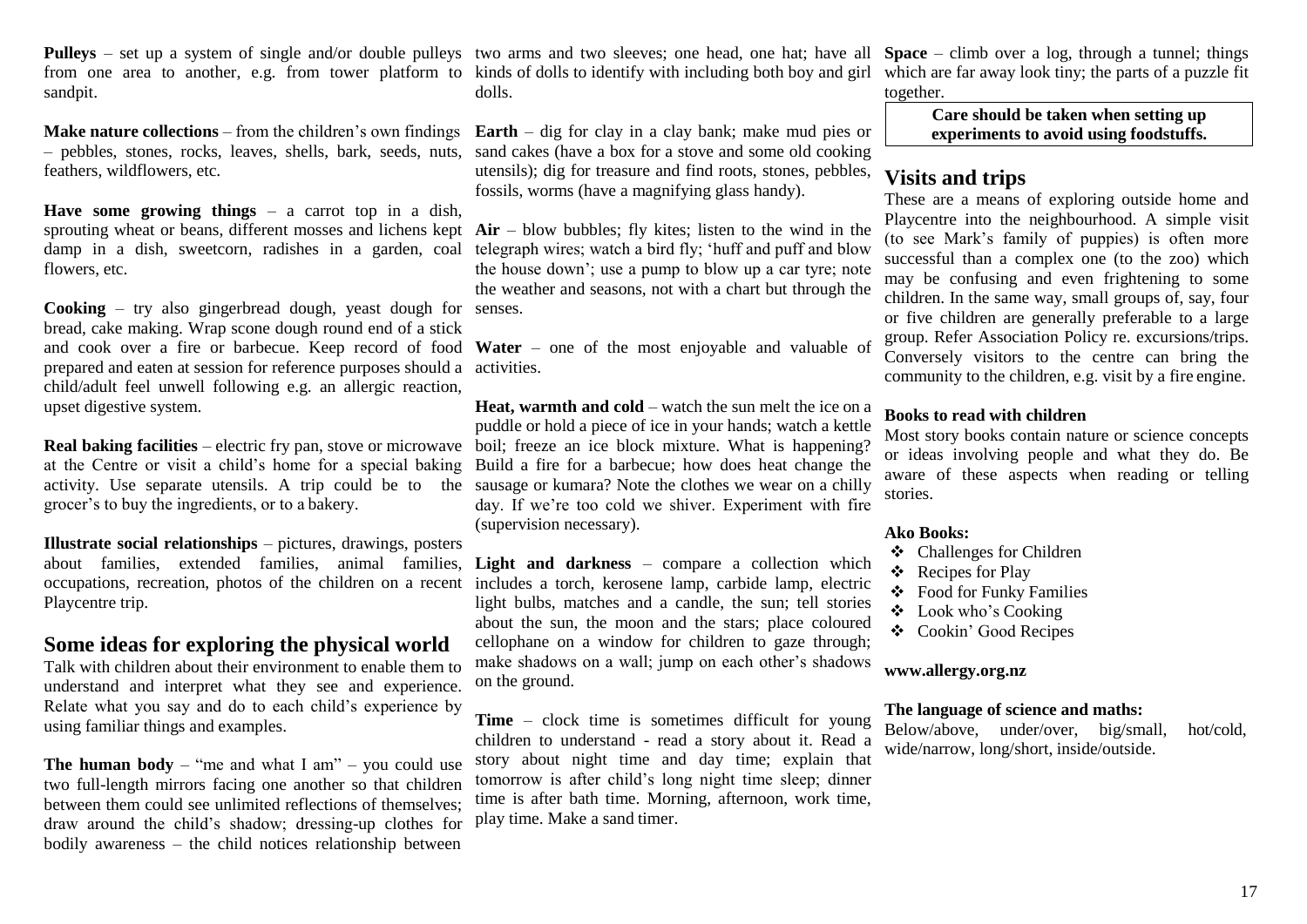## <span id="page-20-0"></span>**Family Play**

## **Basic equipment**

|                                                | <b>Basic List</b> |                      |
|------------------------------------------------|-------------------|----------------------|
| Number of children on session                  |                   | Up to $20$ Over $21$ |
| Storage $-$ for dressing up clothes            |                   | As appropriate       |
| Storage – for dolls' clothes and bedding       |                   | As appropriate       |
| Storage - for other accessories                |                   | As appropriate       |
| Small table                                    | 1                 | 1                    |
| Chairs                                         | $\overline{4}$    | $\overline{4}$       |
| Child's bed                                    | 1                 | 1                    |
| Bedding                                        |                   | As appropriate       |
| Doll's bed                                     | $\mathbf{1}$      | 1                    |
| Bedding                                        |                   | As appropriate       |
| Prams                                          | $\overline{2}$    | 2                    |
| Bedding                                        |                   | As appropriate       |
| Stove                                          | $\mathbf{1}$      | 1                    |
| Cooking pots                                   | $\overline{2}$    | $\overline{2}$       |
| Plastic or wooden fruit and vegetables         |                   | A selection          |
| Cooking utensils                               | $\overline{2}$    | 2                    |
| Telephones (minus long wires)                  | $\overline{2}$    | $\overline{2}$       |
| Tea set and cutlery                            |                   | Enough for 4         |
| Dolls                                          | $\overline{4}$    | 4                    |
| Dolls' clothes                                 |                   | As appropriate       |
| Items for washing dishes                       |                   | As appropriate       |
| Items for washing doll's clothes               |                   | As appropriate       |
| Items for bathing dolls                        |                   | As appropriate       |
| Items for shopping                             |                   | As appropriate       |
| Items for cleaning                             |                   | As appropriate       |
| Items for dressing up                          |                   | As appropriate       |
| Full length mirror (safety glass or laminated) |                   | 1<br>-1              |
| Medical play kit                               | 1                 | 1                    |

## **Notes on the basic equipment**

**Area placement** – there should be easy access to the outside area so that prams, etc may be taken outside and so that dressing up clothes and accessories are handy to the outside and other areas. It should also be near the playdough table. Allow sufficient space.

**Storage** – a low wardrobe type unit with several compartments and/or drawers could be used, or several smaller units. Some suggestions include – box furniture with curtained fronts; a free standing rack for clothes; a tree branch set in bucket of sand for the display of scarves, hats, bags, beads, etc. Larger units can be on castors.

**Table** – for tea parties. This could be a folding kind or table top set on boxes, for easy storage. Approximately 600mm x 600mm.

**Child's bed** – suggestions include a cot with one side removed and legs shortened, a cot base on folding legs, a camp stretcher, etc. All bedding should be of the correct size, with enough for at least one change.

**Doll's beds and prams** – they must be sturdy. Bedding should be clean and attractive and the correct size. Check height of pram handles to make sure all ages are catered for.

**Stove** – may be simply made, but it needs to include hot plates, an oven and switches. It is preferable the oven door open sideways, not down. The finish should be smooth to facilitate cleaning.

**Telephones** – if real ones are used they may be connected, or try a hose-pipe telephone. This has two wooden hand pieces with speaking and listening holes, connected by a long length of plastic tubing.

**Tea set - l**arge enough for adult participation, should be unbreakable and include a complete set of four cups, saucers and plates, a teapot (small) and perhaps sugar basin and jug.

**Medical play kit** – stethoscope, crepe bandages, plastic syringes (no needles), doctors/nurses outfits, disposable face masks, etc. Any stethoscope to be used under adult supervision.

**Dolls** – (representing people) care should be taken with the handling of dolls – all washable, if possible with movable arms and legs and some hair. The dolls should not be made of material and stuffed or Barbie type. Make sure all dolls will fit into beds and prams provided. Have a variety of dolls of different sizes, baby, both sexes, and varying ethnic origins. Dolls are to be dressed and stored appropriately at the end of each session.

**Dolls' clothes** – a good selection to fit all sized dolls. They need to be washable, simply made and easy to put on. Allow a variety of both male and female pieces of clothing to be available.

## **Washing activities**

#### **Separate bowls to be used for each**

**Items for washing dishes** – could include bowl set in box, dish mop or cloth, pot mitt.

**Items for washing dolls' clothes** – two bowls set side by side in a box, or board, for washing and rinsing. Soap powder, clothes line, clothes pegs.

**Items for bathing dolls** – baby's bath, soap, flannel, towel. Nappies (velcro fastening).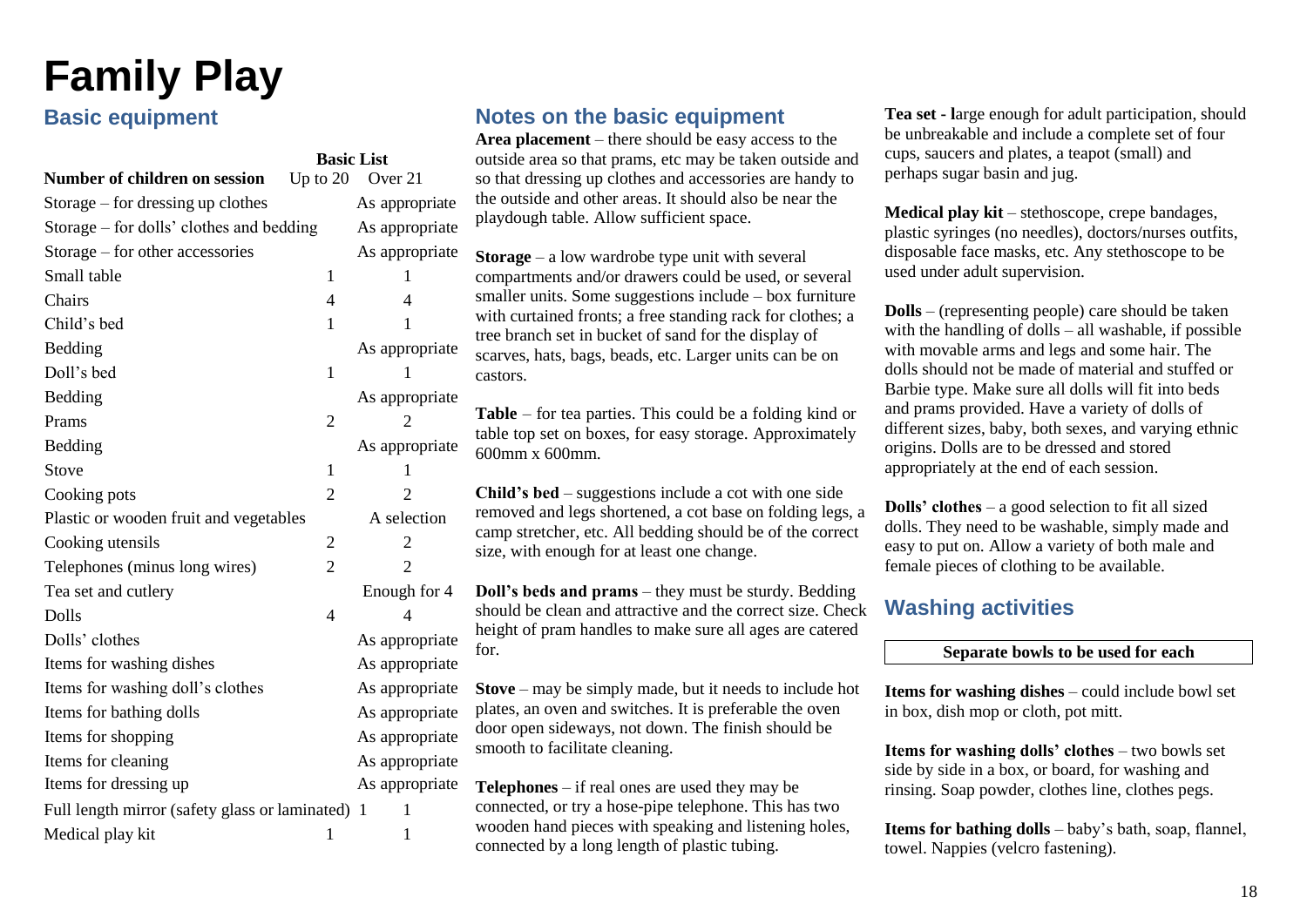**Items for shopping**  – shopping bags, flax Kete, purses, plastic shopping baskets, etc. Also items for setting up shop, e.g. box of empty household packets (keeping in mind the requirement of collage), cash register, etc, plastic money (milk bottle tops are safe). Different types of shops e.g. hat shop, book shop, etc.

**Items for cleaning**  – at least one child size or small adult broom or mop; a brush and shovel.

**Items for dressing up**  – cater for male and female roles and other diverse cultures. Have a good selection of washable clothes which fit well and are easy to put on (to make adult clothes fit, lift shoulders, shorten hems, sleeves, etc). Could include elastic waisted skirts and petticoats, dad's old shirts, nurse's/doctor's outfits, bride's dress, football jerseys, fairy dress, pirate suit, fire/police, animal ears and tails, butterfly wings, space suits. Include also socks, stocking, shoes, gloves, belts, etc.

**Hats**  – fire, police, air force, navy, beret, crown, ladies' hats, Indian head -dress, helmet, fez, stetson, sombrero, etc. **These should be washable.** Children should be encouraged to make their jewellery, etc instead of having pre -purchased items, which may be dangerous. Threading larger size beads, etc onto elastic is one way of achieving this.

**Facepaint**  – this activity needs to be well supervised by adults for healthy use of paints. Apply barrier cream to skin prior to applying paint – check for skin sensitivity. Transfer required amount of paint to palette. Use individual cotton buds (ear type) for each child and for each separate colour. Painting straight from the jar can cause cross infection. Paint could go mouldy.

## **Play extensions**

**Dividers**  – these could be screens and/or storage units. Two sides of a play pen with curtains makes a good screen. All dividers must be low enough to allow for easy supervision. Ensure stability of dividers – they may need to be fastened.

**An outside family area**  – can be set up near the sand pit and water area with washing facilities, stove, mixing bowls, saucepans, wooden spoons, etc.

### **Other equipment could include**  –

- ❖ ironing board and iron (small wooden)
- ❖ fridge, TV (homemade)
- ❖ dolls' high chair
- ❖ books, bookshelf
- ❖ clock
- ❖ mat or piece of carpet or homemade flax mat
- ❖ telephone directory
- ❖ dish rack
- ❖ cutlery container
- $\div$  salt and pepper shaker
- $\triangleleft$  egg cups and china or plastic eggs
- ❖ cookery books

**Visits**  – visit and help bath a new baby; shop for some clothes pegs and soap powder, etc; visit someone in hospital, or a workplace, vet clinic, farm, etc.

- ❖ Work and Play
- ❖ Whānau Tupu Ngātahi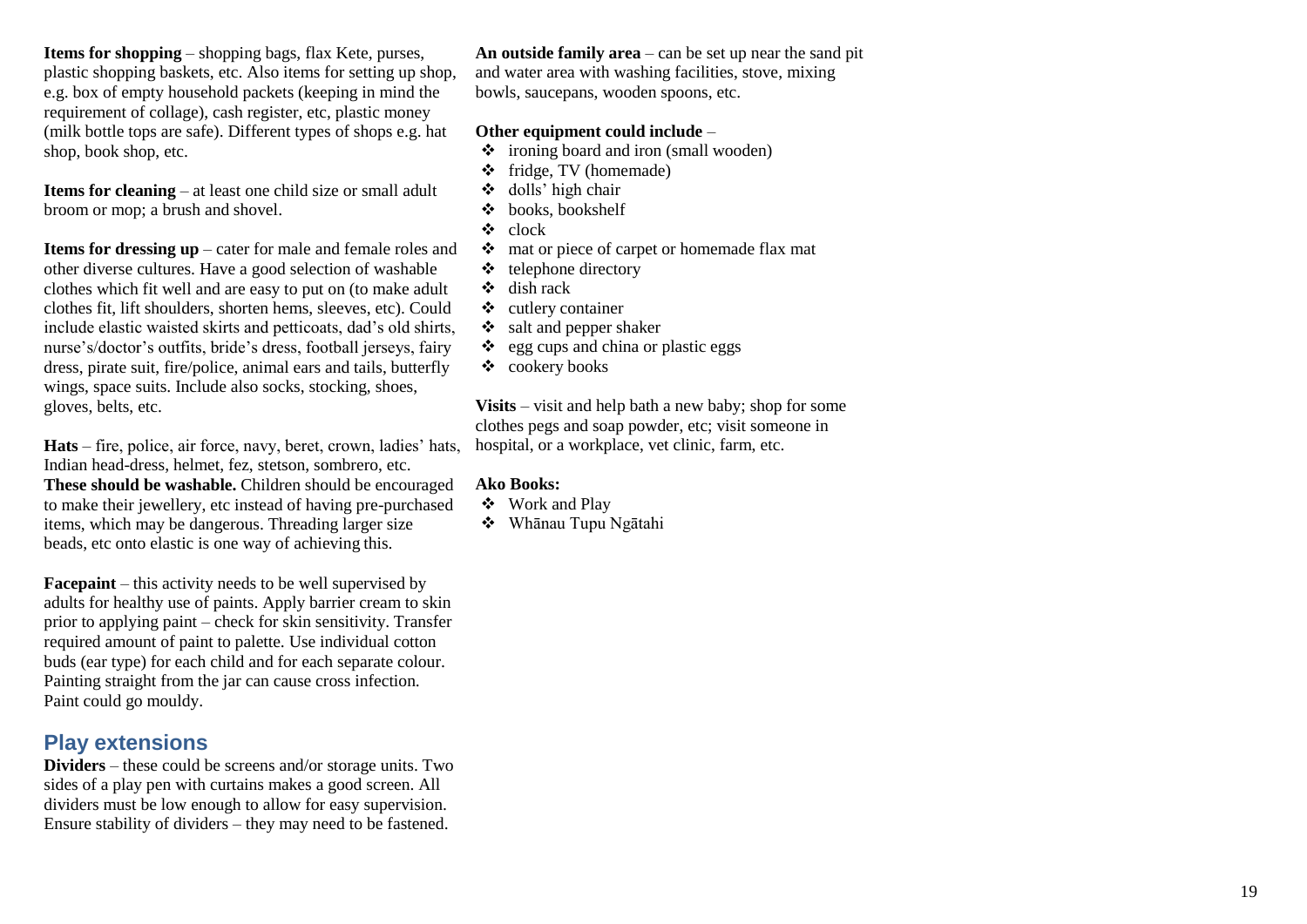## <span id="page-22-0"></span>**Finger Painting**

## **Basic equipment**

|                                         | <b>Basic List</b>    |          |
|-----------------------------------------|----------------------|----------|
| Number of children on session           | Up to $20$ Over $21$ |          |
| Suitable working surface to             |                      |          |
| accommodate                             | 4 chn                | 4 chn    |
| Bowls and spoons                        | 3                    | 3        |
| Finger-painting mixture                 |                      | Adequate |
| Bucket or bowl (for washing hands/water |                      |          |
| needs to be changed frequently)         |                      |          |
| Sponges or cloths                       |                      | Adequate |
|                                         |                      |          |

Individual handtowels or paper towels

**The use of food substances in play is unacceptable**

## **Notes on the basic equipment**

**Working surface** – large enough to allow full rhythmic arm and body movement at standing height, and of a material easily cleaned, e.g. vinyl (glued down with waterproof glue), with a lip around the edge. A light uniform coloured surface is preferable. Safety glass or perspex for under/over effect.

**Bowls and spoons** – there should be sufficient for the preparation of different colours and textures. All bowls, utensils, use only for fingerpaint label/mark clearly.

**Fingerpaint mixture** – can be smooth and inviting, lumpy or slimy. It can be prepared ahead, although on a cold morning it is pleasant to use the mixture whilst still warm. Colour with primary tempera colours, food colouring or natural dyes, so that children can mix their own secondary colours. Sometimes have black or white.

**Aprons** – these are recommended provided that children are not discouraged from finger painting by the insistence that an apron be worn.

### **Fingerpaint mixture recipes Fingerpaint:**

In a large bowl put 2 cups of cornflour and 1 cup of cold water. Whisk until all cornflour is suspended. Boil the kettle while stirring cornflour and cold water – add boiling water very quickly until mixture "grabs", stir thoroughly until smooth, thick and see through.

Gradually add up to ¼ cup lux flakes (optional). Stir until smooth and white. It may be coloured with tempera powder paint. Wash hands thoroughly afterwards.

### **Magic Mud:**

3 cups cornflour\*  $1\frac{1}{2}$  cups water Mix, don't cook.

\**Cornflour is not considered a food stuff in this context, as it isn't usually eaten in this form*.

### **Slime:**

 $\frac{1}{2}$  pkt lux flakes and enough hot water to dissolve – leave 24 hours to "gel".

Clay can also be made into fingerpaint. Vary the colours, textures and scent.

## **Additional suggestions**

**Time:**

- $\triangleleft$  to experience and experiment
- ❖ varying the texture of the fingerpaint
- ❖ finger painting to music e.g. classical, expressive, music the children know and like.

**Cartridge Paper** – good quality paper for making prints.

**Space** – to dry them

**Rubber-edged window cleaner** – for cleaning down table and making patterns. Ideal for doing on windows.

### **Other pattern-making material:**

- ❖ cardboard combs
- ❖ small brushes
- ❖ rubber rollers
- ❖ sponges
- ❖ paint rollers

**Texture** – add sawdust, sand, collage to vary texture.

**Screen-printing** – screens may have wooden frames or can be easily made from cardboard box lids with the centre cut out. Stretch organdie, fine terylene or nylon curtaining over the frame and staple. Seal edges with masking tape.

### **Use:**

- ❖ rollers, scrapers
- ❖ cardboard combs
- ❖ small brushes
- ❖ rubber rollers
- ❖ sponges
- ❖ paint rollers

- ❖ Magic Places
- ❖ Work and Play
- ❖ Recipes for Play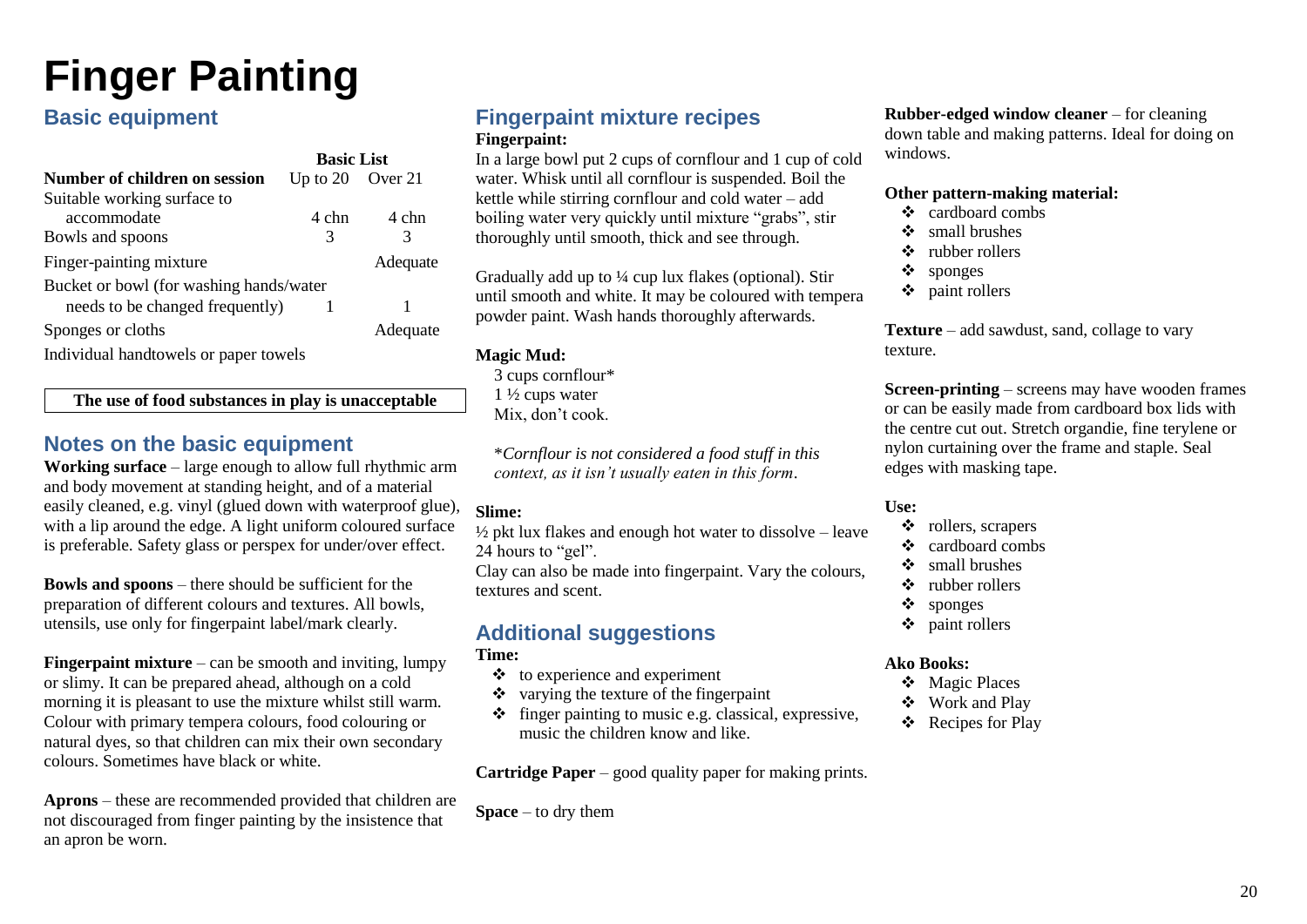## <span id="page-23-0"></span>**Infants and Toddlers**

## **Basic equipment**

|                                      |                      | <b>Basic List</b> |
|--------------------------------------|----------------------|-------------------|
| <b>Number of children on session</b> | Up to $20$ Over $21$ |                   |
| Stable walking trolley/pushchair     | 2                    |                   |
| Large knob puzzles                   | 2                    |                   |
| Bead frame                           | 1                    |                   |
| Mirror (safety glass or laminated)   | 1                    |                   |
| Posting box / shape sorter           | 2                    |                   |
| Interactive open-ended items         | 4                    |                   |
| Mobiles (suitable for age)           | 2                    |                   |
| Pull along toy                       | 2                    |                   |
| Items to stimulate senses            | 3                    |                   |
| Containers to store items            | 1                    |                   |
| Highchairs                           | At least 1           |                   |
| Sleeping facility                    | As required          |                   |

## **Notes on the basic equipment**

| There is equipment and activities for infants and       |
|---------------------------------------------------------|
| toddlers in all areas of play. Please ensure that all   |
| areas of play are accessible. This is not necessarily a |
| separate area of play. The equipment may already be     |
| in your Centre.                                         |

**Walking trolley** – is defined as one which toddlers walk behind and push. It is not a baby walker – these are not recommended.

Large knob puzzles – puzzles with knobs designed for little hands.

**Mirror** – plastic/laminated at low level- accessible to infants and toddlers. Be aware of safety requirements if it is proper glass as per Education (Early Childhood Services) Regulations 2008.

**Posting box/shape sorter** – pieces to be simple and large enough to be safe for the age group.

**Interactive open-ended items** – any item a child can carry out a repeatable action, e.g. stacking, nesting toys, hammer and pegs, etc.

**Items to stimulate senses** – rattles, squeezable toys, balls, vehicles, etc. Notes: No toys which are unable to be washed daily e.g. soft toys.

**Sleeping facility and highchair** – as per Education (Early Childhood Services) Regulations 2008. Both to comply with NZ Safety Standards.

**All equipment used by Infants/Toddlers during session must be washed and sanitised at end of that session.**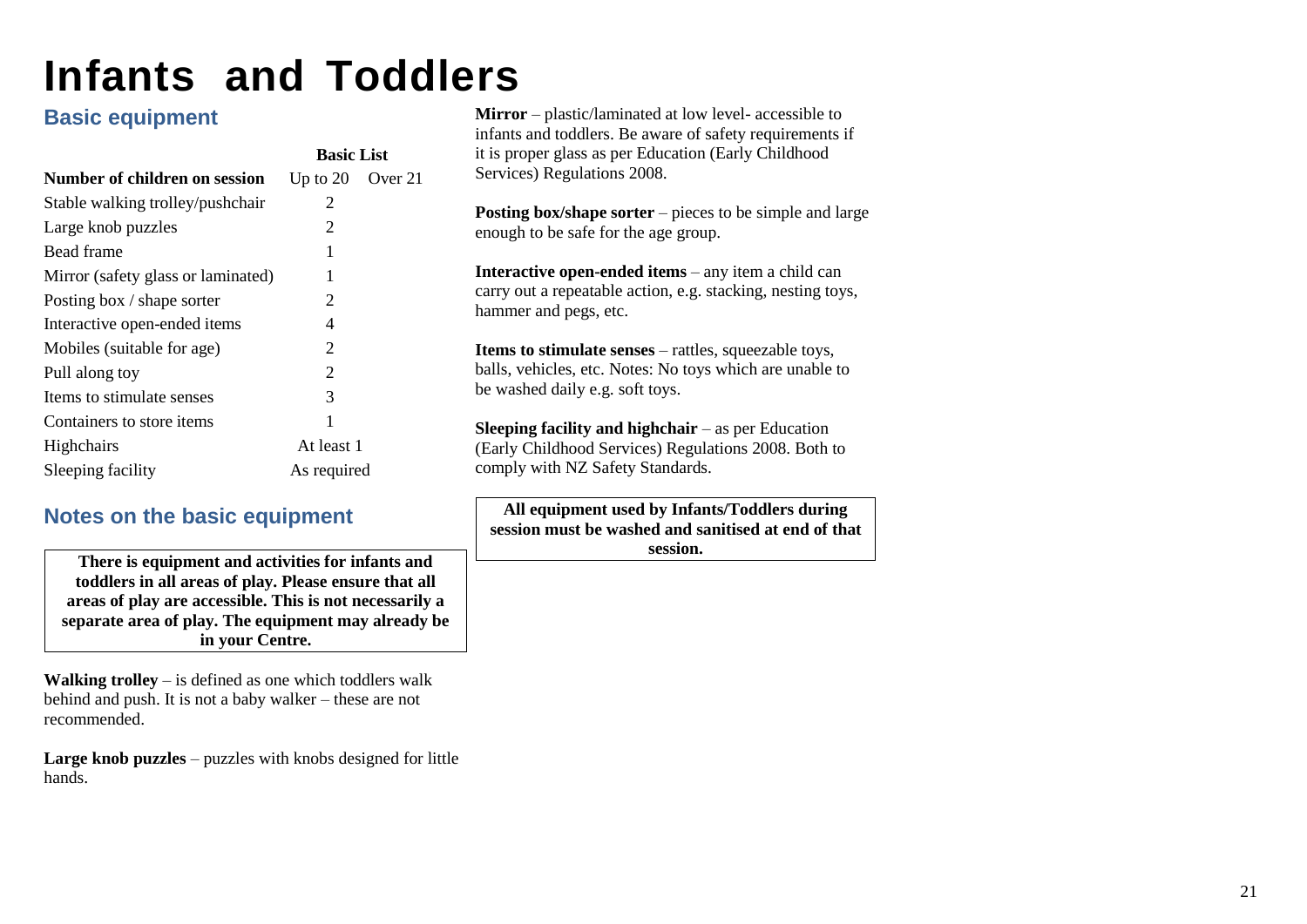## **Construction P lay (Recycling P lay)**

## **Basic equipment**

Construction and recycled materials to construct props for dramatic play, e.g. huts, boats, trains, cars, airports, fire stations, hospitals, etc Sufficient for all children on session

### **Check "Watch Out List" when stocking this area**

## **Notes on the basic equipment**

### **Select from the following:**

- ❖ large wooden packing cases (these may need to be smoothed and sanded for safety)
- ❖ small wooden boxes (these may need to be smoothed and sanded for safety)
- ❖ cardboard boxes
- ❖ cardboard cylinders
- ❖ wooden planks and boards
- $\triangleleft$  bamboo large and small
- $\triangleleft$  cable reels bolt ends to be capped/covered
- ❖ hessian
- ❖ old curtains, bedspreads, sheets
- ❖ old non-steel belted tyres with drainage holes, inner tubes
- ❖ wheels, steering wheel
- ❖ rope and hay bale twine different lengths
- ❖ bricks and blocks
- ❖ large sheets of cardboard, brown paper
- ❖ vinyl flooring, carpet pieces, sacks, cushions
- ❖ lengths of garden hose, fire hose or vacuum hose
- ❖ PVC pipes
- ❖ Telephones (analogue and cell)
- ❖ oars

**Have available** – water, digging materials, tools from carpentry bench, collage, hats and dressing-up clothes and other family play items, felt pens, paints, etc.

If climbable constructions exceed 600mm in height they must be on a suitable impact absorbing surface which has a 1.5m fall area.

## **Resource awareness:**

Care must be taken –

- ❖ in collecting natural resources,
- $\triangle$  being respectful to our environment, e.g. lashing things to trees that may damage them,
- $\cdot \cdot$  in disposing of resources where possible return them to the earth,
- ❖ keeping a balance between man-made and natural materials.

## **Additional suggestions**

**Presentation** – have in a plentiful supply of materials where children can see and choose what they need.

In addition, at each session set up a selection of these items to suggest to children imaginative and dramatic ways of using them. Consider:

- ❖ what to choose.
- ❖ how to group the materials (e.g. ladders, wagons, hoses might suggest one activity, large boxes, carpet pieces, cushions, telephones)
- ❖ where to put them.
- ❖ when it might be appropriate to start a construction for children to build onto, e.g. three strong bamboo lengths tied at the top make the beginnings of a light wigwam-like structure. (bamboo constructions can be very strong if lashed firmly and braced diagonally).

Make sure children have space to work, then stand back and see what happens, e.g. a vacuum cleaner hose may become a petrol pump, paint sprayer, speaking tube, or fire hose. **Replace "well used" items when necessary.**

### **Other materials** –

- ❖ pulleys
- ❖ pieces of rubber inner tubes make good hinges
- $\bullet$  smaller materials, e.g. for making road signs, traffic lights and pedestrian crossings.

**For a wet day** make smaller items indoors, e.g. fishing lines, yoghurt carton telephones.

**For a windy day** try making kites.

**For a hot day** build a sun shelter from bamboo or hessian.

**Trip suggestions** – visit a fire station, an airport, a railway station or a parking building; go down to the wharves, a sawmill or dam construction site; watch people lay water mains or a pilot top-dress a farm. Use what is local in your area. Arrange specific props as a follow-up to outing.

### **Ako Books:**

❖ Work and Play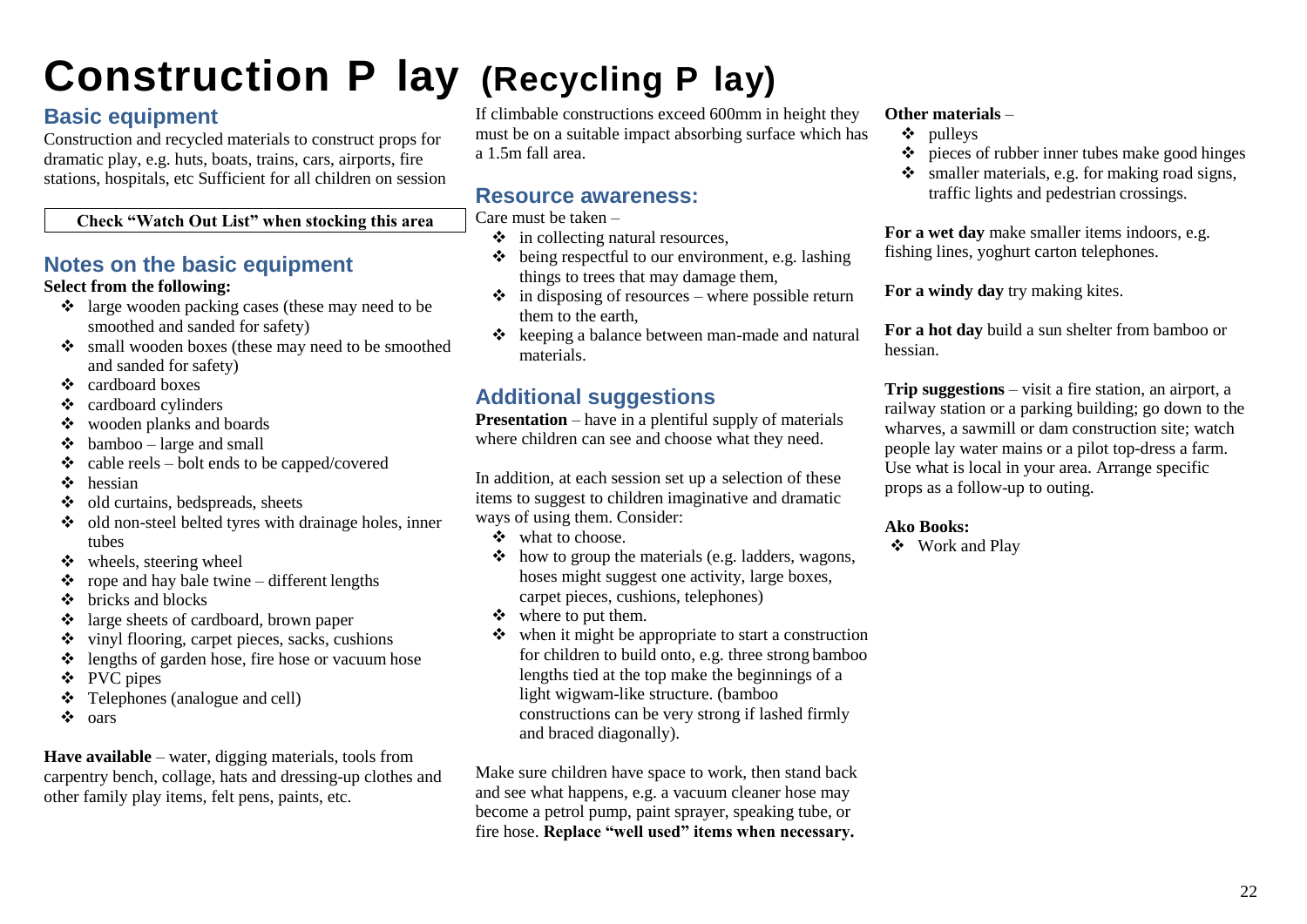## <span id="page-25-0"></span>**Manipulative P lay**

## **Basic equipment**

|                                                                                        | <b>Basic List</b> |                    |
|----------------------------------------------------------------------------------------|-------------------|--------------------|
| Number of children on session                                                          | Up to $20$        | Over 21            |
| Storage                                                                                |                   | As appropriate     |
| Working surface to accommodate                                                         | 4 chn             | 6 chn              |
| Seating for                                                                            | 4 chn             | 6 chn              |
| Picture puzzles                                                                        | 5                 | 8                  |
| <b>Concept Puzzles:</b><br>Basic Maths raised whole pieces, different shapes or sizes, |                   |                    |
| one colour only                                                                        |                   |                    |
| Fraction Shapes Board: raised pieces one colour only                                   |                   |                    |
|                                                                                        | 2                 | 2                  |
| Geometric Puzzle: containing true maths shapes, e.g. square,                           |                   |                    |
| triangle, etc                                                                          | 1                 | 1                  |
| Graded Size puzzle: pieces small to large                                              |                   |                    |
|                                                                                        | 2                 |                    |
| <b>Mosaic Board</b>                                                                    | $\mathbf{1}$      | $\mathbf{1}$       |
| Collection for colour/shape                                                            | 1                 |                    |
| Collection for size                                                                    | 1                 | 1                  |
|                                                                                        |                   |                    |
| <b>Seriating materials</b>                                                             |                   |                    |
| in length                                                                              | 1<br>$\mathbf{1}$ | 1                  |
| in area                                                                                | 1                 | 1<br>1             |
| in volume                                                                              |                   |                    |
| Sorting and matching materials                                                         |                   | a collection       |
| <b>Patterning materials</b><br>100 peg board with suitably sized pegs 1                |                   | $\mathbf{1}$       |
| <b>Screwing materials</b>                                                              |                   | a collection       |
| <b>Threading materials</b><br>Extra unspecified                                        | 11                | a collection<br>16 |

## **Notes on the basic equipment**

These materials develop the abilities of sorting, matching, ordering, measuring, patterning, manipulating and problem solving. Remember to choose, where possible, items that will have several uses, e.g. beads can be used for colour and shape matching, and for patterning as well as for threading skills. They are then often used in ensuing dramatic play. Many of the items can be homemade or of natural materials gathered.

**Storage** – items should be displayed so that children may see and choose for themselves. It is recommended that puzzles are shelved separately. These can be rotated.

**Picture puzzles** – can be inset puzzles (the whole shape lifts out) or jigsaw puzzles, ranging from very simple to difficult, with a range of relevant subject matter which will attract the child's attention. Watch for clear colours, smooth tactile finish and accurate snug fit. They should be cut to follow the outline and be sub-divided into 'natural' pieces. Refer also Whānau Tupu Ngātahi.

### **People body shape/cultural puzzles: check your local iwi for suitability**

### **Concept puzzles** –

- a) Basic maths puzzles with a base board which is one colour and the raised whole pieces in another colour, e.g. base natural, pieces red.
- b) Fraction shapes board puzzle pieces divided into fractions (e.g.  $\frac{1}{2}$ ,  $\frac{1}{4}$ , etc) with the board in one colour and the pieces in another colour. The pieces to be raised.
- c) Geometric puzzles a puzzle made up of true

maths shapes (e.g. square, rectangle).

d) Graded sizes – a puzzle of 3-4 pieces the same shape and colour, from small to large, e.g. math shapes, animals.



e) Mosaic Board – these are multi coloured puzzles with a variety of shapes from which a range of different patterns can be made.



- f) A collection for sorting and matching into colour and/or shape, e.g. buttons, pieces of coloured cellophane, coloured plastic bottle tops, etc.
- g) Collections of different sized items could include nails or screws, empty containers and tops, lengths of plastic straws, tubing or Cuisenaire rods.

### **Seriating materials**:

- ❖ In length, e.g. graded dowels or stairs.
- ❖ In area, e.g. graded inset boards, graded pyramid, seriated shapes on pillar board.
- $\bullet$  In volume, e.g. nesting items building cones, building tower, nesting boxes.

**Patterning materials** – a 25 build up peg board with 75 pegs (cotton reels with dowel glued into one end could be used). These boards can also be used for colour and shape matching and seriating.

**Screwing materials** – e.g. metal or plastic nuts and bolts, screwing construction sets, etc.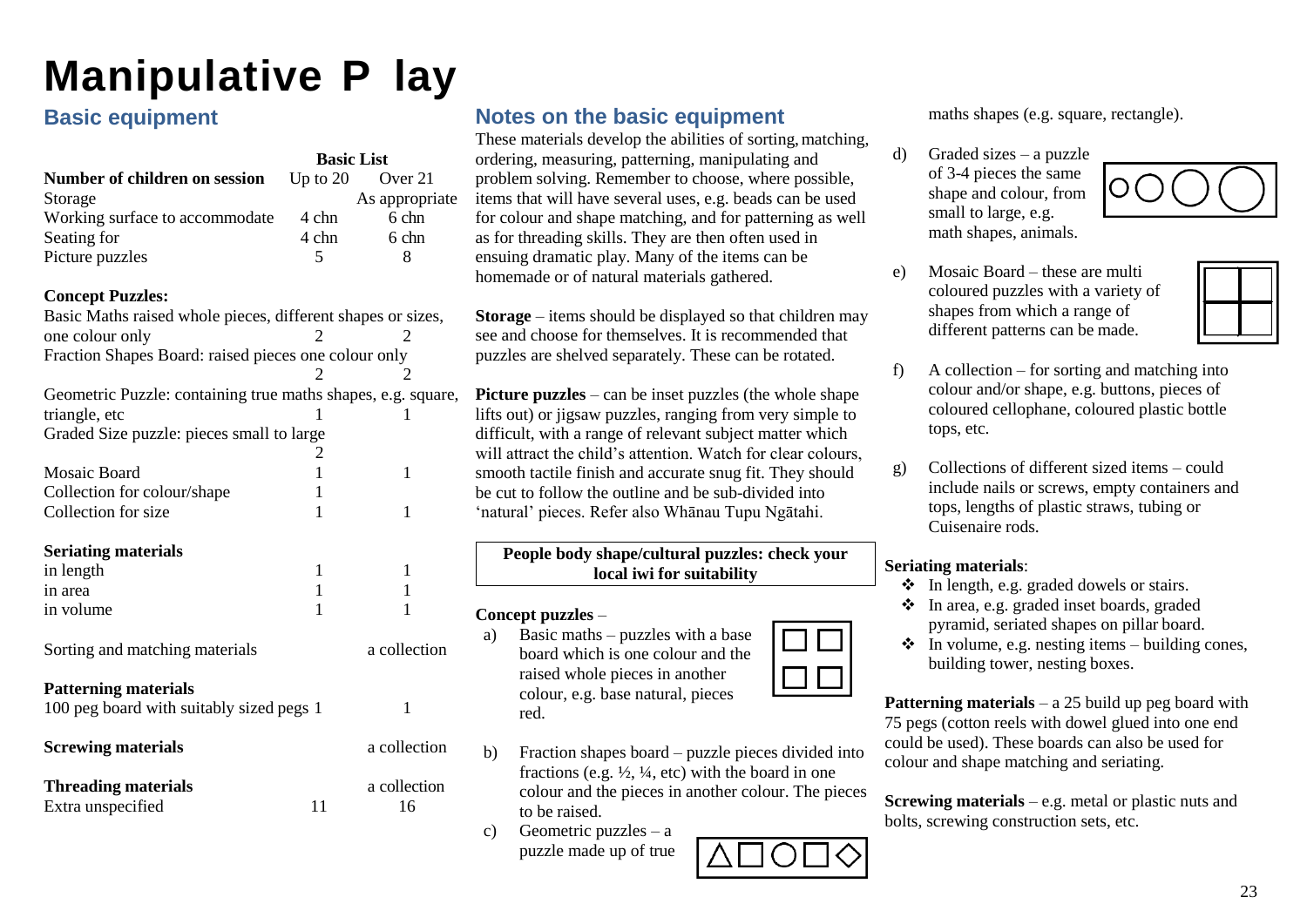**Threading materials** – e.g. large beads (wooden or plastic) in various colours and shapes, threading boards (holed or stapled), model shoes or threading balls are also available or could be made. Use shoelaces, plastic threading wire or rope for larger items.

### **Other items:**

- $\triangle$  for colour and/or shape matching pebbles, leaves, shells,
- ❖ posting boxes (make sure that the shapes are not interchangeable in the holes),
- ❖ picture or shape dominoes, or stand up jigsaws,
- ❖ a set of special shapes, e.g. geometric, animal, or varying sizes, colour and thickness,
- $\triangle$  hammer mosaic set with board coloured wooden pieces, mallet and nails. An alternative is to use a metal tray and magnetic tape on the back of the wooden pieces,
- ❖ geoboard with coloured elastic bands.

## **Play extensions**

### **Sorting and matching materials:**

### **Colour:**

- ❖ matching coloured cups, saucers, and plates,
- $\div$  finding all the yellow leaves,
- ❖ putting the red brush into the red paint,
- ❖ making a yellow collage,
- ❖ putting the green top on the green bottle,
- ❖ choosing matching clothes to wear.

### **Shape:**

- ❖ sorting and matching leaves, shells, stones, feathers, machinery parts, blocks, pieces of felt, etc,
- ❖ looking at and talking about shapes from nature, e.g. snail shells, trees, leaves, clouds, flowers,
- ❖ making shapes from playdough, clay junk materials, sand, wood, paint, etc.,
- ❖ putting away the tools in the shadow box.

### **Size:**

❖ sorting out the nail box,

- ❖ putting the right sized lid on the saucepan,
- ❖ choosing the right sized block to fit into a space or onto the back of a truck,
- ❖ matching two gumboots to make a pair,
- ❖ pouring water from one container to another,
- ❖ making matching sandcastles,
- ❖ putting a doll into the right sized bed.

### **Other sorting and matching collections:**

Can be made on the basis of  $-$ 

- $\triangleleft$  texture make a feely box (rough, smooth, hairy, etc., e.g. feather, stone, fur, hollow and solid objects)
- $\triangleleft$  weight e.g. containers of varying weights
- ❖ smell e.g. herbs, flowers, oiled wood
- $\div$  emotions happy, sad
- $\bullet$  sound deep, high, soft, loud, etc.
- $\triangleleft$  function display of different kinds of footwear, etc. things that go together e.g. knife and fork, hammer and nail, bat and ball, cup and saucer.

### **Seriating materials** –

- **In length**  making a staircase with blocks climbing up log steps; discovering that the 50mm nail is bigger than the 25mm nail but smaller than the 75mm nail.
- **In area**  using different sized playdough cutters of the same shape; playing with flannel graph or magnetic board.
- **In volume**  playing with quantity measures in the water trough, ranging shells in order of size, packing up the bowl set to put away, making larger and larger balls of clay, stacking the saucepans, sorting out the pegleg family.

### **Other ways of seriating:**

- $\bullet$  In colour mixing paint to produce different shades of blue,
- ❖ pieces of wool of different shades,
- $\dots$  paint charts shades of one or two colours.
- $\div$  In weight small containers (all same size) filled with various items of graded weight, e.g. for loading on a truck.
- $\triangleq$  In pitch chime bars, xylophone, aqua phone, etc.

**Patterning materials** – using flannel graph with a variety of shapes in many colours, coloured gummed paper at collage table, making patterns in the fingerpaint or clay.

**Screwing** – using screwdrivers to dismantle old machinery parts, e.g. typewriter, clock, radio, etc.

**Threading** – shop purchased straws, milk bottle tops, rolled round knitting needles, vinyl or leather pieces, etc., on strings to make necklaces. Sewing plastic mesh bags with wool, raffia, etc.

**Tactile puzzle** – pieces are matched by feel.

**Natural materials -** can be used in a lot of manipulative categories, use them with respect, and when required dispose of them thoughtfully.

- ❖ Work and Play
- ❖ Whānau Tupu Ngātahi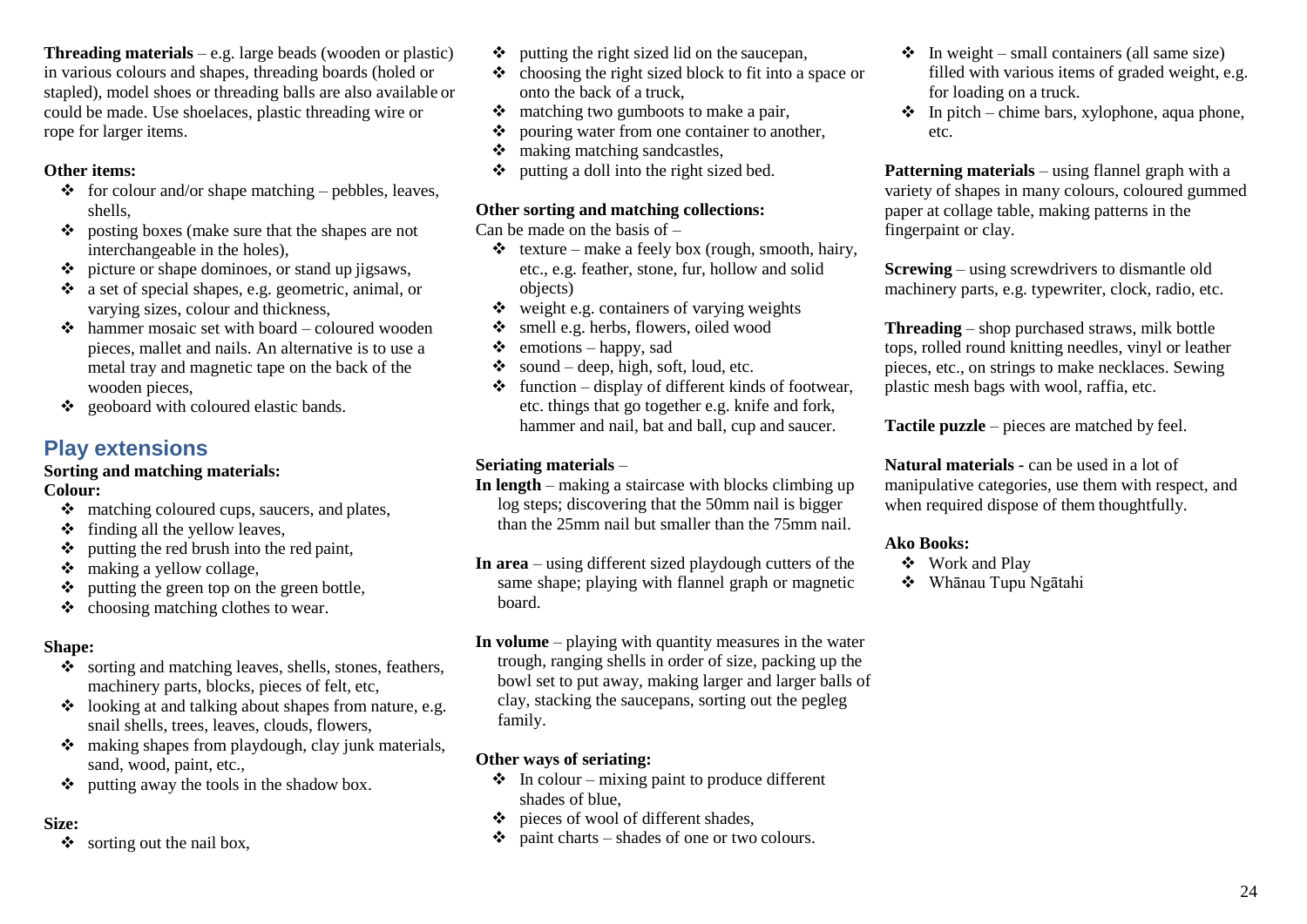## <span id="page-27-0"></span>**Movement and S ound**

## **Basic equipment**

|                                                             | <b>Basic List</b> |             |
|-------------------------------------------------------------|-------------------|-------------|
| <b>Number of children on session</b>                        | Up to $20$        | Over 21     |
| Storage for instruments                                     |                   | Appropriate |
| Storage for tapes/CDs                                       |                   | Appropriate |
| Percussion and/or string instruments that provide different |                   |             |
| notes/pitch                                                 | 12                | 20          |
| Cassette tape recorder, CD player<br>or Ipod                | 1                 |             |
| Blank cassette tapes, Pre-recorded<br>music/stories         |                   | Selection   |

### **Oral or wind instruments are not acceptable**

Regular maintenance of instruments will keep them in good condition which should mean the long life of the instruments.

## **Notes on equipment**

### **Encourage skills in:**

**Rhythm –** listening to a simple rhythm and trying to copy it. Not only can the children play this with their instruments but they can copy it with their feet and hands and even voice.

**Listening -** listening to each other playing an instrument, listening to a tape or CD. Trying to guess what instrument they are listening to.

**Singing -** singing the songs they love, teaching the children new songs. The children may even like to make up their own songs.

**Creative Movement -** playing some music that children listen to and act out what they think it sounds like. Play a game where the children act out things they like to do and

others guess what they are doing, e.g. climbing trees, fishing, bathing their baby, riding their bike, etc.

**Siting** – the music area should be located away from noisy activities so that listening skills may be developed. Instruments with big sounds are good outside. Set up an outdoor music area (many adults and some children feel more free when outside, and creative movement is often more spontaneous). Movement and sound can be encouraged everywhere.

**Storage** – display instruments where they are easily accessible. Many can be hung. Storage should encourage care and respect for instruments.

**Instruments** – many percussion instruments are easy to make at home and give added variety. Hold centre workshops to make musical instruments that can be strummed, banged, plucked, shaken or rubbed. Make sure sounds are satisfying and varied, e.g. shakers, scrapers, clappers, jingles, gongs and drums – a large hollow drum is well worthwhile. Varying lengths of bamboo, hollow metal pipes, shells, rocks or kitchen utensils may be hung on a stand, or outdoors as chimes.

Instruments such as wrist bells, low bells and sleigh bell for variety of notes – pitch. Trade Aid and similar shops have a great range of interesting and varied ethic instruments.

**Tapes** – C10 or C20 tapes are useful for recording small segments of music. Blank tapes can be used for the children to record their own voices.

**Video -** the children might even like to be videoed singing and playing their instruments.

## **Additional suggestions**

**Carpet –** soft and comfortable to sit on.

**Cushions -** making the floor even more comfortable.

**Tapes, CDs, Digital** – a variety of the following:

- ❖ children's stories, songs and nursery rhymes (check that accent is more New Zealand than American and songs have known tunes)
- ❖ Māori and other cultures
- ❖ classical
- ❖ rhythm
- ❖ jazz

**Books** – of songs and rhymes, rhythm and action songs, fingerplays.

**Sound games** – 'what can we hear with our eyes closed?' Tell a story and let the children provide the sound effects, sound lotto game.

**Rhythm, singing and dancing activities** –

recognise and use each child's own rhythm, e.g. hammering at the carpentry bench, running footsteps, speech rhythms – music is everywhere. Scarves, ribbon sticks, poi and rākau sticks.

**Visit** – a music shop, look at instruments. Ask a parent to bring a musical instrument to the centre, go to a concert.

- ❖ Work and Play
- ❖ Whānau Tupu Ngātahi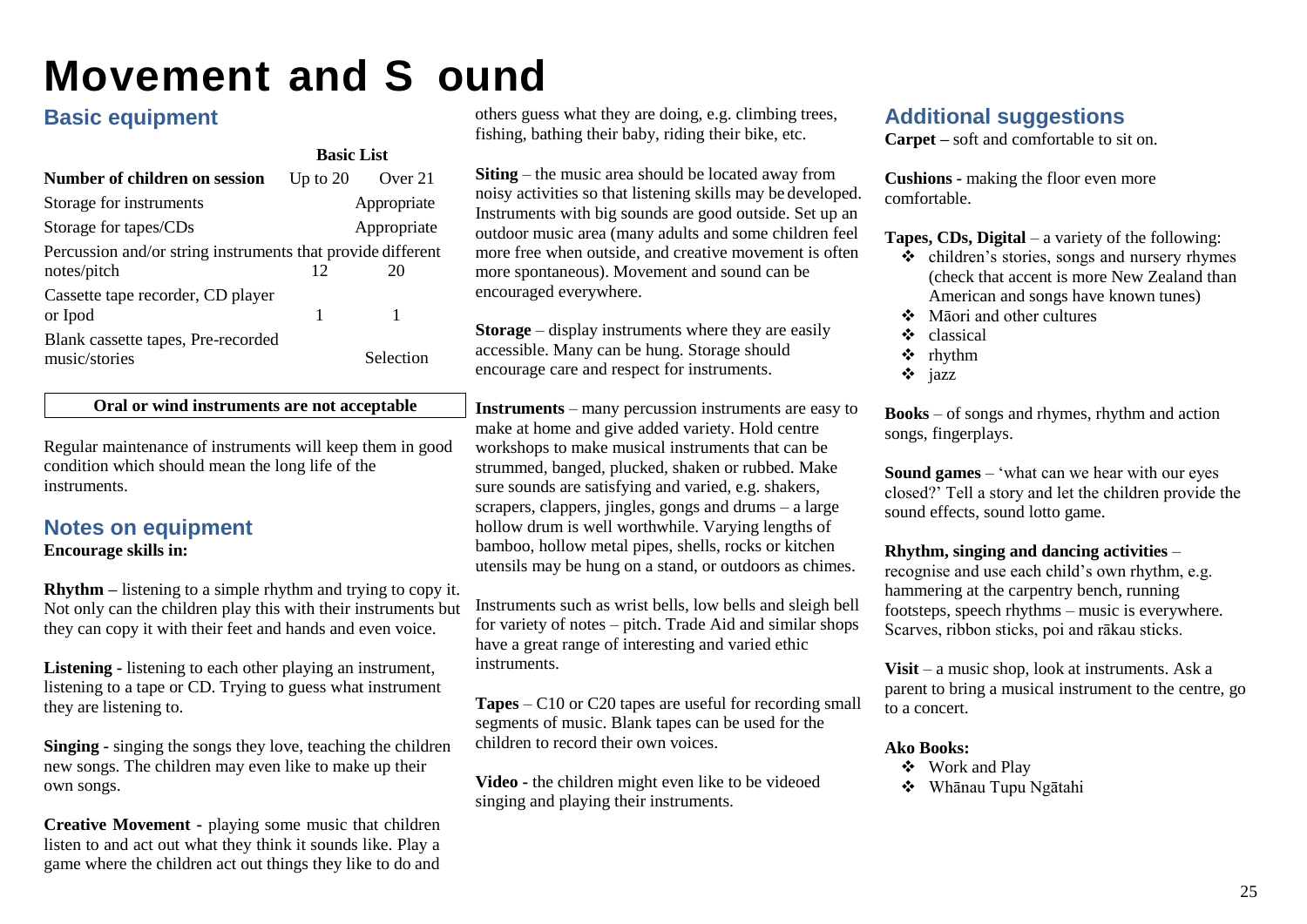## <span id="page-28-0"></span>**Painting**

## **Basic equipment**

|                                         | <b>Basic List</b> |          |
|-----------------------------------------|-------------------|----------|
| <b>Number of children on session</b>    | Up to $20$        | Over 21  |
| Easel or an equivalent                  | 4                 | 6        |
| Paint containers                        | 10                | 10       |
| Pegs or clips to hold paper             |                   | Adequate |
| Paper                                   |                   | Adequate |
| Paint – basic colours                   | 8                 | 8        |
| Hogfitch brushes (varying handle length |                   |          |
| and size)                               | 10                | 10       |
| Aprons (their use is optional)          | 4                 | 6        |
| Drying rack / Space                     |                   | Adequate |
| Rollers                                 | 4                 | 6        |
| Trays for rollers                       | 4                 | 6        |
| Shallow trays for rollers               | 4                 | 6        |
|                                         |                   |          |

**Toxic substances should not be added to paint e.g. detergent**

## **Notes on basic equipment**

**Siting** – place where there is plenty of light. Have painting outside when weather permits.

**Easels** – height: a child should be able to paint at the top of the paper with very little lifting of shoulders, i.e. the top of easel approximately 105 cm from floor. Double-sided, three- or four- sided easels can be made. Easel boards need to be at least 600 mm square and sloping. Handles and wheels can be added.

The design should incorporate some means of attaching paper to easel, such as with pegs or clips. The finish of the easel should ensure easy cleaning.

**Other surfaces** – these could include using paper on the floor, walls, tables, fences, packing cases, and their use should be actively encouraged.

**Brushes** – varying length, width and density of hair. Have one brush in each paint container. Clean thoroughly after each session and drain with bristles upward, e.g. in a jar. If brushes harden wash in hot soapy water.

**Paint holders** –a tray attached to the easel; holders are useful to take paint to different tables, e.g. collage, outside activities, etc. A small table with low sides but high enough that the pots don't fall or topple off.

**Paint containers** – there must be at least 10 containing a variety of colours. Containers need to be heavy enough to hold paint without tipping, shallow enough to keep brush handles clean (approximately 10 cm deep) and allow paint colour to be seen. If using coloured paint lids, match the lid to the paint colour, if possible. However lids are not necessary during the actual time of painting, they are more for storing and containing the paint.

**Paper** – have a variety of kinds, shapes and colours, e.g. newsprint, cartridge paper in black, grey or white, wallpaper, plastic, different textures. Large pieces are necessary to allow large arm movement.

**Paint** – use tempera powder or any liquid variety, have clear, dense, bright colours, within reach of each child. Always include black and white, and the primary colours, with an occasional pastel shade for contrast, maybe even fluro, metallic glitter.

**Primary colours** are red, blue and yellow.

**Secondary colours** are: orange (red and yellow), purple (red and blue), green (yellow and blue). For brown, mix yellow and blue and red. For pastel colours, add a little colour to white.

**To mix paint** – follow suppliers instructions. For bulk supplies, put a packet of tempera paint powder into a large container and mix to a paste with a little warm water. Add more water until of the right consistency (no dribbles from a blob of paint on a vertical surface). Try not to add water to pre-mixed paint, as it drastically changes the consistency, and will be runny on the paper.

**Aprons** – may be made from vinyl, plastic-backed towelling or other waterproof material. The apron should cover the front and sides of children's clothing, and allow children to take them on and off themselves, if desired.

### **Play extensions**

If more than 4 children wish to paint at once, it is easy to set up extra areas, e.g. on a table, outdoors, etc. Increase paint pots and brushes to suit.

**Paint** – try a range of blues or greens one day in addition to the usual colours. Try also acrylic, fluorescent and metallic paint.

**Brushes** – try flat hogfitch brushes, or very fine brushes.

**Paint Roller** – textured rollers can add variety e.g. solid, sponge patterned roller...

**Ways of drying paintings** – plastic coated curtain wire, fold away indoor clothes rack, wire coat hangers on curtain wire. Hang up paintings with clothes pegs.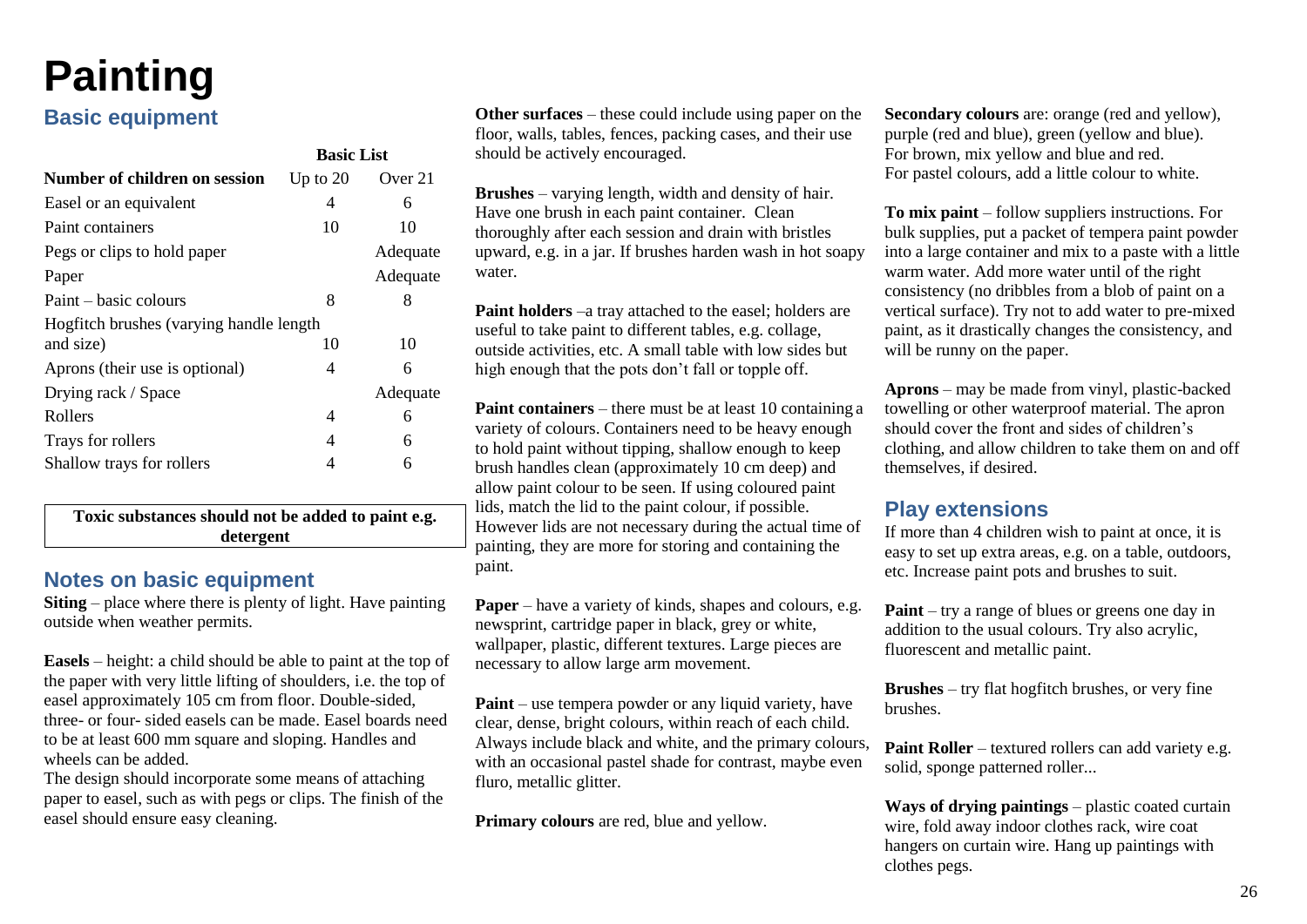**Covering for floor**  $-$  a piece of plastic backed by heavy cloth serves well or a piece of vinyl flooring.

**Display board or wall**  – can be used to display children's own paintings and murals, and prints by adult artists – change regularly. Try to display children's work at their eye level; it encourages discussion and gives them pride in their creations.

**Record folder**  – for children's paintings. Have a representative collection from each child.

**Group painting**  – try a mural on a long roll of paper on the floor or attached to a fence. Paint large cardboard carton 'trains' or 'houses' or small cardboard boxes at the collage table.

**Visit**  – a school class during an art activity, an artist at work, etc.

#### **You could also try –**

- ❖ food dyes, experiment with water collected while cooking vegetables
- $\triangleleft$  dyes acrylics and oil-based
- $\div$  screens and squeegees
- ❖ face and body paint
- $\triangleleft$  fabric paints and crayons
- $\dots$  natural materials to paint on or with sponges, cotton buds
- ❖ house brushes
- ❖ squirty bottles
- ❖ old paint tins with handles and big paint brushes
- ❖ "paint" buildings and fences with water
- $\triangle$  Printers ink (non-toxic)
- ❖ Screen printing

- ❖ Magic Places
- ❖ Work and Play
- ❖ Recipes for Play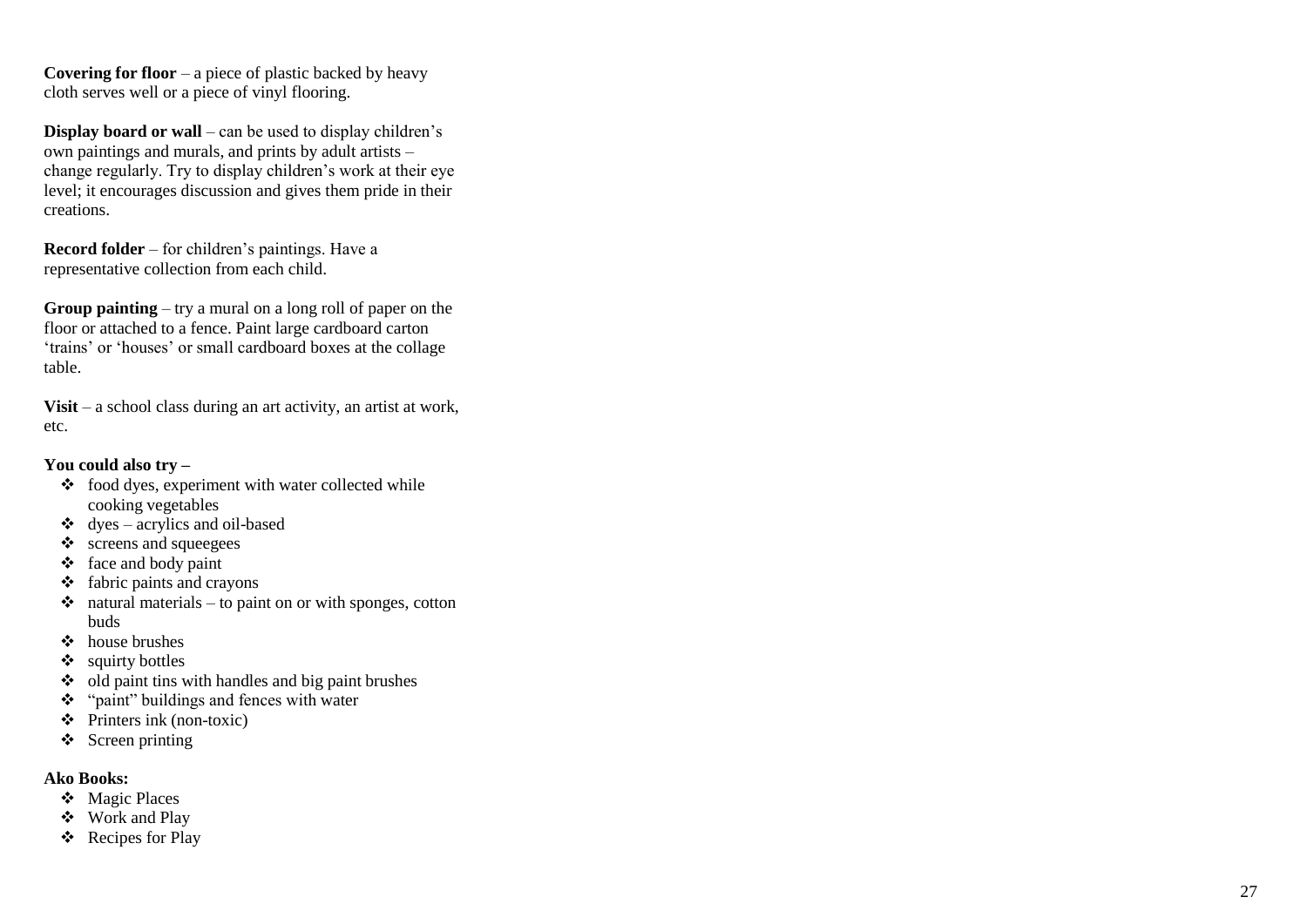## <span id="page-30-0"></span>**Physically Active P lay**

## **Basic equipment**

|                                     | <b>Basic List</b> |                |
|-------------------------------------|-------------------|----------------|
| Number of children on session       | Up to $20$        | Over 21        |
| Storage                             |                   | As appropriate |
| Items for climbing                  | 2                 | 3              |
| Item for sliding                    | 1                 | 1              |
| Item for balancing                  | 1                 | 1              |
| Item for swinging                   | 2                 | 3              |
| Items for pushing and pulling       | 3                 | 4              |
| Balls (variety of sizes, shapes and |                   |                |
| weights)                            | 6                 | 10             |
| Cleated plank                       |                   | 2              |
| Ladder (child size)                 |                   |                |

**The outdoor learning environment is an important part of the Centre. For more information on having a well created and designed area please refer to the POLE document "Process for planning an outdoor learning environment", in the Association / Centre Equipment folder.**

**The Maximum fall height from structures is 1.5m.**

**Cable reels to be regularly turned and bolts capped. Recommended height 500mm or less. Check with your local Ministry of Education office to see if these are still allowed in your area.**

## **Notes on the basic equipment**

**Space for free ranging movement** – is necessary for activities such as running, throwing balls, pushing trucks and wagons, etc., and simple games.

**Storage** – could be a weather-proof-box, but a shed is better and also safer for backs. Shelving or large hooks on the walls means your storage area is more efficient. Remember that any heavy equipment needs to be stored and secured properly when thinking of earthquakes. This equipment storage needs to be lockable.

**A storage shed** – to house all outdoor equipment; 3 x 2.5m is a good minimum size. Have a wide double door, or roller door. An overhang is a good idea. Make shelving to fit equipment to be stored. Many items can be hung.

**A storeroom** – for example, a room with easy access outdoors; a lean-to attached to a building; a basement; space under a building into which trolleys can be run.

**Bases** – trees, a natural hill or slope, large reinforced boxes or cable reels make ideal bases for climbing, sliding and balancing items – trees or swing frames for swings. Levels of varying heights are a good idea. Climbing structures such as moveable cubes and boxes must not exceed a maximum height of 1.2m.

**Safety** – all equipment must be in good repair with appropriate impact absorbing surfacing under climbable equipment, including swings and slides. Requirements are to be found in the current NZ Safety Standards for Playground equipment and surfacing. Guard railing to conform to current specifications. Check regularly for splinters and nails.

Entrapment areas need to be reviewed regularly and in accordance with the current NZ Safety Standards. If at all in doubt, then please contact your Association Equipment Convenor.

**Swings** - should be well away from other activities or have a barrier. An alternative activity could be provided for children waiting their turn. Don't site equipment next to regular traffic areas or concrete paths, and be aware of fall zones. Swings must conform to the NZ Safety Standards..

**Items for climbing** – could include tree or tree trunks, climbing frame, wooden or rope ladder, scramble net, foot holds, knotted rope, cleated plank, ramp, steps, non-steel belted car tyres.

**Items for sliding** – could include wooden, fibreglass, canvas or metal slide, a bank, (cardboard, canvas or vinyl sheets can be used here), a wide plank (cleated underneath). Slides should face south (to prevent heating up from the sun) and have sufficient run-off space. Slides need to meet the slope and fall height standards.

**Items for balancing** – cleated plank, balancing beam, logs, large rubber inner-tube, swing bridges, fences and low walls, stepping stones or logs, ledges, tyres (non-steel belted only) set on edge in ground, etc.

**Items for swinging** – static bars, monkey bars, tyre swings (non-steel belted only), rope, monkey swing, rings, looped ropes, barrels, etc all of which could be interchangeable. Rocking motion is necessary for vestibular (inner ear) development.

**Items for pushing and pulling** – should be sturdy and large enough to hold a child, e.g. cart or trolley, trucks of various kinds, train, tractor and trailer, tanker, wheelbarrow, porters trolley, etc. Screwed joints are necessary and rubber industrial wheels with metal axles are the ideal. Maintenance should be regularly carried out.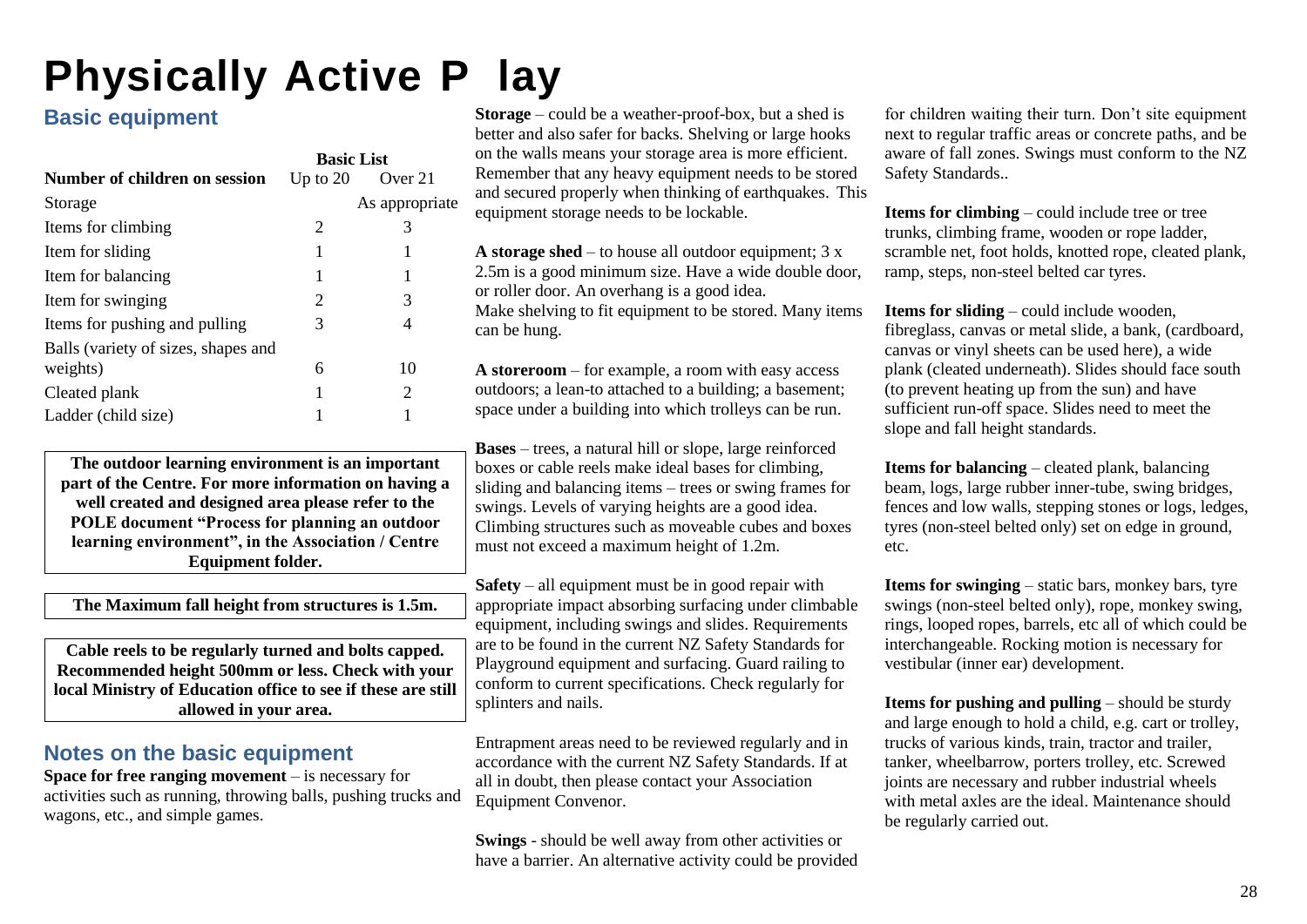**Balls**  – have varying sizes, weights and colours. Small bean bags make a good alternative. Quoits and hula -hoops are also useful. Alternatively use balloons (picking up all pieces if popped), flax balls, gourds, puff balls (very soft and inflate with a straw).

**Ropes**  – various lengths for skipping, jumping over, reaching up to, tying, pulling, etc. Check regularly for the condition of the ropes.

If you are attaching equipment or ropes to living trees, take care not to damage them.

## **Play extensions**

When adding to the range of equipment for this area try to provide a wide range of items in each section. One good idea is to have two slides, one for younger children and another one suitable for older children. Try to provide moveable equipment so that the children can change their play environment. Always group climbing and balancing equipment, rather than having isolated items. In this way pieces of equipment can be linked, e.g. ladders leading to a hut, stepping logs leading to sandpit, scramble net leading to platform. Have items arranged so that several may be supervised at any one time. Remember that wooden items need replacing from time to time. Use oil or stain for longer life. Timber put into the ground should be treated appropriately (see Playground Safety Standards). Clean off mould and fungus – waterblast, or scrub with bleach solution – rinse and oil.

### **Other activities:**

- ❖ Parachute Silks
- ❖ Incorporating junk items to make tunnels, challenge or confidence courses, etc.
- ❖ Chalk for drawing on concrete or asphalt
- ❖ Ball games
- ❖ Games and stories that can include physical activities, e.g. "going on a bear hunt", "what's the time, Mr Wolf?"
- ❖ Canvas tunnels.

### **Ako Books:**

❖ Work and Play

**Ensure NZ Safety Standards for playgrounds surfacing are always met.**

**Remember to consult with your Association Equipment Officer with regards to complying with the NZ Safety Standards.**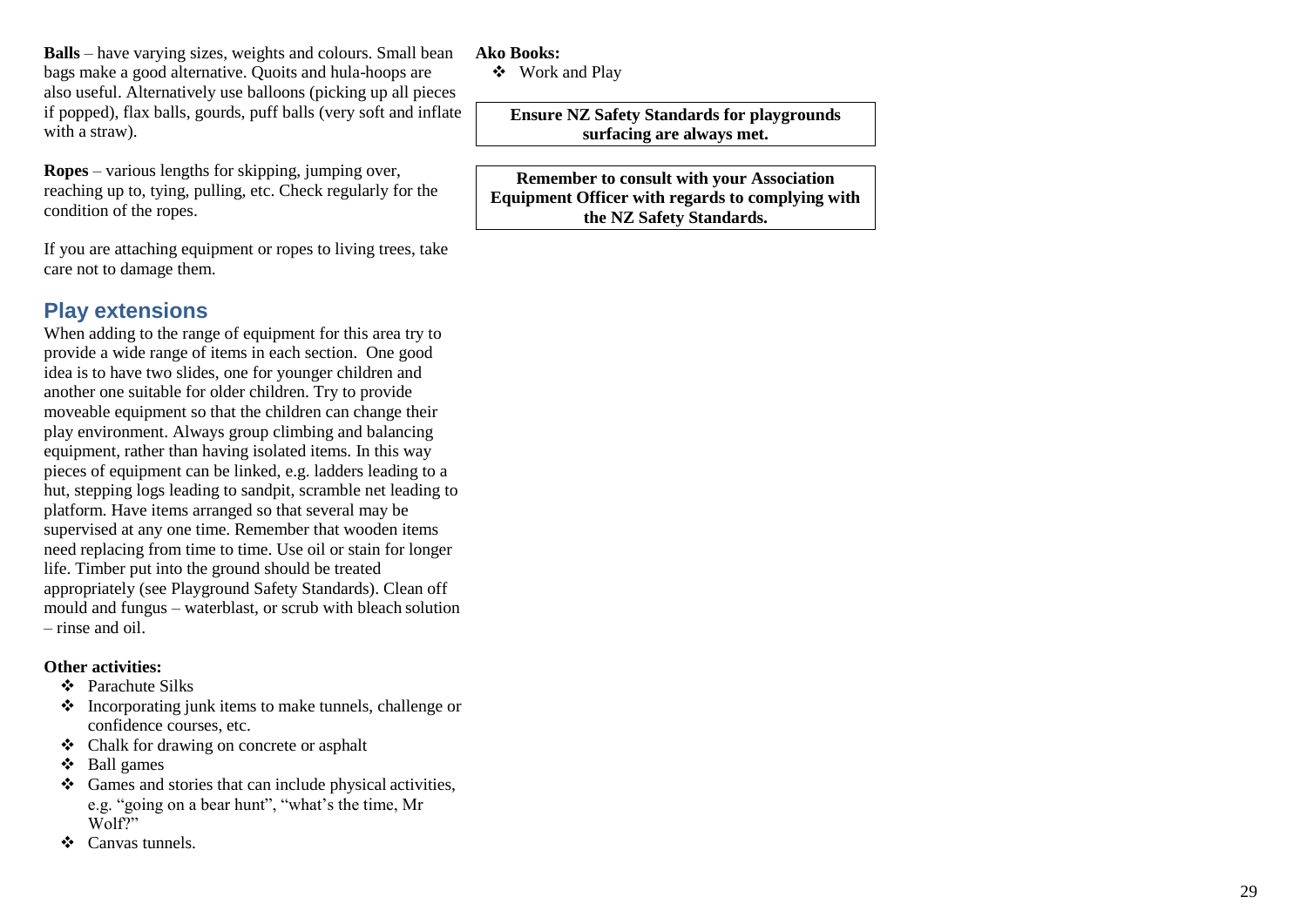## <span id="page-32-0"></span>**Playdough**

## **Basic equipment**

|                               | <b>Basic List</b> |                |
|-------------------------------|-------------------|----------------|
| Number of children on session | Up to $20$        | Over 21        |
| Suitable working surfaces to  |                   |                |
| accommodate                   | 4 chn             | 6 chn          |
| Seating for                   | 4 chn             | 6 chn          |
| Storage for utensils          |                   | As appropriate |
| $Playdough - enough for$      | 4 chn             | 6 chn          |
| Rolling pins                  | 4                 | 6              |
| Playdough cutters             | 8                 | 8              |
| Other utensils                |                   | A selection    |

**The use of food substances in play is unacceptable refer Whānau Tupu Ngātahi.**

**Food preparation items to be clearly labelled "Playdough only".**

## **Notes on the basic equipment**

**Siting** – ideal if adjacent to stove and family play area. Remember playdough can be used outside.

**Working surface** – needs to be smooth for easy cleaning, e.g. wood or hardboard (finish with polyurethane or paint), formica or vinyl. Glue down with waterproof glue. A hessian covered board can be used for texture.

## **Playdough recipes**

## **Playdough recipe:**  $(4-6 \text{ children})$

2-3 cups flour 1 cup salt 1 teaspoon oil Enough water to mix Food colouring (add to water)

| <b>Microwave Playdough:</b> | Ζ |
|-----------------------------|---|
| 2 cups of water             |   |
| 4 tsp cream of tartar       |   |
| 4 tbsp cooking oil          |   |
| food colouring              |   |
| $-2$ cups flour<br>Add      |   |
| $-1$ cup salt               |   |

Mix with a knife in a microwave bowl. Microwave on high for 2 mins – then on high for 1 min – continue until ready, knead.

children)

**Cooked Playdough:** (4 children) 1 cup flour  $\frac{1}{2}$  cup salt 1 cup water 1 tablespoon oil 2 teaspoons cream of tartar Food colouring

Stir all ingredients together and cook over medium heat for 5 minutes or until the right consistency (like éclair batter). Store in a plastic bag or airtight container. Keeps well – Spring Knolls Co-op Washington D.C. (*Reprinted with permission from the Parent co-operative Preschools International Journal*).

### **Uncooked Playdough:**

2 cups flour 1 cup salt 4 tsp cream of tartar 1 tbsp oil 1 ¾ cups boiling water add food colouring knead all ingredients together.

**Storage for utensils** – display utensils so children can choose, or put out only a few at a time. Sometimes have playdough by itself.

**Rolling pins** – a wooden medium sized rolling pin is ideal, but can also be made from a round plastic bottle with dowelling through each end, or from a length of broom handle. Patterned pins and playdough stamps are also available.

**Playdough cutters** – strong plastic cutters are preferable as they do not rust. Try also plastic screw or push lids. Plastic knives, spatulas and ice block sticks are also good for cutting. Have a variety of shapes and sizes.

**Other utensils** – bowls, wooden spoons, other cutlery, scales, measuring spoons, flour shaker, small pots with lids, pans, pie dishes, patty pans, pie plates, cake tins, fish slice, garlic press, etc.

**Try natural materials** – shells, insects, pine cones, leaves, bark and twigs, etc., or cars, animals, string, plastic coated wire, boxes, etc.

## **Additional suggestions**

**Playdough** – increase basic amount whenever necessary. Natural materials that you have already in your Centre (e.g. sand, seeds) may be added for texture. Textured surfaces leave an impression on the playdough. Sometimes have more than one colour, e.g. two colours rolled together gives a marbled effect.

**Salt ceramic** – try for a change. This playdough will harden in 48 hours and can then be painted.

A recipe for salt ceramic is  $-$ 1 cup salt ½ cup cornflour ¾ cup water, added slowly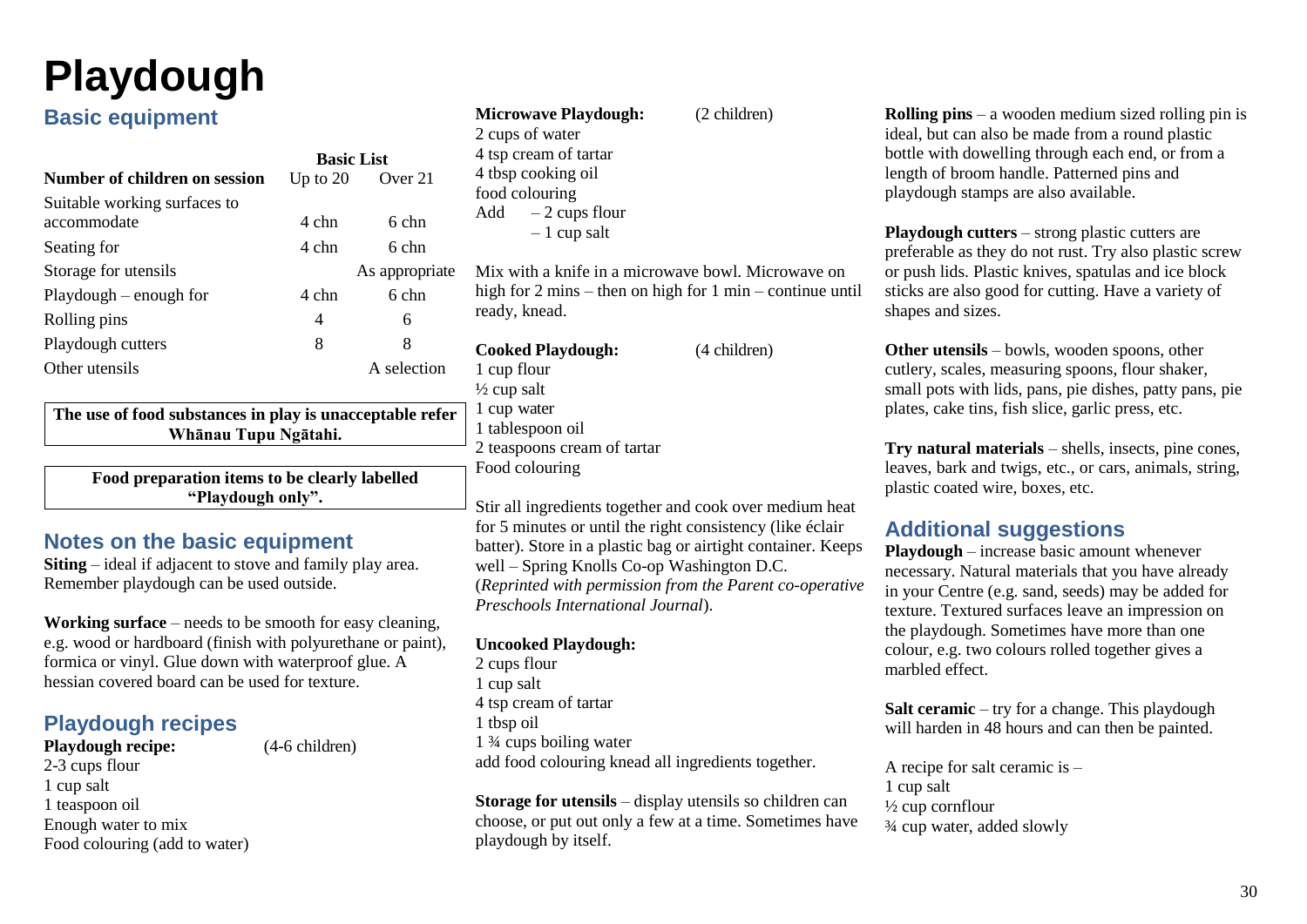Mix and knead well. Cook over low heat stirring all the time until mixture thickens into a 'doughy' mass. Remove from heat and turn out onto a piece of wax paper or aluminium foil to cool. When it can be handled, knead for several minutes.

**Items for decorating the playdough – may be added, e.g.** coloured straws (short lengths), paper patty pans, candles, etc.

Children will enjoy helping to make the playdough. Have bowls, measuring containers, scales, ingredients and colouring on hand.

Real food preparation/cooking is a separate activity to playdough (see exploratory play).

- ❖ Work and Play
- ❖ Recipes for Play
- ❖ Whānau Tupu Ngātahi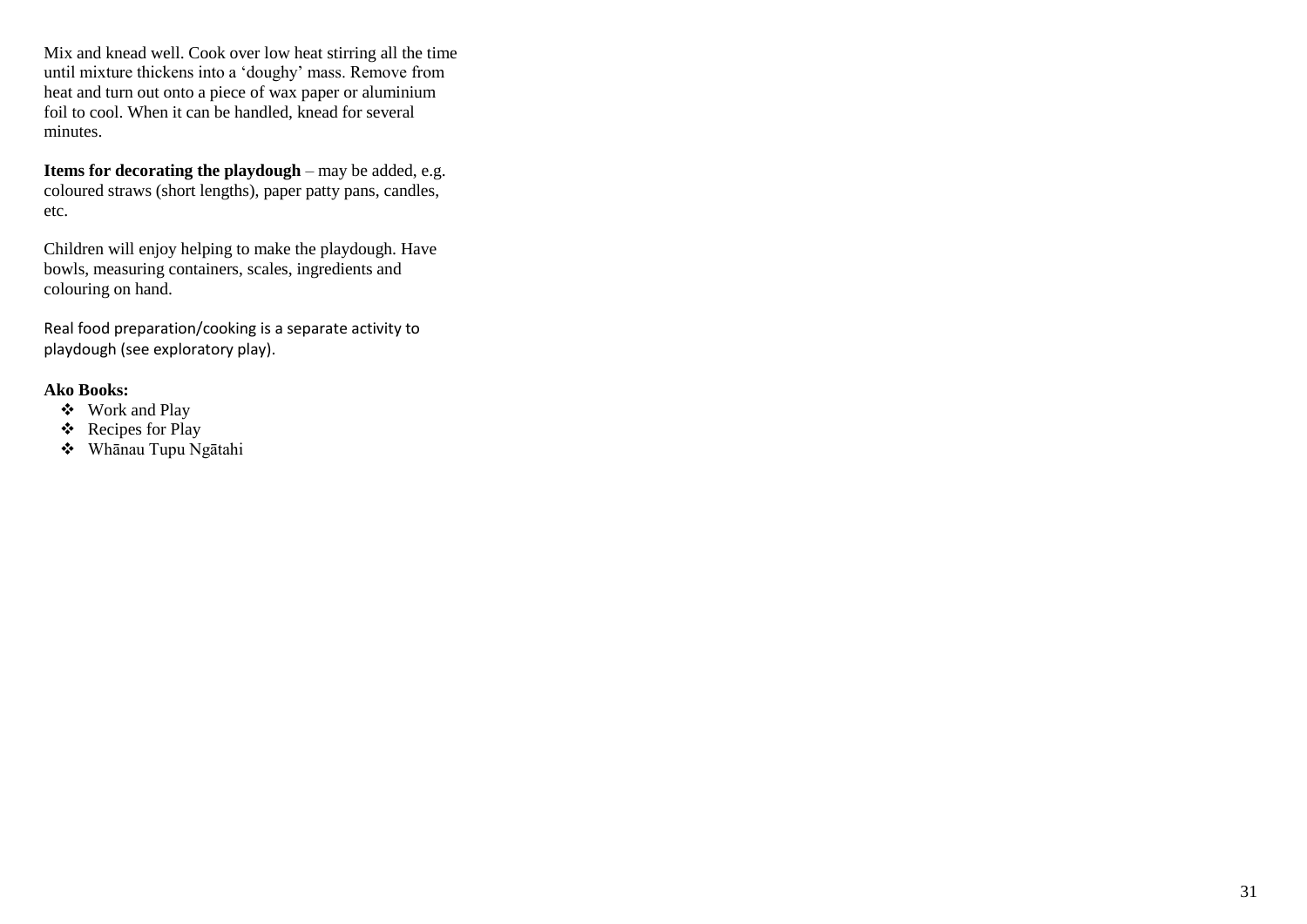## <span id="page-34-0"></span>**Sand P lay**

## **Basic equipment**

|                                              | <b>Basic List</b> |                     |
|----------------------------------------------|-------------------|---------------------|
| Number of children on session                | Up to $20$        | Over 21             |
| Sand Play area (1 large or 2 smaller) 1 or 2 |                   | 1 or 2              |
| Sandpit cover (if necessary)                 |                   | Adequate            |
| Storage                                      |                   | Appropriate         |
| Sand                                         |                   | minimum depth 600mm |
| Tools (spades and rakes)                     | 6                 | 10                  |
| Containers (buckets and measuring)           | 6                 | 10                  |
| Vehicles (selection)                         | 6                 | 8                   |
| Rake and Spade (adult size)                  | 1 of each         | 1 of each           |
| Adequate Shade                               |                   |                     |

**Sand must be raked before each session.**

### **Notes on the basic equipment**

**Sandpit** – site is sunny sheltered position, preferably with access for a large truck to top up the sand level when needed. Site must be adequately drained. Guidelines in the NZPF Property Manual give measurements of approximately 12m² for up to 20 children, or 18m² for over 20 children. There should be provision for shade in summer. Sandpits should have sides e.g. timber, tyres, etc and a bottom e.g. mudstop or polyweave, etc to define the actual pit area. Access to taps and water source need to be considered also. See also NZPF Equipment and Property Manual.

**Cover** – there are 2 types: a room type where the sides can be rolled up that has a sunshade as part of it or a cover that is directly over the sand having tyres between the cover and the sand. Covers are required to prevent fouling by cats or dogs. It should be of open material, e.g. wire, plastic or nylon netting, allow good ventilation and the sterilizing action of the sun and rain and should not touch the sand.

Sand pit must be raked over before each session. Check with your local Ministry of Education and Public Health Unit for further requirements.

**Consider the shape** – a circular/hexagonal sandpit is a friendly place. Edging can vary – timber/logs set either vertically or horizontally; whole tyres set upright in ground; a wide flat surface right around the edge of the sandpit makes a good road. Children need ready access for wheeled toys into sand area via an opening or a ramp.

**Storage** – keep smaller equipment in containers which allows sand to escape, e.g. box; plastic laundry basket. Spades, etc. can hang on a wall of outdoor storage shed. On-the-spot storage may be suitable if vandalism is not a problem – try a lockable weatherproof box beside the sandpit. The front of the box may be hinged to make a ramp.

**Sand** – adequate supply of clean sand, at least 600mm deep. Maintain and replenish as necessary – check with your Association Equipment Convenor. Sand requires sun and rain to sterilize it. Sand should be the consistency to mould but not to compact e.g. grade 1, river sand. Refer also to the NZPF Equipment Manual for a fuller guide to sand quality. Sweep/tidy the surrounding areas of the sandpit to eliminate animals soiling in it.

**Tools** – for scooping, tunnelling and digging include spades, scoops, shovels of varying sizes. They need to be strong with no sharp points – file if necessary.

**Containers** – for filling, measuring and carrying. These need to be of varying shapes and sizes, e.g. buckets, basins, pots, plastic containers, etc. Use also funnels, sieves, colanders, etc.

**Vehicles** – sturdy and durable for loading, moving, making roads and extending imaginative play. Trucks (preferably tip), sand rollers, bulldozers, tractors, cars, etc. Some of these could be made by children at the carpentry bench. Sit on diggers are also a valued piece of equipment.

## **Play extensions**

**Shade -** plant a tree, umbrellas or a permanent fixture such as a shade-sail.

**For wet sand** – have water available from buckets, a hose watering cans, plastic bottles.

**A big tree trunk** – makes an interesting divider for a large sand area.

**For family play** – have a light box stove near sand with a supply of cooking utensils, e.g. old saucepans, bowls, jugs, wooden spoons or sticks, cutlery, etc.

**For roadworks and construction** – flat boards for roads and bridges; a sturdy crane or an excavator, small reels, overhead wire with pulley and hook for transporting.

**For water play** – sheet plastic for lakes and rivers, drain tiles, off cuts of plastic piping, downpipes, guttering, water trough.

**For decoration** – leafy branches, toetoe, grasses, wild flowers, shells and driftwood.

**Other accessories** – large wooden balance scales, rakes for patternmaking, sand moulds, junk, sand digger, cardboard rolls, etc.

**Two sandpits** – can allow for active and quiet play; or for wet and dry sand; or for sand on more than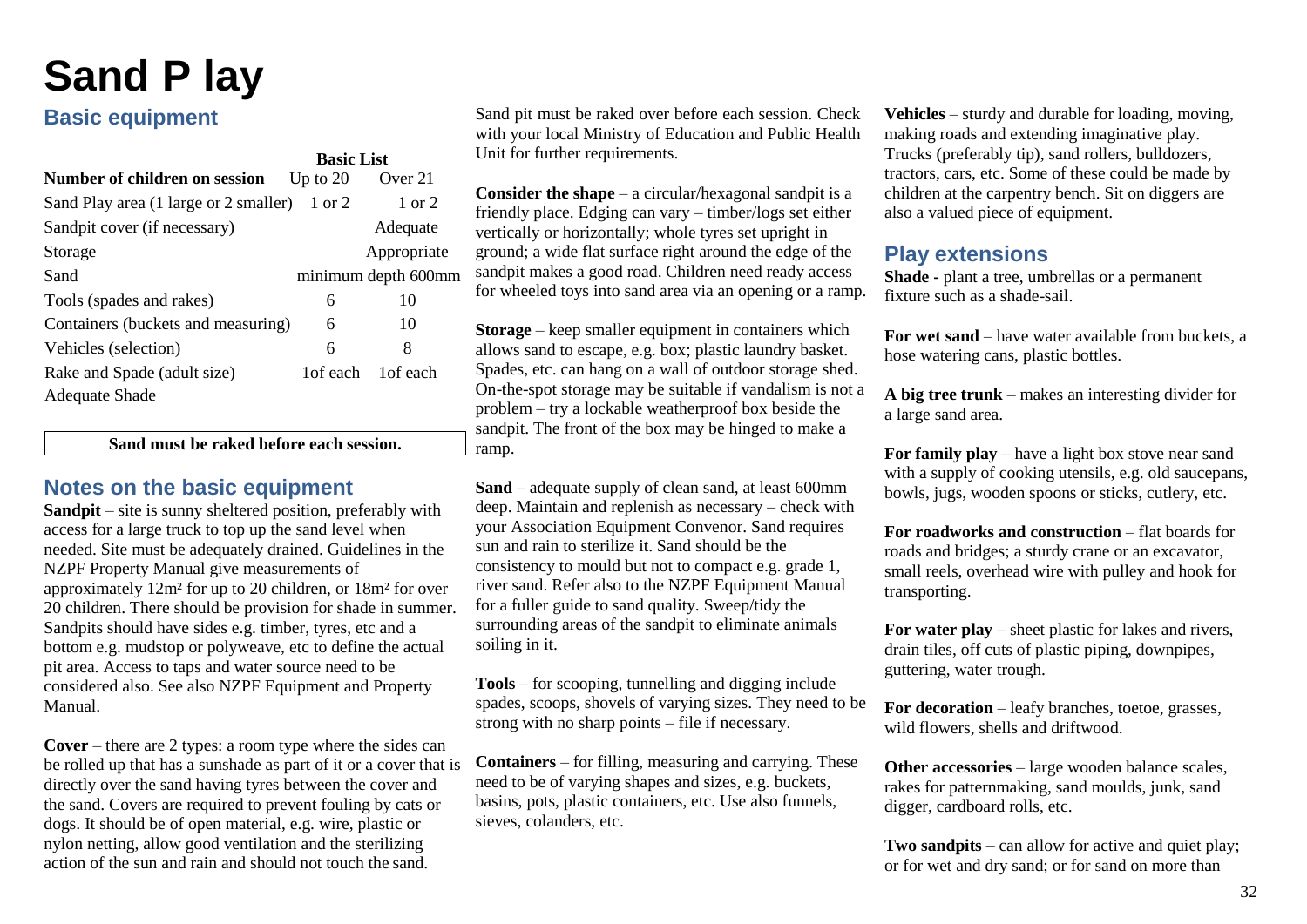one level, e.g., one area at the top and another at the bottom of a slope with a connecting pulley arrangement or bridge system. Alternatively, in addition to a large sandpit, have a sand trough at table height – this is useful to move under cover on wet days too.

**Visit** – nearby earthworks, quarry, beach, river or lake.

### **Ako Books:**

❖ Work and Play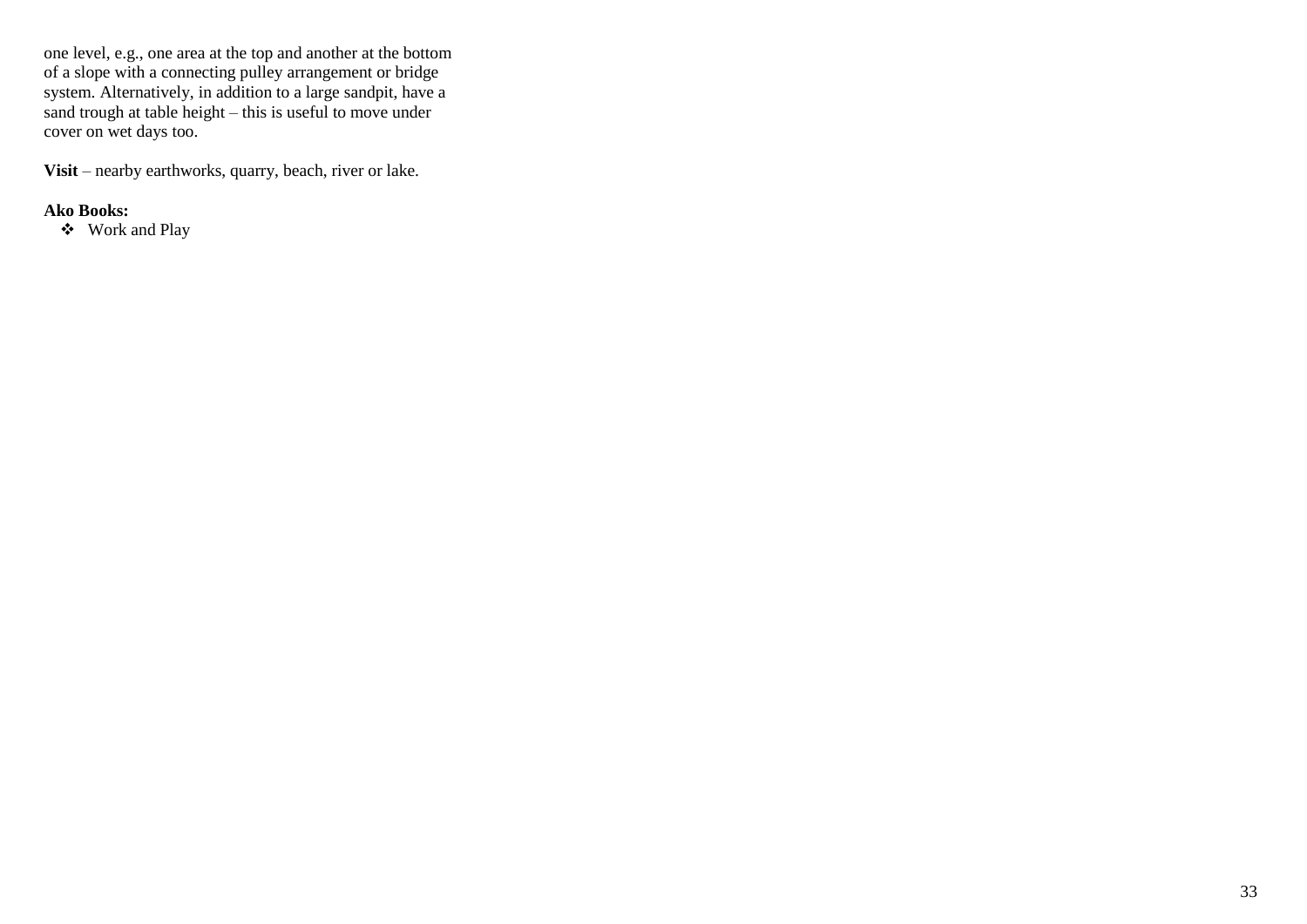## <span id="page-36-0"></span>**Water P lay**

## **Basic equipment**

|                                   | <b>Basic List</b>           |                       |
|-----------------------------------|-----------------------------|-----------------------|
| Number of children on session     | Up to $20$                  | Over 21               |
| Shallow containers(s) on stand to |                             |                       |
| accommodate                       | 4 chn                       | 6 chn                 |
| Storage                           |                             | As appropriate        |
| Water (a close tap is great)      |                             | Sufficient            |
| Containers and accessories for:   |                             |                       |
| pouring                           | $\mathcal{D}_{\cdot}$       |                       |
| filling                           | $\mathfrak{D}$              |                       |
| measuring                         | $\mathfrak{D}$              | 2                     |
| siphoning                         | $\mathcal{D}_{\mathcal{A}}$ | $\mathcal{D}_{\cdot}$ |
| Items for floating and sinking    | 3                           |                       |

**Remember: It only needs 3 inches (76mm) and 3 moments to drown. Water play must be supervised by an adult.**

## **Notes on basic equipment**

**Water container / trough** – needs to be heavy duty and sturdy. This could be either one large, or two or three smaller containers which will hold a depth of 100-150mm water. Height from ground to top of a container should not exceed 550mm. When considering the shape keep in mind that all objects in the trough should be within arm's reach of a child. A raised platform at one end is helpful for small children to stand on. Variation of depth is a good idea. If two or three smaller troughs are used, consider platforms at different heights.

**Siting** – in wet weather, have indoors or under cover. Warm water may be used.

**Storage** – (of accompanying equipment) could be a box with rope handles, a large plastic stacking bin, a plastic clothes basket. Have a stand nearby so that the water trough does not become cluttered.

Water – it may be warm or cold, clear or coloured (food) colouring), have bubbles sometimes, but watch for allergies and toxicity. Water should not be left overnight. Be aware of where your drains go, when emptying the trough.

**Containers and accessories** – have a colourful variety of differently shaped plastic jugs, bottles, basins, squeeze bottles, wine cask inners, funnels, small buckets, colanders and sieves, water wheels, small watering cans, containers with holes at varying heights, eggbeater, clear plastic tubing, etc. One jug or beaker set may be in graduated sizes. Clear plastic tubing comes in different diameters which can fit bottles and funnels. Many containers are suitable, no glass, rusty tins or containers which have held poisonous substances (children will not distinguish between the safe and the unsafe). Discard and replace containers as often as necessary.

### **Items for floating and sinking:**

- ❖ wooden boats (may be made by children at the carpentry bench),
- ❖ blocks of cork, or small corks,
- ❖ pumice (and a heavy stone the same size for comparison),
- ❖ small pieces of driftwood, seaweed, sponge, feathers, balloons, shells,
- ❖ old decoy ducks, plastic ducks,

While exploring the properties of water, talk about coldwarm; shallow-deep; empty-half full; full-overflowing; wet-dry; still, running, rushing, splashing, dripping, trickling, slippery, squelchy, etc.

## **Play extensions**

#### **Water play is:**

- ❖ a walk in the rain splashing through puddles,
- ❖ having a bath,
- ❖ blowing bubbles (Note: avoid providing any item a child/adult is required to place lips to for blowing through because of health reasons e.g. bubble trumpet),
- ❖ painting the fence with buckets of water and large whitewash brushes,
- $\div$  exploring a creek.
- ❖ damming a stream,
- $\div$  jumping in the waves at the beach,
- ❖ making lakes and rivers in the sandpit with plastic basins, water trough and polythene sheeting,
- ❖ pouring the tea at a tea party,
- ❖ standing under the sprinkler, hose, etc.,
- $\dots$  washing the dishes, cleaning the car,
- $\triangleleft$  breaking the ice on the cattle trough,
- ❖ making ice blocks with different items, i.e. flowers, leaves, essence, colour, etc.,
- ❖ watching the steam from the hot water jug,
- $\triangleleft$  bathing dolls, or a baby, or the dog,
- ❖ watering the garden with a watering can,
- $\triangleleft$  helping to fill the paddling pool,
- $\div$  siphoning the water out again not mouth operated,
- ❖ washing doll's clothes and hanging them out to dry,
- ❖ make water whizzer or water board,
- melt large ice blocks or snow,
- $\bullet$  nature pebbles, stones, sand, driftwood.

Make sure there is a ledge or flat surface on which children can place containers for pouring, etc.

Have glass tumblers with a jug of water to make an 'aqua phone'. Different musical notes are made by tapping on the glasses according to the depth of water in each. This needs to be done under adult supervision.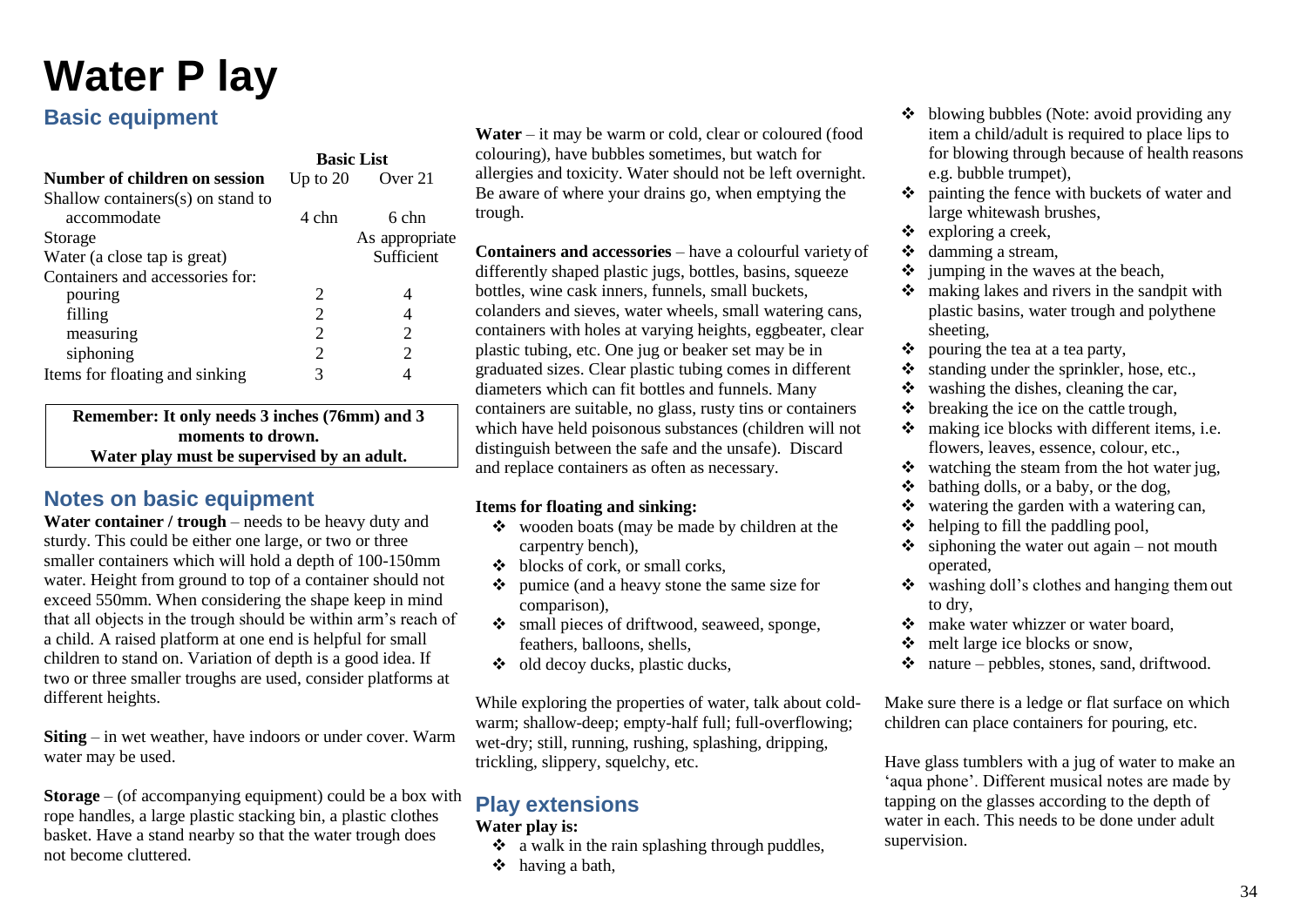Provide plastic tubing the same length but different diameters, or the same diameter and one length twice the length of the other. What does the water do? Have some oil and water in clear plastic tubing or bottle. What happens?

Visit and explore beaches, lakes, rivers and enjoy the rain. Refer excursion/trip policy.

### **Ako Books:**

❖ Work and Play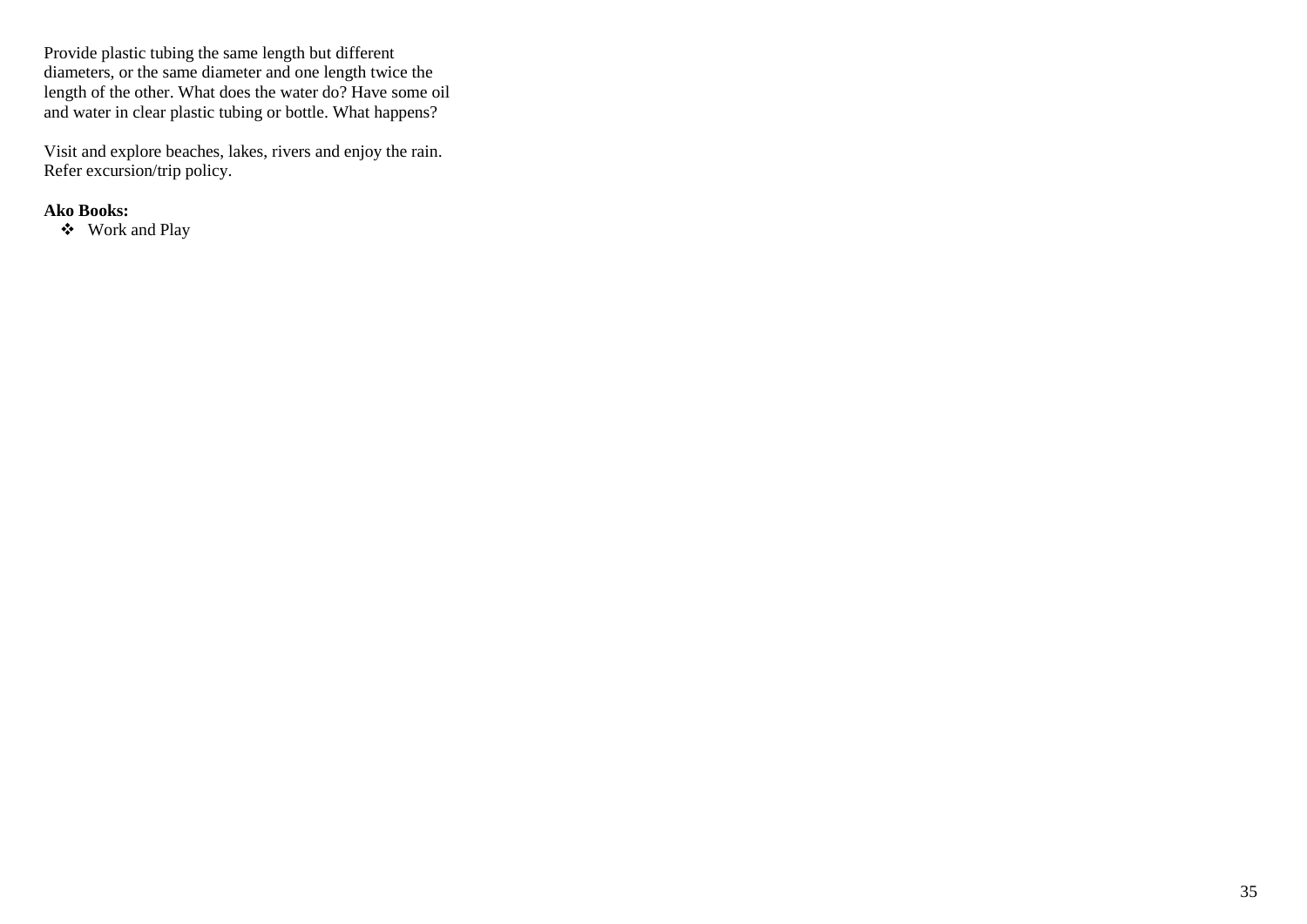## <span id="page-38-0"></span>**Equipment for the P remises**

Although we may think of equipment as just being the resources that the Centre needs to have for children to play with, there are also a number of items that may be required for licensing purposes. Some of these things may come under the equipment umbrella, so they have been listed to assist Centre's with a good guide to some basic items that they should have.

## <span id="page-38-1"></span>**First Aid Kit**

The minimum First Aid Kit requirements can be located in Licensing Criteria for Early Childhood Education and Care Services 2008.

|                                                                         | Saline solution $-0.9\%$ saline |                |  |
|-------------------------------------------------------------------------|---------------------------------|----------------|--|
| <b>Gauze Pads</b>                                                       |                                 | 12             |  |
|                                                                         | Waterproof adhesive plasters    | 1 packet       |  |
| Sterile strips                                                          |                                 | 1 packet       |  |
| Dressing strip                                                          |                                 | 1              |  |
| Bandages - triangular                                                   |                                 | $\overline{2}$ |  |
| Crepe                                                                   | $-50$ mm                        | 2              |  |
|                                                                         | - 75mm                          | $\overline{2}$ |  |
| Non-stick dressings                                                     |                                 |                |  |
|                                                                         | - small                         | 3              |  |
|                                                                         | - large                         | $\mathfrak{D}$ |  |
| $1$ roll<br>Plain adhesive plaster, e.g. 40mm                           |                                 |                |  |
| Medium sized stainless steel basin for cleaning wounds                  |                                 |                |  |
| Stainless steel scissors                                                |                                 |                |  |
| Safety pins                                                             |                                 |                |  |
| Fine point tweezers                                                     |                                 |                |  |
| Plastic bags for soiled dressings                                       |                                 |                |  |
| Soap/liquid soap                                                        |                                 |                |  |
| Disposable gloves $-$ to be used for dealing with blood,<br>broken skin |                                 |                |  |

Protective mouth shields First Aid book, e.g. St John's updated version Card listing local emergency numbers

Accident/illness register –

Register for administering medication

Register for medical conditions/allergies

Appropriate separate and secure storage for individual medications

Sunscreen

**Tissues** 

Visible copy of the medications policy

**Storage –** large enough for all supplies to be kept together. Keep a list of requirements inside the kit. Check regularly and replenish as necessary. Keep in a cupboard/cabinet which is inaccessible to children. It is a good idea to keep in the first aid kit, emergency phone numbers, and if necessary, where the nearest telephone is situated.

Be aware of any medication to be given – keep records. This includes homeopathic remedies. Ensure your Centre is following current ECE regulations in relation to the administering of medication.

A portable first aid kit for outings is a must.

## <span id="page-38-2"></span>**Items for cleaning**

<span id="page-38-3"></span>Vacuum cleaner As adequate Brooms At least 2 Mops At least 2 Items for washing dishes As adequate Rubbish container with lid At least 2 Various cleaning agents/cloths

## **Notes on cleaning**

Should include brooms, vacuum cleaner, mops, sponge mops, dustpan and brush, bucket, toilet brush, dish mop, pot scraper, detergent, antiseptic, powder cleanser, towels, cloths, etc.

It is a good idea to colour code your cleaning clothes as you will need to designate a set completely for the toilet/bathroom area. This will also need to be done for mops etc as well.

## <span id="page-38-4"></span>**Furniture / Utensils**

| Nappy changing table |       |
|----------------------|-------|
| Highchairs           | $1-2$ |

### **Facilities for children's morning tea**

| Table counter or working surface     | As adequate |
|--------------------------------------|-------------|
| Seating for children                 | As adequate |
| Adult chairs                         | As adequate |
| Utensils could include cups, plates, |             |
| cutlery etc                          | As adequate |
| Means of boiling water               | At least 1  |

### <span id="page-38-5"></span>**Notes about furniture**

**Nappy changing table –** try to position near running water and need to comply with the Education (Early Childhood Services) Regulations 2008.

**Highchairs –** are an important piece of equipment and need to comply with the NZ Safety Standards.

As a general rule work surfaces need to be approximately 480mm from the ground for children sitting and approximately 560mm for children standing. The size of the tops of tables vary with the type of table, the problems of storage, the uses to which it is put, and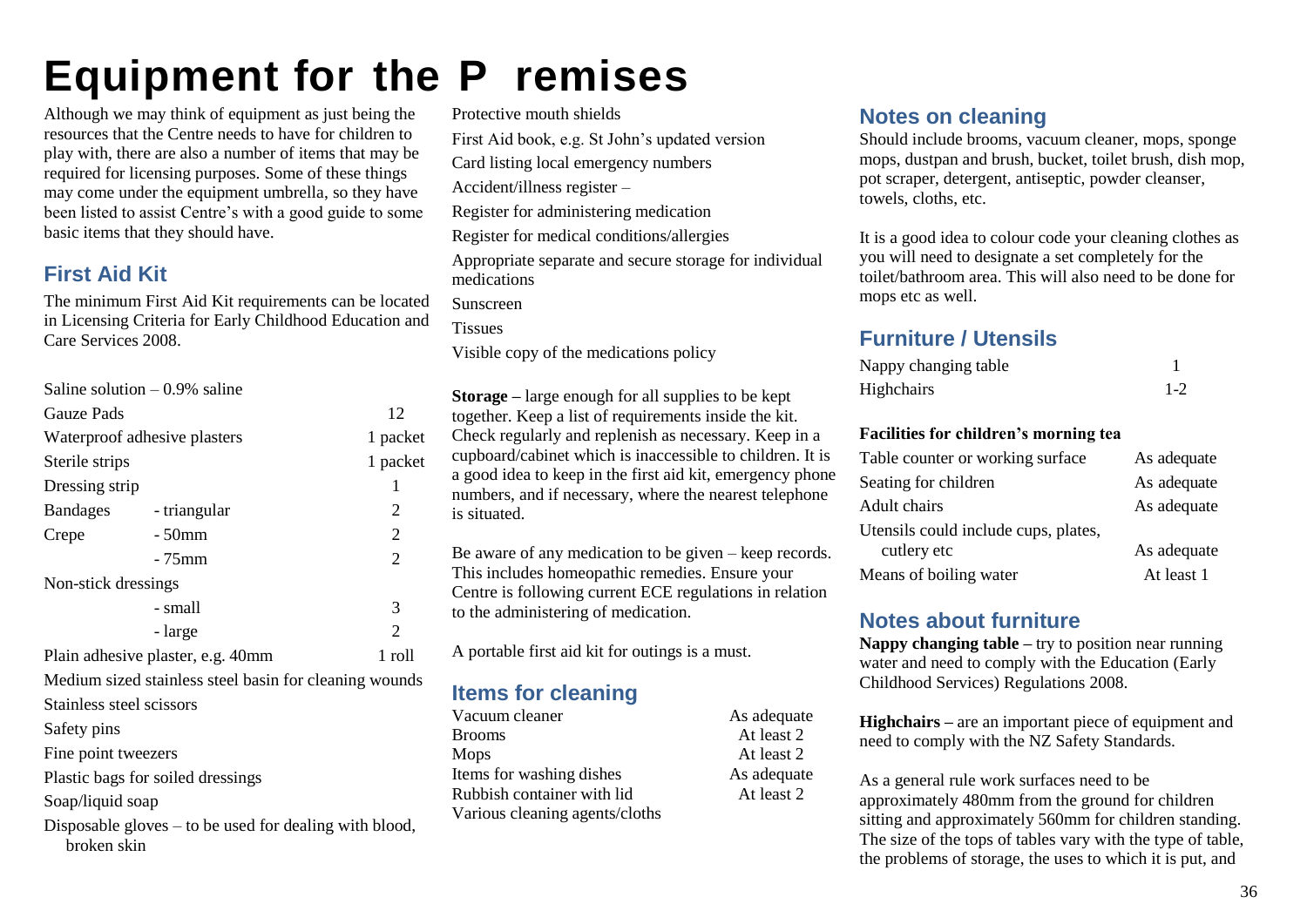so on. However, a good size for 4 to 6 children is 1.5m x 1.0m. This enables children to work beside and/or opposite each other without crowding. Circular tables make socialising easier, chairs for the children should have seats from 230mm to 280mm from the ground. Alternative seating can be covered boxes, small forms or cushions. Although a lot of seating is specified in the list it is not necessary to have the full number of seats mentioned – they can be moved from area to area as needed. Easy clean upholstery is a must for allergy related conditions, such as asthma or hay-fever.

## <span id="page-39-0"></span>**Storage**

Storage for centre will vary according to space and financial resources. However there is usually some form of storage at each centre.

Try and have some form of area to hang artwork to dry, storage for collage, library (both children's and adult) and perhaps blocks.

Centres may also have storage for administration such as filing cabinet, etc.

The main thing to remember is that the unit is required to be secured to a fixed position if large and heavy, especially where there is an increased risk from earthquakes.

Ensure that you are following the current ECE regulation criteria in relation to storage.

## <span id="page-39-1"></span>**Additional information for equipment**

**Firefighting equipment** – as specified by your local authority. Fire exits should be clearly marked.

### **Sunhats**

**Sun umbrella or shade cloth in sandpit –** ensure they are anchored securely.

**Heaters** – should be wall mounted, and adequately guarded if at child height.

**Fencing** – at least 1.2m high, not climbable, child proof gate locks.

**Washing -** suitable facility for washing sick and/or soiled children.

**Storage for children's belongings** – e.g. low shelving, locker unit, trolley or rack, coat hooks.

**Additional display boards or surfaces** – useful for special displays of children's art, newsletters, etc., or as an extra drying surface for children's paintings and collage work.

**With all equipment please check the Watch Out List.**

**With all aspects of the Centre and equipment remember to think of allergies.**

## <span id="page-39-2"></span>**Civil Defence emergency preparedness checklist**

## **Have you considered the premises and grounds?**

- ❖ Are the premises structurally sound or is remedial work necessary?
- ❖ Is heavy furniture and equipment securely fastened to structural elements of the building?
- ❖ Are heavier items stored on lower shelves?
- ❖ Are windows and glazed doors fitted with safety glass?
- ❖ Will outdoor play equipment remain stable in an earthquake?
- ❖ Are any play areas near threatening objects such as power poles, high brick fences, etc.?
- ❖ Has your Centre a good first aid kit and manual? Is it checked regularly?
- ❖ Where are the fire and emergency drills displayed?
- ❖ Fire extinguishers must be serviced regularly.
- ❖ Is there a transistor radio (with spare batteries) to listen for emergency instructions and information?

### **Does the Supervision Team understand its responsibilities**

- ❖ to first ensure their own safety so they can then care for the children?
- $\div$  to remain with the children until all of them have been collected by a parent or other responsible adult?
- ❖ to keep children inside after an emergency (unless premises are obviously unsafe)?
- ❖ to prevent danger and further damage, after an emergency, by turning off electricity, water and gas at their mains?
- ❖ to learn first aid and keep up to date?
- ❖ to know how to use the fire extinguishers?
- ❖ To keep a note on the roll of who has collected which children after an emergency.
- $\bullet$  to know where the nearest civil defence post is, in case help is needed?

### **Are the children prepared to make an appropriate reaction to an emergency?**

- ❖ A key word learned and practised as a game may be useful to signal to children to take cover under tables, or move to a safe location away from windows, heaters, etc.
- ❖ Fire and evacuation drills practised on an at least three-monthly basis as per your Centre's approved Fire Evacuation Scheme approved by the NZ Fire Service.

**Do the parents know what they should do in an emergency, and what actions the supervision team will take?**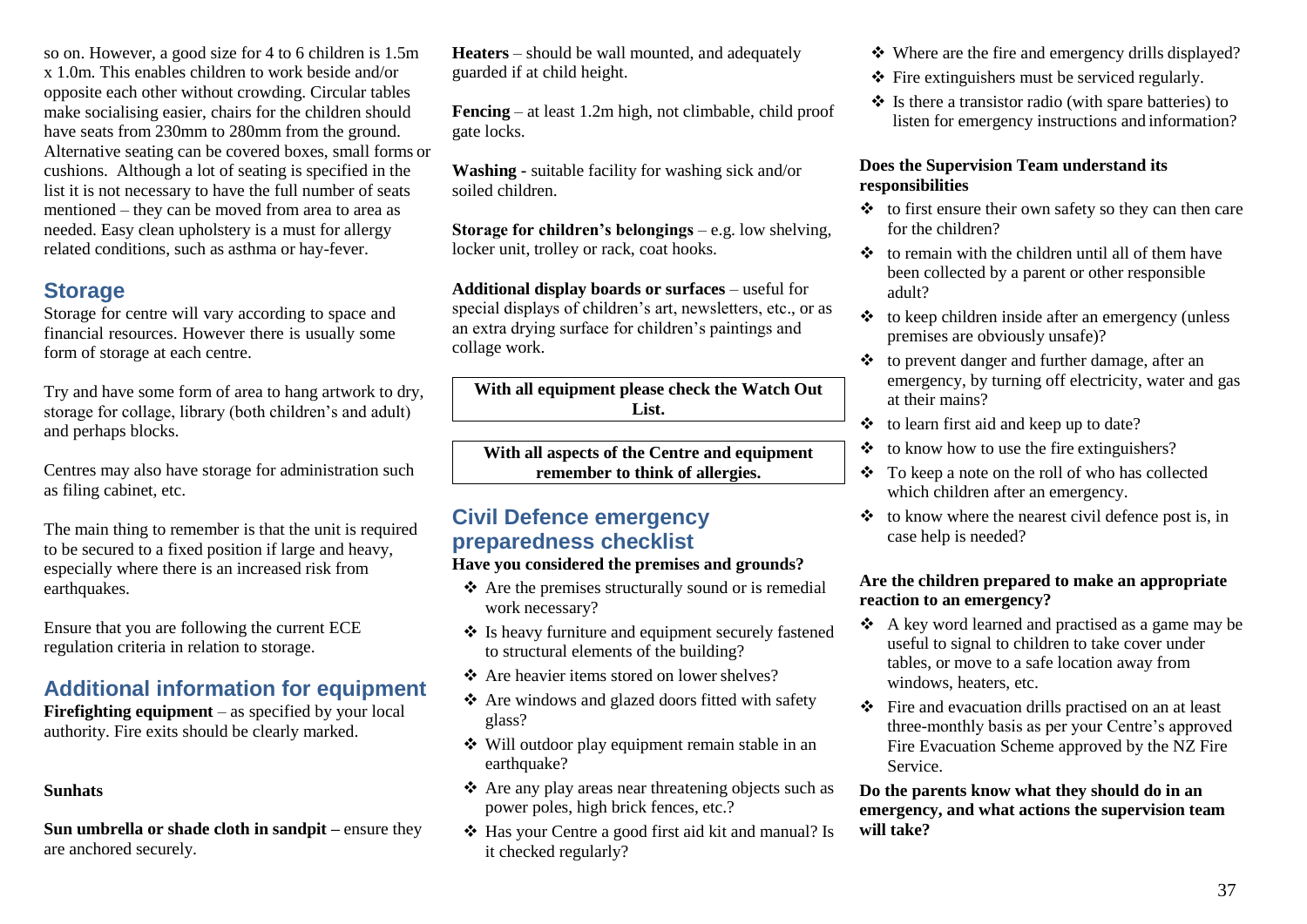- ❖ Do they know that the supervision team will look after all children until it is safe for parents to come and collect them?
- ❖ Are parents prepared to stay and help the supervision team if necessary?
- ❖ Do any of the parents have specialist skills which might be useful?

### **Have you made contact with neighbours?**

- ❖ Are they prepared to come and help the parents and supervision team?
- $\triangleq$  Is there a neighbourhood support group which may be able to offer you assistance? If so, meet with them.

## <span id="page-40-0"></span>**After an emergency**

- ❖ Keep calm
- ❖ Remember your personal safety
- ❖ Think before you act
- ❖ Reassure and calm the children
- ❖ Render first aid
- ❖ Turn off gas, electricity and water
- ❖ Stay inside if possible
- ❖ Record on the roll who collects the children
- ❖ Contact your neighbours
- ❖ Check and secure any pets
- ❖ Avoid using the telephone unless it is essential

**Civil Defence/ Survival Kit to be stocked with adequate consumables/liquid, clothing etc to comply with local regulations. To be maintained and checked regularly. Replace contents as necessary.**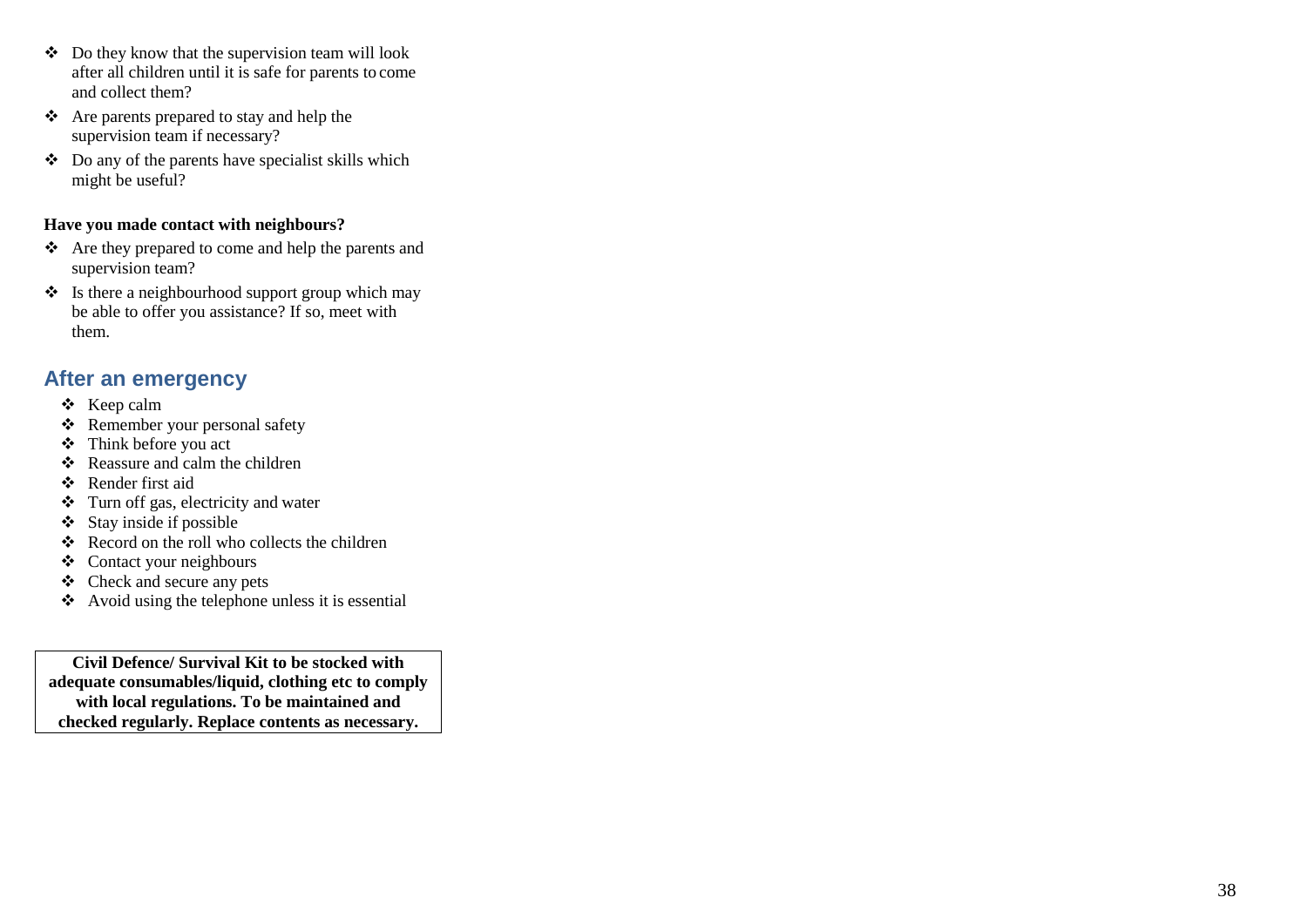## <span id="page-41-0"></span>**The W atch Out List**

You have heard lots about the equipment you should have in Playcentre, but what about the things that are not suitable?

This is a list of inappropriate or potentially harmful items with information on why these need close supervision, or indeed withdrawal from the Centre. It has been compiled as a result of ongoing discussions between Equipment Convenors from throughout the country, at Regional and National meetings. The 1995 National meeting merged the "Watch Out" list and the "Inappropriate Equipment "lists into this revised "Watch Out" listing.

It is supplied to assist each Centre/Association in making their own informed decision. This is not a statement of Federation policy. The list is by no means exhaustive, nor is it finite - add to it as you discover things that cause you concern. Remember that individuals can experience allergies to particular things - keep a separate list on display in your Centre.

The following are items of equipment that are part of an official policy

- ❖ *1991 – Conference Remit was passed: "That Playcentre be free of commercially produced War Toys"*
- ❖ *2009 – Conference Remit was passed: "No Playcentre shall have or use babywalkers".*

#### <span id="page-41-1"></span>**Note**

Owners who have outgrown or no longer need them donate a lot of items to Playcentre - be aware that the item may have reached the end of its useful life. Also carefully evaluate if it is actually required or wanted by your Centre. Equally, items like books and puzzles not suited for Playcentre may be ok for

home use, but you need to carefully evaluate why you feel they are not suitable for your Centre, as that reason may affect their home use.

#### <span id="page-41-2"></span>**Not Negotiable Items**

Equipment not recommended for both Health and Safety or Developmental reasons:

**Babywalkers** – a Conference Remit was passed, 2009: *"No Playcentre shall have or use baby walkers."*

**Exersaucers -** there is always a danger that these will fall or be pushed over with the possibility of brain damage occurring to the occupant. Plunket supports this stand. There are more stimulating things for these children to do within the Centre environment.

**Polystyrene Packaging -** particularly those that come off in small round pieces. Choking can easily occur, and if inhaled/swallowed it does not show up on x-ray. This includes all trays, cups, bells and balls.

**War Toys -** a Conference Remit was passed, 1991: "That *Playcentre be free of commercially produced war toys.*"

**Linseed Oil -** not for use in Centre's. Cloths become highly combustible and if left in Centre they could cause a fire to occur.

**Wind Instrument/Toy -** one that is blown e.g. recorders, bubble trumpets, whistles etc. Saliva (spit) spreads many harmful viruses and diseases.

**Borax –** this is not to be used as it is highly poisonous.

**Bread Bag tags –** this is a choking hazard as they can break easily into small pieces. These are not to be used

in play and are to be kept away from children at all times.

**Concrete Pipes -** children get familiar in climbing/hiding in these pipes as a fun thing to do. When they see one outside the Centre, they think it is for playing in and could possibly fall down into stormwater drains. They may also potentially hold stagnant water (and perhaps harmful bacteria). When concrete starts to crack and break down there are often sharp edges. Concrete is also hard (non-flexible) to hit your head against as you bend down/run in, to enter.

**Plastic Cling Wrap -** An extreme choking hazard. Included in lunches and this is where the child is most likely to try to eat it (child eats food item without removing the wrap).

**Medicine Bottles/Packaging -** children recognise the bottles/packaging even though they cannot read the label. They may later try to play with real medicine and poison themselves.

**Cleaning Products packaging** – often empty boxes and bottles may appear in the Family play area. There may still be residue from boxes of washing powder etc that children may have the potential to ingest.

**Tinfoil -** particularly tinfoil plates. These may develop sharp edges when cut, with the potential to cut the child's or adult's skin.

**Toilet Roll Inserts -** potential risk of transmitting harmful disease. Not culturally sensitive/appropriate.

**Stuffed Soft Toys -** these become a hygiene risk to the child that chews or sucks them. Ideal breeding ground for saliva or runny nose spread germs. Not practical to wash toy between use by each child.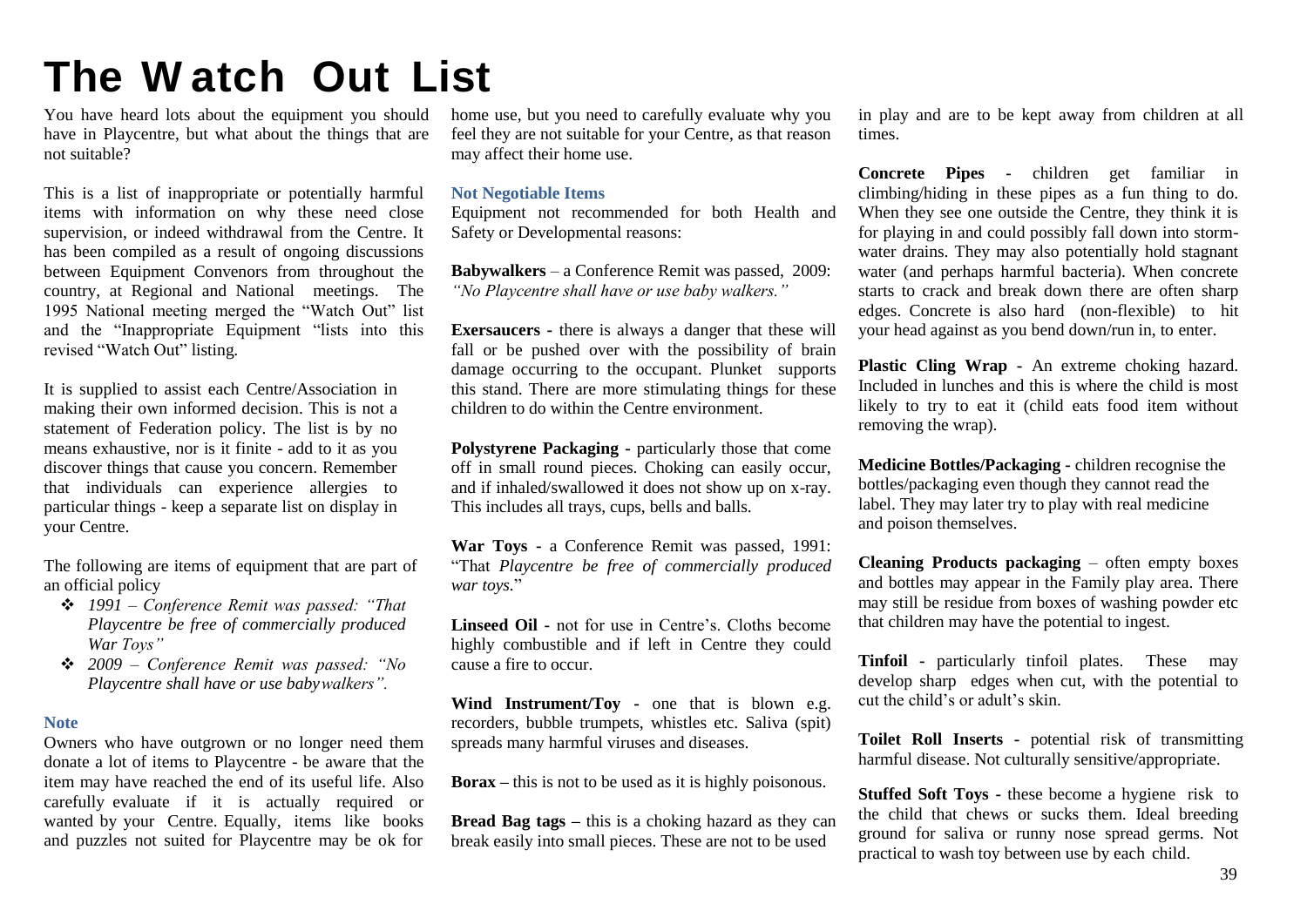Includes soft-bodied dolls.

**Wood -** tantalised wood may be toxic and can be rough.

**Drawing Pins -** can often be found on floor where they have flicked out of wall creating a danger for standing on (sore for bare feet). If picked up off floor by small child they may place into mouth. A suggested alternative is to staple paper to walls or hang horizontal lengths of string by nails and attach Bulldog Clips to display notices etc.

**Chewing Gum -** possible choking hazard -difficulties removing from equipment or surfaces.

**Rebounders (Mini Tramps) -** these need to be on impact absorbing surface but are so often seen on concrete or indoors! These are a one person item turn taking necessary. Jumping action is jarring for young bones. Over balance sideways if child lands on edge.

#### <span id="page-42-0"></span>**High supervision items**

**Alum** - has in past been added to Playdough to make soft. Can be

purchased in a 500gm block. Playdough does not require it to be added.

Playdough, for health reasons should be made fresh each session.

**Balloons** - once broken the balloon rubber can be a choking hazard. Place all bits into rubbish, do not leave lying around for young ones to find and place into their mouths.

Sharing blowing up of balloons is not recommended because of the health risk of mixing saliva. Recommend using a pump to blow up balloons. Be aware of children's allergies to latex.

**Bannister Slides** - parallel, sloping, sliding poles,

spaced apart. Young children appear to lack upper body strength to sit on top of these and instead slip through between the poles, hurting their shoulders.

**Batteries** - no small batteries that can be swallowed. Check batteries in torches, radios etc regularly for corrosion and replace as necessary. Toys requiring batteries must have a screw down cover.

**Bean Bags** - Must be washable surface (vinyl) and monitored for splits.

**Throws and Chairs** - Must be double sealed. Check for splits and discard immediately if outer seal is broken. Discourage using homemade or cheap varieties.

**Bikes and Ride-ons** - does not encourage group play, tends toward anti-social play. Some areas are better suited than others - any sloping area creates speed. Frequently available at home. High supervision required due to high numbers of toddlers around more collisions are likely. Smaller children walk in front of oncoming bikes. Need to provide helmets for safety. Helmets for role-playing. Small ride-ons for young children should have 3-4 wheels for stability. Have a special bike day if bikes not usually allowed at Centre sessions. Is a developmental skill.

**Bouncinettes** - small children may bounce them too hard. Easily tipped over, especially by mobile children. Old wire ones may no longer be suitable. Recommend newer models only if necessary.

**Brittle Plastic** - sharp edges and breaks apart easily; can scratch eyes and skin, small parts can be swallowed and toxic when burnt.

**Buttons** - small enough to be a 'foreign body' problem in ears, nose and throat. Should be used under strict supervision. Check buttons on dress ups and family

play to ensure they are fastened securely.

**Carpentry** - of course ESSENTIAL, but requires close supervision to ensure correct use of equipment and that items do not wander away from area. Use a magnet to locate nails in grass or pick up off ground. Maintain sharp saws; they are less hazardous than blunt ones. Discard old 'creations' with nails in - do not return to the wood box. Provide untreated wood. Avoid custom wood and bought dry kindling as it splinters. Shoes should be worn in this area forsafety.

**Chain** - if using chain on swings put a plastic sheathing on lower part so fingers cannot be pinched and crushed in links. This should also be the case for any other kind of chain that is available to children through play. Links of chain should not be provided to children as they may put it in their mouths and the potential for bacteria to be trapped is high. Contamination from the metal and germs could be dangerous to children.

**Change Tables** - ensure that the table complies with current Ministry of Education regulations and Consumer standards.

**Clothing** - cord and toggles attached to clothing. These can catch on corners while the child is playing creating a high risk of entanglement and potential for the child to hang themselves.

**Computers** - Should be used for mainly administrative purposes. Children's learning through ICT should be adult supervised and supported. Playcentre equipment and environment, with good adult supervision and interaction, will teach a child everything they could learn from a computer. Can become solitary play rather than cooperative play.

**Cots** - Portable cots are not to be used (Education (Early Childhood Services) regulations 2008). Cots must comply to current Consumer standards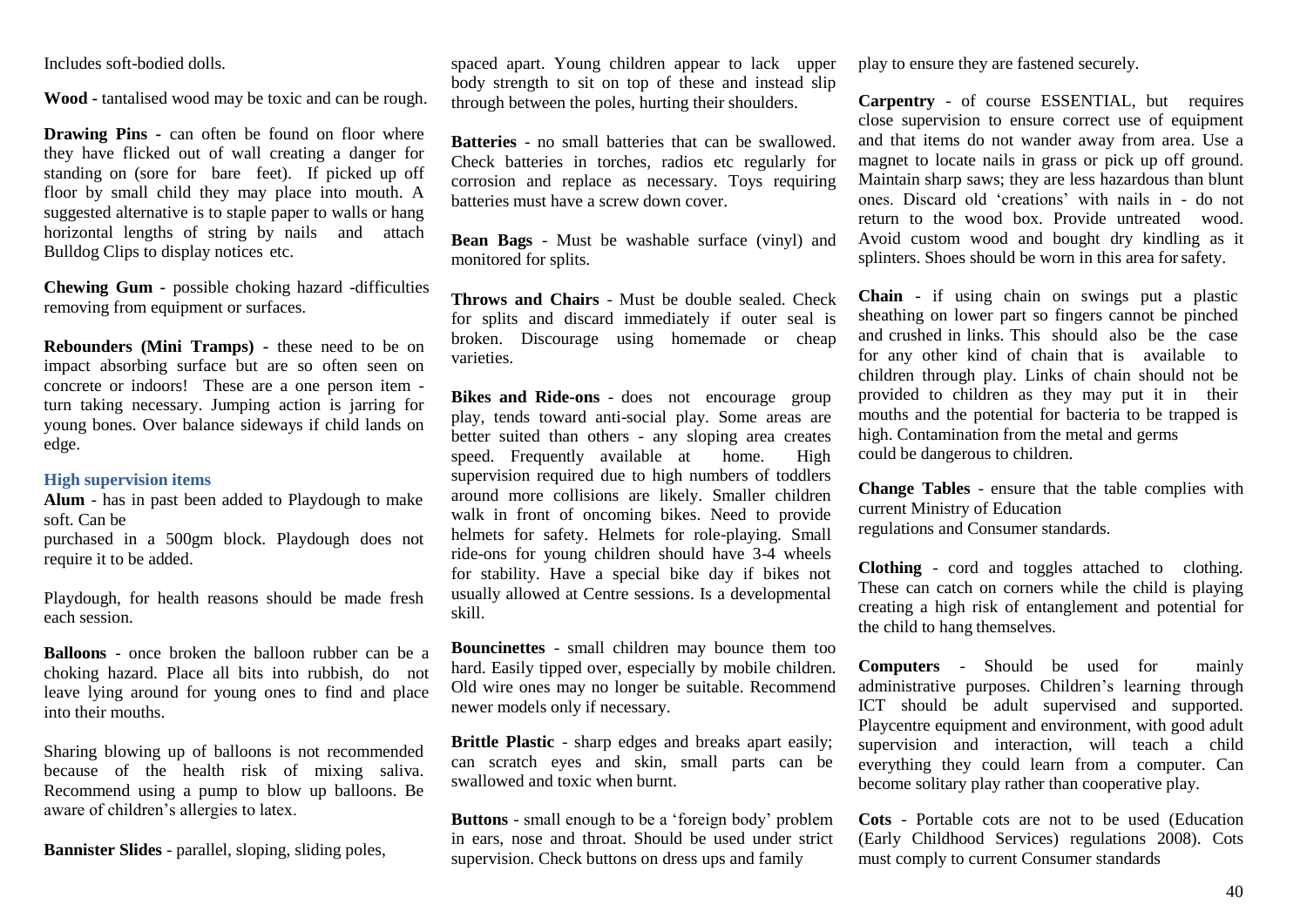**Doors** - slamming doors injure. Consider installing door closers that shut gently or hooking back doors that need to remain open. Purchase a 'no-jam' safety device from a hardware store.

**Dress Up Clothes** - make sure all ties are kept short so they do not become an entanglement or strangling hazard. Use of Velcro or similar closure to eliminate ties for fastening. Avoid clothes that may become entangled or caught on something e.g. branches, when involved in play.

**Equipment** -be alert for damaged equipment. Review maintenance checklist for specifics. Remember indoor equipment as well! Watch out for lead paint, particularly on donated items. Monitor traffic flows. Avoid collisions by positioning equipment well. Equipment designed for an older child is often unsuitable for younger child because of the different developmental stages of the children. Heights of platforms can be lowered. You can have challenging equipment for older children without excessive height. Conference Remit 1992 - fall height from a structure to be maximum of 1.5m. Easels, tables & chairs should be properly sized for age range of children. Ensure that Centre's have a copy of the current relevant Standards

**Eggshell** - crushed eggshell can cause injury to the eyes. Be aware of allergies. The use of egg cartons may carry the risk of salmonella.

**Family Play** - dolls bottles filled with toxic liquids. Pretty bracelets filled with liquid, glitter, beads. Plastic food to be washed after use.

**Fire Hazards** - your Fire Safety report should give an indication of these. Use flame retardant furnishings, or more fire resistant materials such as wool. Install the correct regulation alarms and follow any other Fire compliance directives.

**Fireman's Pole** - young children find these difficult

to use as they lack the coordination needed to hold tight and close to the pole. This causes swinging around pole, with their head leaning out to hit on the adjacent support structure. Inability to coordinate, hold and control descent speed leads to rapid heavy fall. This jars the developing growth plates in young bones. There is often insufficient resilience in the impact absorbing surface at the base of the pole. Refer to current NZ Playground Standards for more information

**Fixed Structures** - lack of versatility, need lots of ways on and off. Cost of construction is out of proportion to the play value. Moveable equipment lets children use their imagination and creativity; increase their grasp of math concepts. Prone to vandalism. Take care in commercially produced fixed structures that the equipment is developmentally appropriate for young children. Provide several angles of access (i.e. not all vertical climbers). Refer to current NZ Playground Standards for more information.

**Flying Foxes** - includes track type. These require careful, constant supervision. Motion, not height is the activity. What is learnt from this item? The child has no control once in motion. Requires large area of impact absorbing surface below. Considered inappropriate for early childhood and its play value, more suited to public playgrounds. Use a sit-in harness, not a rope knot to sit on; never use a wooden seat as if this hits someone passing by, it can cause severe head injuries. Refer to current NZ Playground Standards for more information.

**Geo Gyms** - these can be hazardous if not secured properly to the ground. Dependant on the make, model and size, Geo Gyms can be used inappropriately and may not foster social play and cannot be utilised by all age groups. Geo Gyms that are made out of metal and are coated could potentially rust and pieces may break off. There are other ways of providing the same climbing development without the amount of room that

this piece of equipment requires

**Glass** - windows at low levels and sliding doors need to be laminated safety glass. Fish tanks and insect containers should be made of laminated safety glass, or covered with a safety film. Use perspex insect boxes as an alternative. Fish tanks should be anchored to wall or table to prevent tipping over, especially in the event of an earthquake. Bottles and jars stored safely or replaced with plastic ones. Do not have glass lampshades as in the event of an earthquake these will probably shatter. Mirrors must be made out of safety glass, covered by adhesive film or guarded by barriers.

**Glitter** - hazardous to small children and requires supervision whenever used. Can be abrasive to eyes, tongues, mouths, throats and lungs. Be aware of any child that eats playdough if glitter included.

**Hot Drinks** - keep out of children's reach to avoid burns. Consider a policy that forbids hot drinks in the play space and/or restricts them to the kitchen area. WARNING – Arcoroc Mugs have tendencies to explode and shatter.

**Highchairs** - must have a 5 point harness and be able to completely cleaned down and sanitised.

**Hygiene** - poor hygiene in a Centre is a health hazard (as we all know) but do not forget daily wiping over/cleaning dirty upholstery, baby toys, hand basin, water taps, and door knobs. Dishwashers are excellent for washing cups, plates etc. Can also be used for play equipment e.g. playdough items, but these should be washed separately to eating/food utensils. Remember that dishwasher powder is toxic and burns the mouth area if ingested - watch out for powder residue on inside of dishwasher door.

**Insecure Fencing & Gates -** No one likes to hear of stories about children who went home to Mum by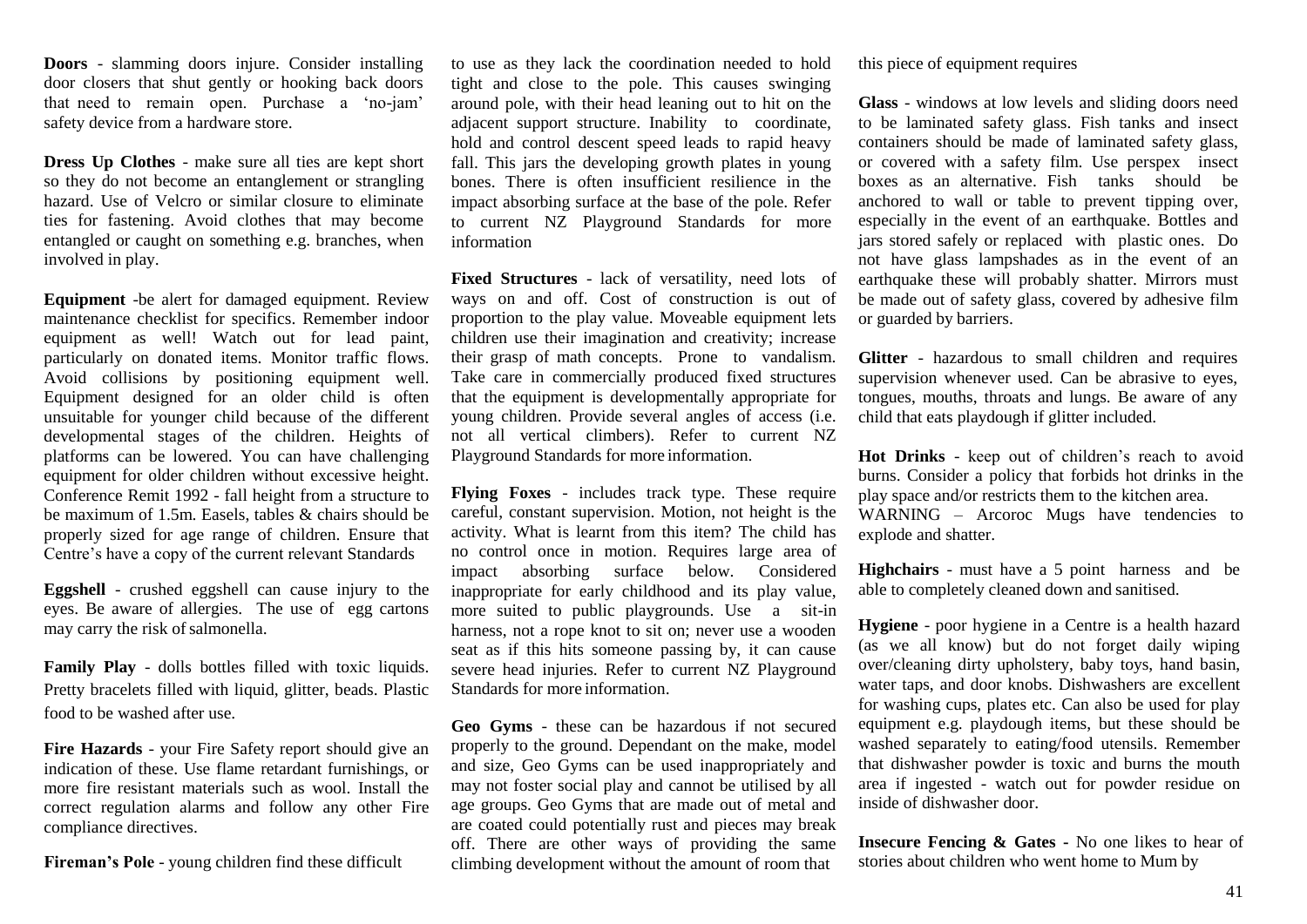themselves when they are supposed to be at Playcentre and no one noticed them leave. Fencing should comply with current regulations.

**Incinerators** - these should be fenced off if you have one on the property, otherwise children may tamper with the ash (hot or not) or uncover dangerous items. Rubbish should not be burnt during a session.

**Indoor Equipment** - think about challenges that don't involve height (more than 600mm height); otherwise you will need to use impact absorbing surface around equipment (the same as outdoors). Gym mats are just that; for tumbling and rolling on, not falling onto.

**Iron Filings** - 1/3 teaspoon is a toxic dose for children. Consider using only if packed in a presealed container. Consider using only if it comes with a science kit, or in a permanently sealed container

**Jewellery** - unsuitable jewellery with sharp points not just on the

fastener. Discard cheap beads that will not stay strung together.

**Junk** - remove & dispose of old disused, broken equipment & furniture lying around 'just in case' it may be used. Scrap used timber with nails, collage materials, painted etc. No one likes to use someone else's creation.

**Kitchen** - have restricted, limited access to kitchen. There should be a latchable door/partition to prevent a child wandering into the kitchen area unsupervised. Kitchens need to be completely inaccessible to children. Store sharp knives out of a child's reach. Use a stove guard to prevent spills. Use a kettle/jug holder to prevent this being pulled over. Buy a cordless jug; consider an automatic jug that turns itself off, or a wall heating system. Put safety latches onto

cupboard doors. Secure crockery cupboard door. Consider unbreakable coffee mugs; remember that Arcoroc type glass shatter into tiny pieces.

**Marbles** - not suitable for young children. Can roll away and be found by a smaller child. Maintain close supervision when these are being used. Account for each marble when taking out and putting away into safe storage.

**Mechanical Pencil Sharpeners -** keep out of children's reach; fingers are the same size as pencils! Use an ordinary pencil sharpener but check often that the blade is secure.

**Money (Play)** - be aware of size, could be a potential choking hazard.

**Office Equipment** - typewriters, cash registers, and computers if they do not work properly, can teach children bad skills - not how to use them, but to abuse them in frustration. These bad habits then continue as they meet 'the real' thing at home or school.

**Open Drains** - these collect water that can lead to drowning. Collection pools of water are unhygienic; a child should not play in this water. Be aware of drain covers that can trap little fingers or feet, and can be a trip hazard.

**Photocopiers** - working ones. Must be inaccessible to children when in use and kept out of reach when not in use e.g. cover, barrier or separate room.

**Pins & Needles -** store sewing items safely. Use under supervision.

**Plastic Bags** - suffocation danger and should be stored knotted and away.

**Plastic Moulded Outdoor Play Equipment -**

e.g. Little Tykes, Flexible Flyer. Poorly designed, too small. For domestic use rather than Centre use. Requires impact absorbing surfacing if over 600mm. Make sure the equipment is suitable for the purpose.

**Play pens** - better to let the little ones explore the stimulating environment of Playcentre!

**Poisonous Plants** - refer to a good New Zealand guide to poisonous plants. There may be other plants you wish to get rid of for allergy reasons as they give a burning sensation in the mouth, but are not highly toxic.

**Power Leads** - do not have these where children can reach them, particularly around water or scissors. Recommend the use of a RCD - Residual Current Device (Check local regulations).

**Power points** - at low levels should have a child proof/shock stop cover. Having points at adult height is even better.

**Pull-along Toys** - with fine or long cords which may not be seen by other children before tripping over them. Cords can become tangled around body. Be aware of the bead on end; too small and it could become a choking hazard.

**Rope** - some kinds of rope burn hands (friction burns). Substitute a flat braided nylon rope for play activities. Refer to current NZ Playground Standards for more information.

**See-Saws** - children misjudge the space underneath. Jars the back, squashed fingers, feet, legs under them. Crack chins on the handles. Unevenly weighted children result in one child being stuck high in the air.

**Self-locking Cupboards -** children may get into but not out of.